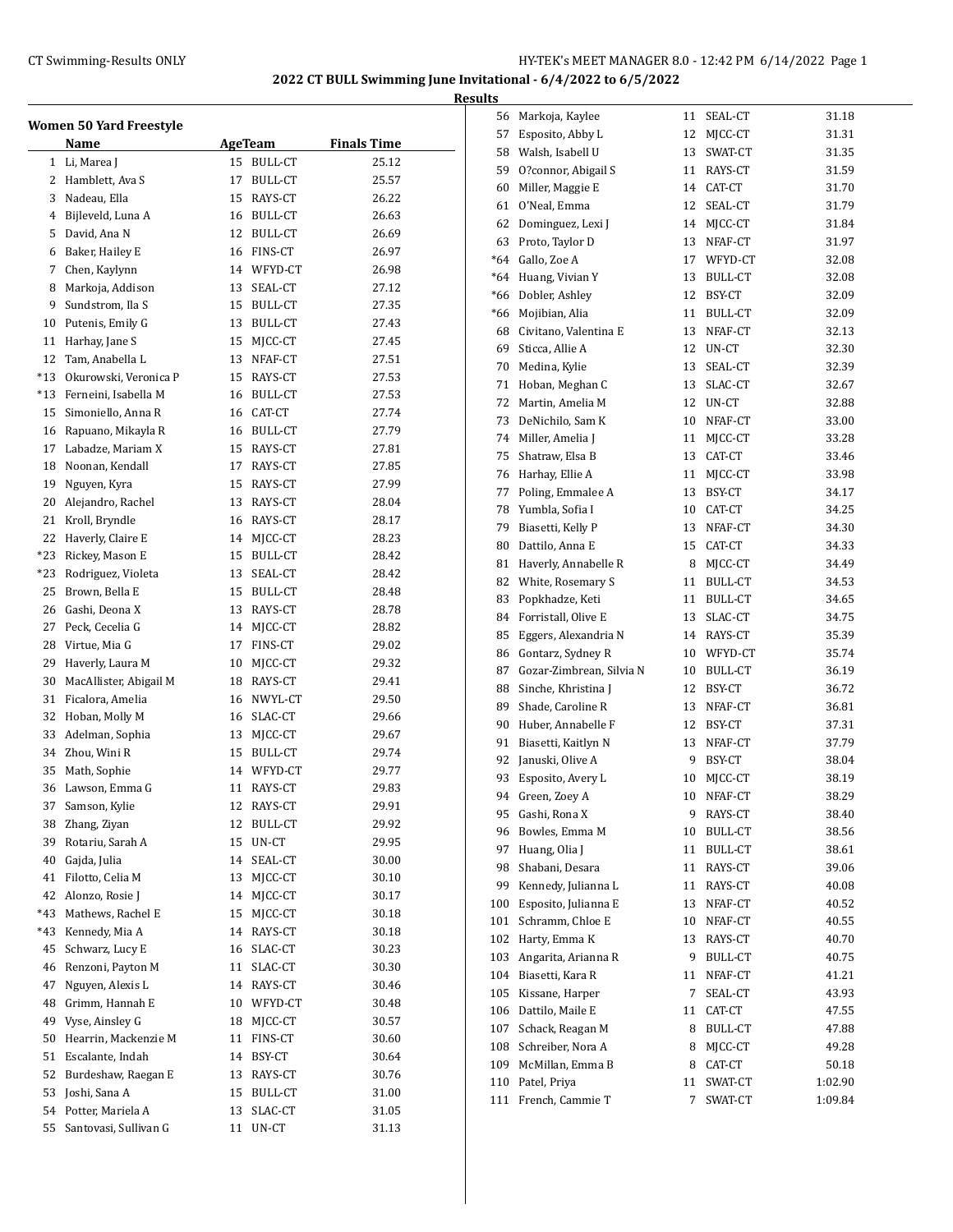# CT Swimming-Results ONLY **CT Swimming-Results ONLY** 100 12:42 PM 6/14/2022 Page 2

**2022 CT BULL Swimming June Invitational - 6/4/2022 to 6/5/2022**

|    | <b>Women 100 Yard Freestyle</b><br>Name |    | AgeTeam        | <b>Finals Time</b> |
|----|-----------------------------------------|----|----------------|--------------------|
|    | 1 Sweeney, Gracie R                     |    | 18 BULL-CT     | 55.43              |
|    | 26.77<br>55.43                          |    |                |                    |
|    | *2 Nadeau, Ella                         |    | 15 RAYS-CT     | 56.07              |
|    | 27.04<br>56.07                          |    |                |                    |
|    | *2 Gajecki, Natalia E                   |    | 14 FINS-CT     | 56.07              |
|    | 27.05<br>56.07                          |    |                |                    |
| 4  | Bijleveld, Luna A                       |    | 16 BULL-CT     | 57.25              |
|    | 27.66<br>57.25                          |    |                |                    |
|    | 5 David, Ana N                          |    | 12 BULL-CT     | 57.42              |
|    | 28.05<br>57.42                          |    |                |                    |
|    | 6 Markoja, Addison                      | 13 | SEAL-CT        | 57.57              |
|    | 27.80<br>57.57                          |    |                |                    |
|    | 7 Baker, Hailey E                       |    | 16 FINS-CT     | 57.97              |
|    | 27.91<br>57.97                          |    |                |                    |
|    | 8 Rapuano, Mikayla R                    |    | 16 BULL-CT     | 58.12              |
|    | 27.86<br>58.12                          |    |                |                    |
| 9  | Morus, Mackenzie E                      |    | 16 NFAF-CT     | 58.27              |
|    | 28.09<br>58.27                          |    |                |                    |
|    | 10 Perkel, Sophie A                     |    | 16 NWYL-CT     | 58.80              |
|    | 28.36<br>58.80                          |    |                |                    |
|    | 11 Sundstrom, Ila S                     |    | 15 BULL-CT     | 59.15              |
|    | 28.54<br>59.15                          |    |                |                    |
|    | 12 Potter, Arianna I                    |    | 14 SLAC-CT     | 59.17              |
|    | 28.50<br>59.17                          |    |                |                    |
|    | 13 Nguyen, Kyra                         |    | 15 RAYS-CT     | 59.32              |
|    | 28.51<br>59.32                          |    |                |                    |
|    | 14 Kim, Sarah Meeyeon                   | 15 | SEAL-CT        | 59.36              |
|    | 28.93<br>59.36                          |    |                |                    |
|    | 15 Ferneini, Isabella M                 |    | 16 BULL-CT     | 59.38              |
|    | 28.84<br>59.38                          |    |                |                    |
|    | 16 Labadze, Mariam X                    |    | 15 RAYS-CT     | 1:00.28            |
|    | 28.66<br>1:00.28                        |    |                |                    |
|    | 17 Welch, Jae                           |    | 14 WFYD-CT     | 1:00.29            |
|    | 29.30<br>1:00.29                        |    |                |                    |
|    | 18 Harhay, Jane S                       | 15 | MICC-CT        | 1:00.45            |
|    | 29.03<br>1:00.45                        |    |                |                    |
|    | 19 Alejandro, Rachel                    | 13 | RAYS-CT        | 1:01.24            |
|    | 29.08<br>1:01.24                        |    |                |                    |
|    | 20 Rickey, Mason E                      |    | 15 BULL-CT     | 1:01.28            |
|    | 29.24<br>1:01.28                        |    |                |                    |
| 21 | Johnson, Jasmine                        |    | 16 NWYL-CT     | 1:01.47            |
|    | 29.14<br>1:01.47                        |    |                |                    |
| 22 | Nedobity, Beth A                        |    | 14 FINS-CT     | 1:01.62            |
|    | 29.89<br>1:01.62                        |    |                |                    |
| 23 | Harhay, Lyla F                          | 13 | MICC-CT        | 1:01.78            |
|    | 29.98<br>1:01.78                        |    |                |                    |
|    | 24 Brown, Bella E                       | 15 | <b>BULL-CT</b> | 1:01.81            |
|    | 29.89<br>1:01.81                        |    |                |                    |
| 25 | Simoniello, Anna R                      |    | 16 CAT-CT      | 1:01.87            |
|    | 29.65<br>1:01.87                        |    |                |                    |
| 26 | Samson, Reaghan                         | 15 | RAYS-CT        | 1:01.95            |
|    | 29.09<br>1:01.95                        |    |                |                    |
| 27 | Tran, Thuy                              | 17 | RAYS-CT        | 1:02.64            |
|    | 29.97<br>1:02.64                        |    |                |                    |

| <u>э</u> |                             |         |    |                |         |
|----------|-----------------------------|---------|----|----------------|---------|
| 28       | Haverly, Claire E           |         |    | 14 MJCC-CT     | 1:02.99 |
|          | 29.48                       | 1:02.99 |    |                |         |
| 29       | Romero, Paeton M<br>29.80   | 1:03.01 |    | 15 MJCC-CT     | 1:03.01 |
| 30       | Nelson, Riley               |         | 11 | SEAL-CT        | 1:03.49 |
|          | 30.57                       | 1:03.49 |    |                |         |
| 31       | Rodriguez, Violeta          |         |    | 13 SEAL-CT     | 1:03.71 |
|          | 30.20                       | 1:03.71 |    |                |         |
| 32       | Alonzo, Rosie J<br>31.33    | 1:04.18 |    | 14 MJCC-CT     | 1:04.18 |
| 33       | Donorfio, Julia             |         |    | 15 RAYS-CT     | 1:04.21 |
|          | 30.81                       | 1:04.21 |    |                |         |
|          | 34 MacAllister, Abigail M   |         |    | 18 RAYS-CT     | 1:04.33 |
|          | 30.96                       | 1:04.33 |    |                |         |
|          | 35 Peck, Cecelia G<br>32.21 | 1:04.60 |    | 14 MJCC-CT     | 1:04.60 |
|          | 36 Wentzell, Cassie J       |         |    | 16 WFYD-CT     | 1:04.75 |
|          | 30.90                       | 1:04.75 |    |                |         |
| 37       | Mathews, Rachel E           |         |    | 15 MJCC-CT     | 1:04.90 |
|          | 31.13                       | 1:04.90 |    |                |         |
| 38       | Simmons, Molly M<br>31.80   |         | 15 | NFAF-CT        | 1:05.18 |
| 39       | Filotto, Celia M            | 1:05.18 | 13 | MJCC-CT        | 1:05.46 |
|          | 31.43                       | 1:05.46 |    |                |         |
| 40       | Adelman, Sophia             |         | 13 | MICC-CT        | 1:05.60 |
|          | 31.79                       | 1:05.60 |    |                |         |
| 41       | Kent, Jenna D               |         |    | 16 SWAT-CT     | 1:05.64 |
|          | 31.27<br>42 Math, Sophie    | 1:05.64 |    | 14 WFYD-CT     | 1:05.72 |
|          | 31.57                       | 1:05.72 |    |                |         |
| 43       | Dwyer, Alanna C             |         |    | 17 FINS-CT     | 1:05.80 |
|          | 30.57                       | 1:05.80 |    |                |         |
| $*44$    | Nguyen, Alexis L            |         |    | 14 RAYS-CT     | 1:05.86 |
| *44      | 31.30<br>Gajda, Julia       | 1:05.86 |    | 14 SEAL-CT     | 1:05.86 |
|          | 30.72                       | 1:05.86 |    |                |         |
|          | 46 Haverly, Laura M         |         | 10 | MJCC-CT        | 1:06.37 |
|          | 31.55                       | 1:06.37 |    |                |         |
| 47       | Pugliese, Madelyn<br>32.08  | 1:06.44 |    | 14 RAYS-CT     | 1:06.44 |
|          | 48 Lawson, Emma G           |         |    | 11 RAYS-CT     | 1:06.50 |
|          | 31.71                       | 1:06.50 |    |                |         |
| 49       | Zhang, Ziyan                |         | 12 | <b>BULL-CT</b> | 1:06.51 |
|          | 31.47                       | 1:06.51 |    |                |         |
| 50       | Zhou, Wini R<br>31.90       | 1:06.52 | 15 | <b>BULL-CT</b> | 1:06.52 |
| 51       | Joshi, Sana A               |         |    | 15 BULL-CT     | 1:06.55 |
|          | 32.20                       | 1:06.55 |    |                |         |
| 52       | Kelly, Maddison             |         | 13 | SEAL-CT        | 1:06.75 |
|          | 31.82                       | 1:06.75 |    |                |         |
| 53       | Schwarz, Lucy E<br>31.22    | 1:07.69 | 16 | SLAC-CT        | 1:07.69 |
|          | 54 Alejandro, Ruth C        |         | 15 | RAYS-CT        | 1:07.71 |
|          | 32.05                       | 1:07.71 |    |                |         |
| 55       | Rotariu, Sarah A            |         | 15 | UN-CT          | 1:08.13 |
|          | 32.79                       | 1:08.13 |    |                |         |
| 56       | Esposito, Abby L<br>32.51   | 1:08.14 | 12 | MJCC-CT        | 1:08.14 |
|          |                             |         |    |                |         |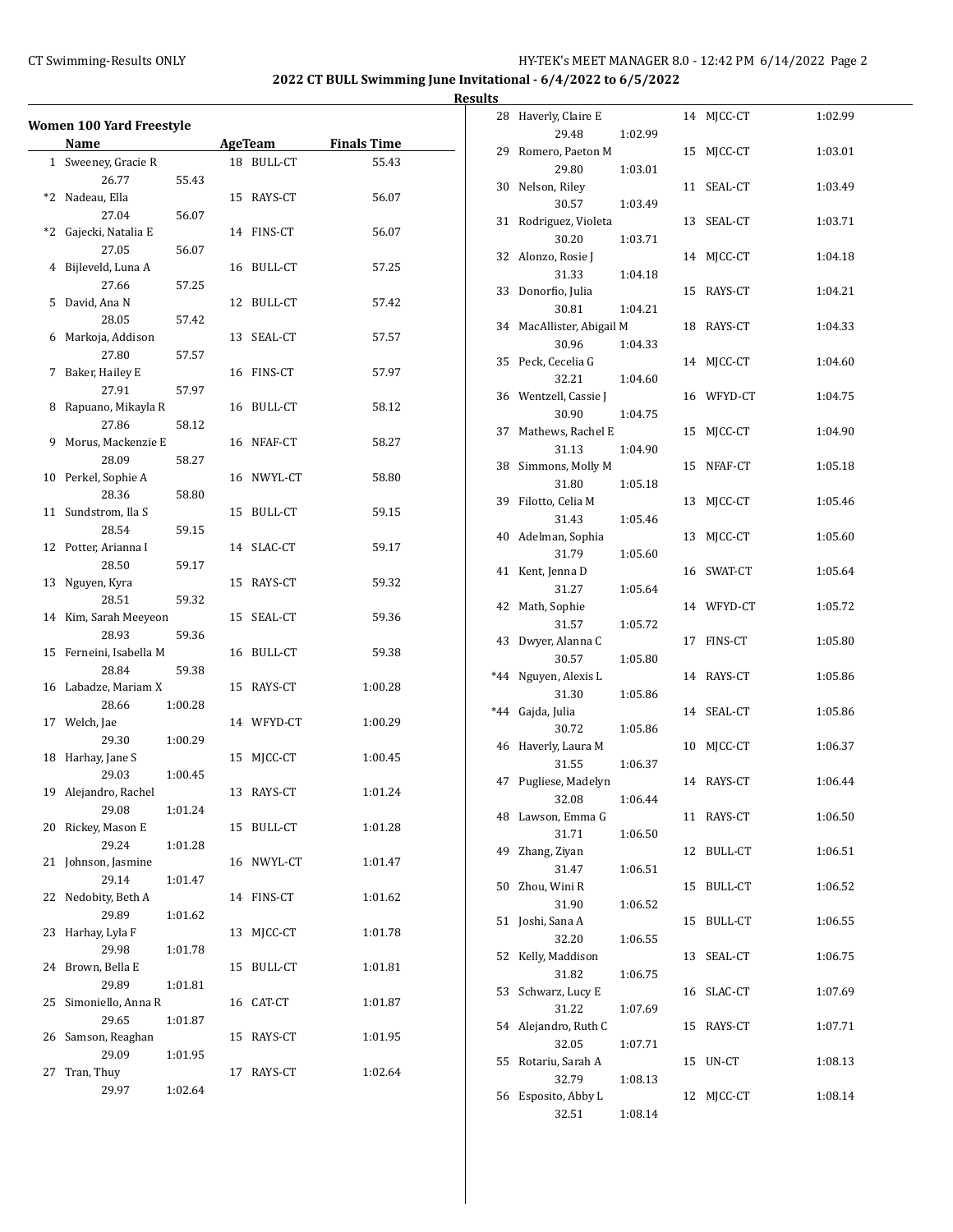# CT Swimming-Results ONLY **CT Swimming-Results ONLY** 100 12:42 PM 6/14/2022 Page 3

**2022 CT BULL Swimming June Invitational - 6/4/2022 to 6/5/2022**

| (Women 100 Yard Freestyle) |                          |         |    |                |                    |  |  |
|----------------------------|--------------------------|---------|----|----------------|--------------------|--|--|
|                            | Name                     |         |    | <b>AgeTeam</b> | <b>Finals Time</b> |  |  |
| 57                         | Perillo, Julia S         |         |    | 16 NFAF-CT     | 1:08.31            |  |  |
|                            | 32.03                    | 1:08.31 |    |                |                    |  |  |
| *58                        | Vyse, Ainsley G          |         | 18 | MICC-CT        | 1:08.68            |  |  |
|                            | 32.18                    |         |    |                |                    |  |  |
|                            |                          | 1:08.68 |    |                |                    |  |  |
| *58                        | Samson, Kylie            |         |    | 12 RAYS-CT     | 1:08.68            |  |  |
|                            | 32.96                    | 1:08.68 |    |                |                    |  |  |
| 60                         | Melnyk, Diana            |         |    | 14 BULL-CT     | 1:09.19            |  |  |
|                            | 33.22                    | 1:09.19 |    |                |                    |  |  |
| 61                         | Knolker, Shayla C        |         |    | 11 NFAF-CT     | 1:09.36            |  |  |
|                            | 32.84                    | 1:09.36 |    |                |                    |  |  |
|                            | 62 Walsh, Isabell U      |         |    | 13 SWAT-CT     | 1:09.51            |  |  |
|                            | 33.96                    | 1:09.51 |    |                |                    |  |  |
|                            | 63 Walsh, Evelynn M      |         |    | 12 NFAF-CT     | 1:09.60            |  |  |
|                            | 34.02                    | 1:09.60 |    |                |                    |  |  |
| $*64$                      | Medina, Kylie            |         |    | 13 SEAL-CT     | 1:10.03            |  |  |
|                            | 33.52                    | 1:10.03 |    |                |                    |  |  |
| $*64$                      | Markoja, Kaylee          |         | 11 | SEAL-CT        | 1:10.03            |  |  |
|                            | 33.61                    | 1:10.03 |    |                |                    |  |  |
|                            | 66 Escalante, Indah      |         |    | 14 BSY-CT      | 1:10.72            |  |  |
|                            | 34.65                    | 1:10.72 |    |                |                    |  |  |
| 67                         | Civitano, Valentina E    |         | 13 | NFAF-CT        | 1:10.77            |  |  |
|                            | 34.61                    | 1:10.77 |    |                |                    |  |  |
| 68                         | Sajus, Emma              |         |    | 15 CAT-CT      | 1:11.17            |  |  |
|                            | 34.27                    | 1:11.17 |    |                |                    |  |  |
| 69                         | Huang, Vivian Y          |         |    | 13 BULL-CT     | 1:11.19            |  |  |
|                            | 34.79                    | 1:11.19 |    |                |                    |  |  |
|                            | 70 Gentil, Rachel V      |         |    | 16 SLAC-CT     | 1:11.30            |  |  |
|                            | 33.67                    | 1:11.30 |    |                |                    |  |  |
| 71                         | Dominguez, Lexi J        |         | 14 | MJCC-CT        | 1:11.73            |  |  |
|                            | 32.94                    | 1:11.73 |    |                |                    |  |  |
| 72                         | Sticca, Allie A          |         |    | 12 UN-CT       | 1:12.73            |  |  |
|                            | 35.41                    | 1:12.73 |    |                |                    |  |  |
| 73                         | Miller, Maggie E         |         |    | 14 CAT-CT      | 1:12.87            |  |  |
|                            | 34.32                    | 1:12.87 |    |                |                    |  |  |
| 74                         | Jorgensen, Sammie Z      |         | 10 | MJCC-CT        | 1:13.25            |  |  |
|                            | 33.90                    | 1:13.25 |    |                |                    |  |  |
| 75                         | Potter, Mariela A        |         |    | 13 SLAC-CT     | 1:13.26            |  |  |
|                            | 35.28                    | 1:13.26 |    |                |                    |  |  |
| 76                         | Gallo, Zoe A             |         |    | 17 WFYD-CT     | 1:13.69            |  |  |
|                            | 34.32                    | 1:13.69 |    |                |                    |  |  |
| 77                         | Campo, Sofia A           |         |    | 14 CAT-CT      | 1:13.73            |  |  |
|                            | 34.92                    | 1:13.73 |    |                |                    |  |  |
| 78                         | Yumbla, Sofia I          |         | 10 | CAT-CT         | 1:13.90            |  |  |
|                            | 35.51                    | 1:13.90 |    |                |                    |  |  |
| 79                         | Miller, Amelia J         |         | 11 | MJCC-CT        | 1:15.69            |  |  |
|                            | 34.64                    | 1:15.69 |    |                |                    |  |  |
| 80                         | White, Rosemary S        |         | 11 | <b>BULL-CT</b> | 1:16.04            |  |  |
|                            | 36.99                    | 1:16.04 |    |                |                    |  |  |
| 81                         | Mojibian, Alia           |         | 11 | BULL-CT        | 1:16.08            |  |  |
|                            | 37.53                    | 1:16.08 |    |                |                    |  |  |
|                            |                          |         |    |                |                    |  |  |
| 82                         | Kissane, Bailey<br>35.00 |         | 11 | SEAL-CT        | 1:16.10            |  |  |
|                            |                          | 1:16.10 |    |                |                    |  |  |
| 83                         | Harhay, Ellie A          |         | 11 | MJCC-CT        | 1:16.17            |  |  |
|                            | 36.25                    | 1:16.17 |    |                |                    |  |  |
| 84                         | Campo, Olivia R<br>36.92 | 1:16.30 | 14 | CAT-CT         | 1:16.30            |  |  |
|                            |                          |         |    |                |                    |  |  |

|     | 85 Marcucci, Emilia A                      |    | 12 UN-CT   | 1:17.57 |
|-----|--------------------------------------------|----|------------|---------|
|     | 36.40<br>1:17.57<br>86 Wilhelm, Siena F    |    | 10 SWAT-CT | 1:18.25 |
|     | 35.55<br>1:18.25                           |    |            |         |
|     | 87 Poling, Emmalee A<br>37.36<br>1:18.42   |    | 13 BSY-CT  | 1:18.42 |
|     | 88 Welsh, Kailyn G                         |    | 10 NFAF-CT | 1:18.68 |
|     | 37.33<br>1:18.68                           |    |            |         |
| 89  | Scott, Brooke H<br>37.33<br>1:18.96        |    | 12 RAYS-CT | 1:18.96 |
|     | 90 Shatraw, Elsa B                         |    | 13 CAT-CT  | 1:19.27 |
|     | 36.97<br>1:19.27                           |    |            |         |
|     | 91 Lim, Ann-Yee                            | 12 | MJCC-CT    | 1:19.40 |
|     | 38.90<br>1:19.40                           |    |            |         |
|     | 92 Gozar-Zimbrean, Silvia N                |    | 10 BULL-CT | 1:19.53 |
|     | 36.13<br>1:19.53                           |    |            |         |
|     | 93 Forristall, Olive E<br>36.85<br>1:19.68 |    | 13 SLAC-CT | 1:19.68 |
|     | 94 Haverly, Annabelle R                    | 8  | MICC-CT    | 1:20.26 |
|     | 37.79<br>1:20.26                           |    |            |         |
| 95  | Eggers, Alexandria N                       |    | 14 RAYS-CT | 1:23.47 |
|     | 39.49<br>1:23.47                           |    |            |         |
|     | 96 Muccino, Norah J<br>40.81<br>1:23.58    |    | 12 RAYS-CT | 1:23.58 |
| 97  | Popkhadze, Keti                            |    | 11 BULL-CT | 1:24.38 |
|     | 38.69<br>1:24.38                           |    |            |         |
|     | 98 Shade, Caroline R                       |    | 13 NFAF-CT | 1:25.55 |
|     | 38.89<br>1:25.55                           |    |            |         |
| 99  | Bowles, Emma M                             |    | 10 BULL-CT | 1:26.22 |
| 100 | 40.53<br>1:26.22<br>Thompson, Macie D      |    | 11 NFAF-CT |         |
|     | 39.48<br>1:26.33                           |    |            | 1:26.33 |
| 101 | Niro, Emma J                               |    | 11 RAYS-CT | 1:26.50 |
|     | 42.33<br>1:26.50                           |    |            |         |
| 102 | Esposito, Avery L                          | 10 | MJCC-CT    | 1:27.22 |
|     | 40.54<br>1:27.22                           |    |            |         |
| 103 | Filotto, Francesca S<br>41.41<br>1:28.55   |    | 10 MICC-CT | 1:28.55 |
|     | 104 Zakrzewski, Madalyn D                  |    | 13 RAYS-CT | 1:30.08 |
|     | 43.20   1:30.08                            |    |            |         |
|     | 105 Shabani, Desara                        |    | 11 RAYS-CT | 1:30.46 |
|     | 42.72<br>1:30.46                           |    |            |         |
|     | 106 Gashi, Rona X                          | 9  | RAYS-CT    | 1:30.87 |
|     | 44.81<br>1:30.87                           |    | RAYS-CT    |         |
| 107 | Scott, Hailey M<br>41.80<br>1:32.06        | 9  |            | 1:32.06 |
|     | 108 Angarita, Arianna R                    | 9  | BULL-CT    | 1:35.59 |
|     | 45.10<br>1:35.59                           |    |            |         |
|     | 109 Alejandro, Rebecca R                   | 10 | RAYS-CT    | 1:37.33 |
|     | 46.49<br>1:37.33                           |    |            |         |
|     | 110 Dunham, Alexis M                       | 9  | MJCC-CT    | 1:37.63 |
|     | 47.41<br>1:37.63                           |    |            |         |
| 111 | Kissane, Harper<br>47.17<br>1:39.34        | 7  | SEAL-CT    | 1:39.34 |
|     | 112 Welburn, Abigail M                     |    | 11 RAYS-CT | 1:41.61 |
|     | 50.41<br>1:41.61                           |    |            |         |
|     | 113 Barnes, Valentina                      |    | 10 BSY-CT  | 1:50.50 |
|     | 52.24<br>1:50.50                           |    |            |         |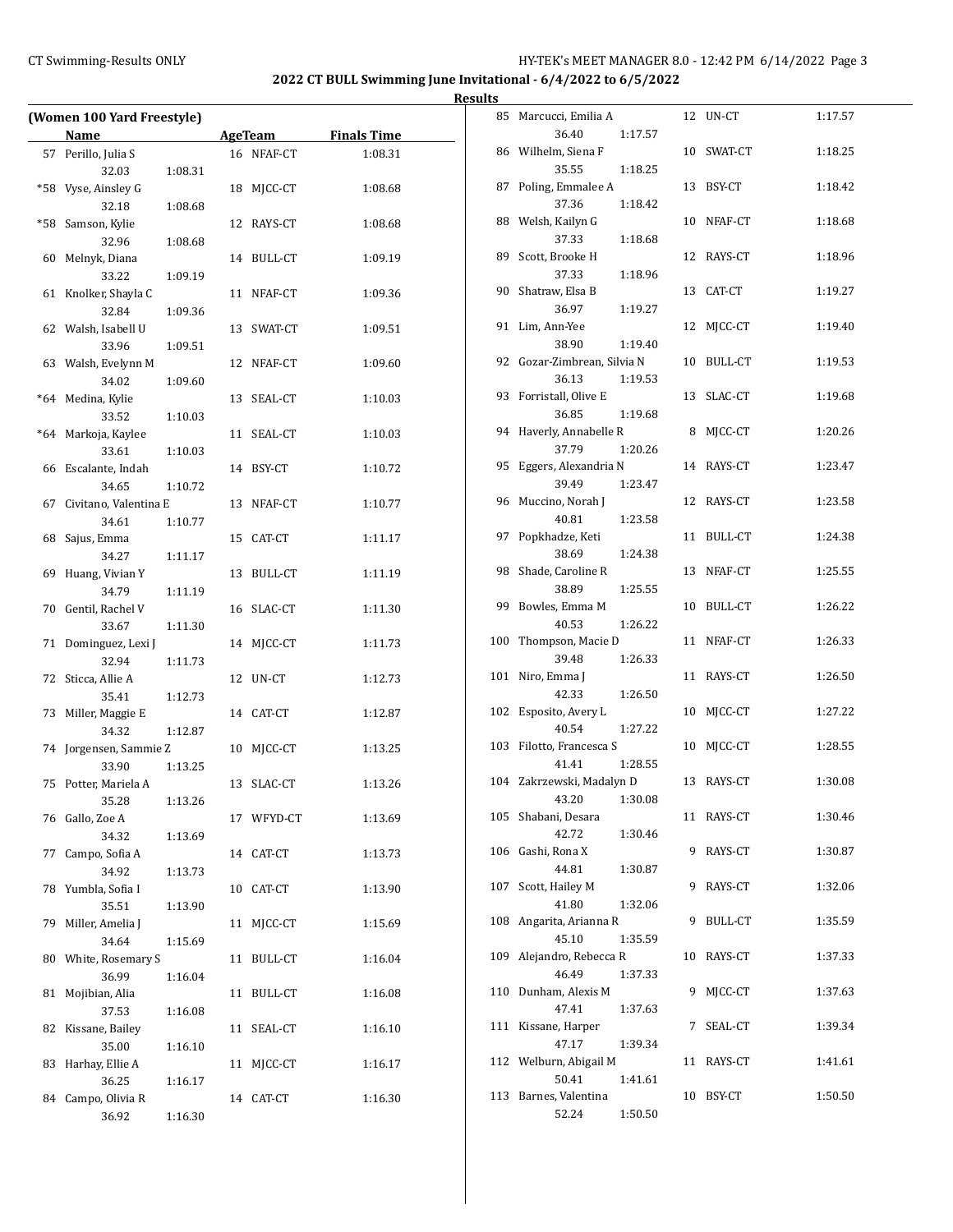# CT Swimming-Results ONLY **CT Swimming-Results ONLY** 100 12:42 PM 6/14/2022 Page 4

**Results**

|    | (Women 100 Yard Freestyle)<br><b>Name</b> |         | <b>AgeTeam</b>        | <b>Finals Time</b> |
|----|-------------------------------------------|---------|-----------------------|--------------------|
|    | --- Villanueva, Niya M                    |         | 12 RAYS-CT            | DQ                 |
|    | 32.92                                     | DQ      |                       |                    |
|    | <b>Women 200 Yard Freestyle</b>           |         |                       |                    |
|    | Name                                      |         | AgeTeam               | <b>Finals Time</b> |
|    | 1 Hamblett, Ava S                         |         | 17 BULL-CT            | 1:57.60            |
|    | 27.05                                     | 56.96   | 1:27.73               | 1:57.60            |
|    | 2 Gajecki, Natalia E                      |         | 14 FINS-CT            | 2:01.20            |
|    | 27.82                                     | 58.71   | 1:30.59               | 2:01.20            |
|    | 3 Sweeney, Gracie R                       |         | 18 BULL-CT            | 2:02.43            |
|    |                                           |         |                       |                    |
| 4  | 27.82<br>Markoja, Addison                 | 58.68   | 1:31.02<br>13 SEAL-CT | 2:02.43<br>2:03.94 |
|    |                                           |         |                       |                    |
|    | 29.09                                     | 1:00.34 | 1:32.89               | 2:03.94            |
| 5  | Nadeau, Ella                              |         | 15 RAYS-CT            | 2:04.00            |
|    | 28.58                                     | 1:00.06 | 1:32.22               | 2:04.00            |
| 6  | Baker, Hailey E                           |         | 16 FINS-CT            | 2:06.01            |
|    | 29.03                                     | 1:01.24 | 1:33.72               | 2:06.01            |
| 7  | Scalmani, Alice V                         |         | 16 BULL-CT            | 2:07.25            |
|    | 29.38                                     | 1:01.84 | 1:34.94               | 2:07.25            |
| 8  | Harhay, Jane S                            |         | 15 MJCC-CT            | 2:07.96            |
|    | 29.79                                     | 1:02.33 | 1:35.80               | 2:07.96            |
| 9  | Putenis, Emily G                          |         | 13 BULL-CT            | 2:08.80            |
|    | 29.72                                     | 1:02.27 | 1:35.93               | 2:08.80            |
| 10 | Chen, Kaylynn                             |         | 14 WFYD-CT            | 2:08.98            |
|    | 30.25                                     | 1:03.00 | 1:36.59               | 2:08.98            |
| 11 | Rickey, Mason E                           |         | 15 BULL-CT            | 2:09.00            |
|    | 29.81                                     | 1:02.76 | 1:36.00               | 2:09.00            |
|    | 12 Whitaker, Molly A                      |         | 17 FINS-CT            | 2:09.93            |
|    | 30.15                                     | 1:02.85 | 1:36.36               | 2:09.93            |
| 13 | Potter, Arianna I                         |         | 14 SLAC-CT            | 2:10.14            |
|    | 29.84                                     | 1:02.77 | 1:36.88               | 2:10.14            |
| 14 | Jacob, Anna C                             |         | 13 SLAC-CT            | 2:11.91            |
|    | 30.39                                     | 1:04.12 | 1:38.58               | 2:11.91            |
| 15 | Nguyen, Kyra                              |         | 15 RAYS-CT            | 2:12.08            |
|    | 29.76                                     | 1:02.92 | 1:36.92               | 2:12.08            |
| 16 | Harhay, Lyla F                            |         | 13 MJCC-CT            | 2:12.90            |
|    | 30.58                                     | 1:04.05 | 1:38.64               | 2:12.90            |
| 17 | Brown, Bella E                            |         | 15 BULL-CT            | 2:13.70            |
|    | 30.91                                     | 1:04.75 | 1:39.84               | 2:13.70            |
| 18 | Welch, Jae                                |         | 14 WFYD-CT            | 2:13.97            |
|    | 31.38                                     | 1:05.37 | 1:40.32               | 2:13.97            |
| 19 | Samson, Reaghan                           |         | 15 RAYS-CT            | 2:14.87            |
|    | 30.54                                     | 1:04.56 | 2:14.87               |                    |
| 20 | Nedobity, Beth A                          |         | 14 FINS-CT            | 2:15.26            |
|    | 31.32                                     | 1:05.59 | 1:40.04               | 2:15.26            |
| 21 | Noonan, Kendall                           |         | 17 RAYS-CT            | 2:16.51            |
|    | 30.84                                     | 1:05.03 | 1:41.25               | 2:16.51            |
| 22 | Romero, Paeton M                          |         | 15 MJCC-CT            | 2:16.58            |
|    | 30.73                                     |         | 1:40.70               |                    |
|    |                                           | 1:04.73 |                       | 2:16.58            |
| 23 | Tam, Anabella L                           |         | 13 NFAF-CT            | 2:17.43            |
|    | 30.50                                     | 1:05.80 | 1:41.37               | 2:17.43            |
| 24 | Kroll, Bryndle                            |         | 16 RAYS-CT            | 2:17.58            |
|    | 30.90                                     | 1:06.09 | 1:42.46               | 2:17.58            |
| 25 | Alejandro, Rachel                         |         | 13 RAYS-CT            | 2:17.94            |
|    | 32.56                                     | 1:07.98 | 1:43.56               | 2:17.94            |

| 26    | Nelson, Riley          |         | 11 SEAL-CT    |         | 2:18.09 |
|-------|------------------------|---------|---------------|---------|---------|
|       | 31.61                  | 1:06.86 | 1:43.69       | 2:18.09 |         |
| 27    | Alonzo, Rosie J        |         | 14 MJCC-CT    |         | 2:18.40 |
|       | 31.87                  | 1:06.59 | 1:42.52       | 2:18.40 |         |
| 28    | Adelman, Sophia        |         | 13 MJCC-CT    |         | 2:18.53 |
|       | 31.34                  | 1:06.37 | 1:42.90       | 2:18.53 |         |
| 29    |                        |         | 16 CAT-CT     |         | 2:20.41 |
|       | Simoniello, Anna R     |         |               |         |         |
|       | 31.52                  | 1:07.10 | 1:44.18       | 2:20.41 |         |
| 30    | Mathews, Rachel E      |         | 15<br>MJCC-CT |         | 2:20.43 |
|       | 33.19                  | 1:08.85 | 1:45.58       | 2:20.43 |         |
| 31    | Pugliese, Madelyn      |         | 14 RAYS-CT    |         | 2:21.04 |
|       | 33.25                  | 1:08.62 | 1:45.13       | 2:21.04 |         |
| 32    | Haverly, Claire E      |         | 14 MICC-CT    |         | 2:22.76 |
|       | 31.33                  | 1:07.40 | 1:45.96       | 2:22.76 |         |
| 33    | Joshi, Sana A          |         | 15 BULL-CT    |         | 2:23.41 |
|       | 32.70                  | 1:08.64 | 1:46.78       | 2:23.41 |         |
| *34   | Zhang, Ziyan           |         | 12 BULL-CT    |         | 2:24.44 |
|       | 33.51                  | 1:10.00 | 1:48.18       | 2:24.44 |         |
| $*34$ | MacAllister, Abigail M |         | 18 RAYS-CT    |         | 2:24.44 |
|       | 32.83                  | 1:09.36 | 1:47.18       | 2:24.44 |         |
|       |                        |         |               |         |         |
| 36    | Math, Sophie           |         | 14 WFYD-CT    |         | 2:25.09 |
| 37    | Peck, Cecelia G        |         | 14 MJCC-CT    |         | 2:26.16 |
|       | 33.61                  | 1:10.91 | 1:49.33       | 2:26.16 |         |
| 38    | Zhou, Wini R           |         | 15 BULL-CT    |         | 2:26.48 |
|       | 33.34                  | 1:10.46 | 1:49.15       | 2:26.48 |         |
| 39    | Virtue, Mia G          |         | 17 FINS-CT    |         | 2:26.69 |
|       | 34.04                  | 1:11.67 | 1:49.99       | 2:26.69 |         |
| 40    | Simmons, Molly M       |         | 15 NFAF-CT    |         | 2:27.82 |
|       | 33.56                  | 1:10.84 | 1:50.79       | 2:27.82 |         |
| 41    | Knolker, Shayla C      |         | 11 NFAF-CT    |         | 2:30.12 |
|       | 32.67                  | 1:11.46 | 1:51.06       | 2:30.12 |         |
|       |                        |         |               |         | 2:30.43 |
|       |                        |         |               |         |         |
| 42    | Vyse, Ainsley G        |         | 18 MJCC-CT    |         |         |
|       | 33.40                  | 1:11.85 | 1:50.65       | 2:30.43 |         |
| 43    | Walsh, Isabell U       |         | SWAT-CT<br>13 |         | 2:30.55 |
|       | 35.88                  | 1:15.44 | 1:54.81       | 2:30.55 |         |
| 44    | Esposito, Abby L       |         | MJCC-CT<br>12 |         | 2:30.80 |
|       | 34.23                  | 1:13.80 | 1:53.97       | 2:30.80 |         |
| 45    | Welch, Nina            |         | 13 SEAL-CT    |         | 2:30.86 |
|       | 32.99                  | 1:11.94 | 1:52.37       | 2:30.86 |         |
| 46    | Renzoni, Payton M      |         | 11<br>SLAC-CT |         | 2:30.93 |
|       | 34.95                  | 1:13.84 | 1:53.24       | 2:30.93 |         |
| 47    | Sajus, Emma            |         | CAT-CT<br>15  |         | 2:31.53 |
|       | 33.98                  | 1:12.65 | 1:52.68       | 2:31.53 |         |
| 48    | Walsh, Evelynn M       |         | 12 NFAF-CT    |         | 2:31.56 |
|       |                        |         |               |         |         |
|       | 35.34                  | 1:14.34 | 1:54.00       | 2:31.56 |         |
| 49    | O'Neal, Emma           |         | 12 SEAL-CT    |         | 2:33.06 |
|       | 34.94                  | 1:13.94 | 1:54.11       | 2:33.06 |         |
| 50    | Gordon, Olivia M       |         | 13 SLAC-CT    |         | 2:33.54 |
|       | 35.05                  | 1:15.72 | 1:56.18       | 2:33.54 |         |
| 51    | Scalmani, Julia G      |         | 14 BULL-CT    |         | 2:33.77 |
|       | 35.67                  | 1:15.64 | 1:56.10       | 2:33.77 |         |
| 52    | Rotariu, Sarah A       |         | 15 UN-CT      |         | 2:34.65 |
|       | 33.70                  | 1:13.60 | 1:55.27       | 2:34.65 |         |
| 53    | Yumbla, Sofia I        |         | 10 CAT-CT     |         | 2:35.34 |
|       | 35.22                  | 1:14.39 | 1:55.23       | 2:35.34 |         |
| 54    | Civitano, Valentina E  |         | 13 NFAF-CT    |         | 2:36.31 |
|       | 38.10                  | 1:18.32 | 1:58.59       | 2:36.31 |         |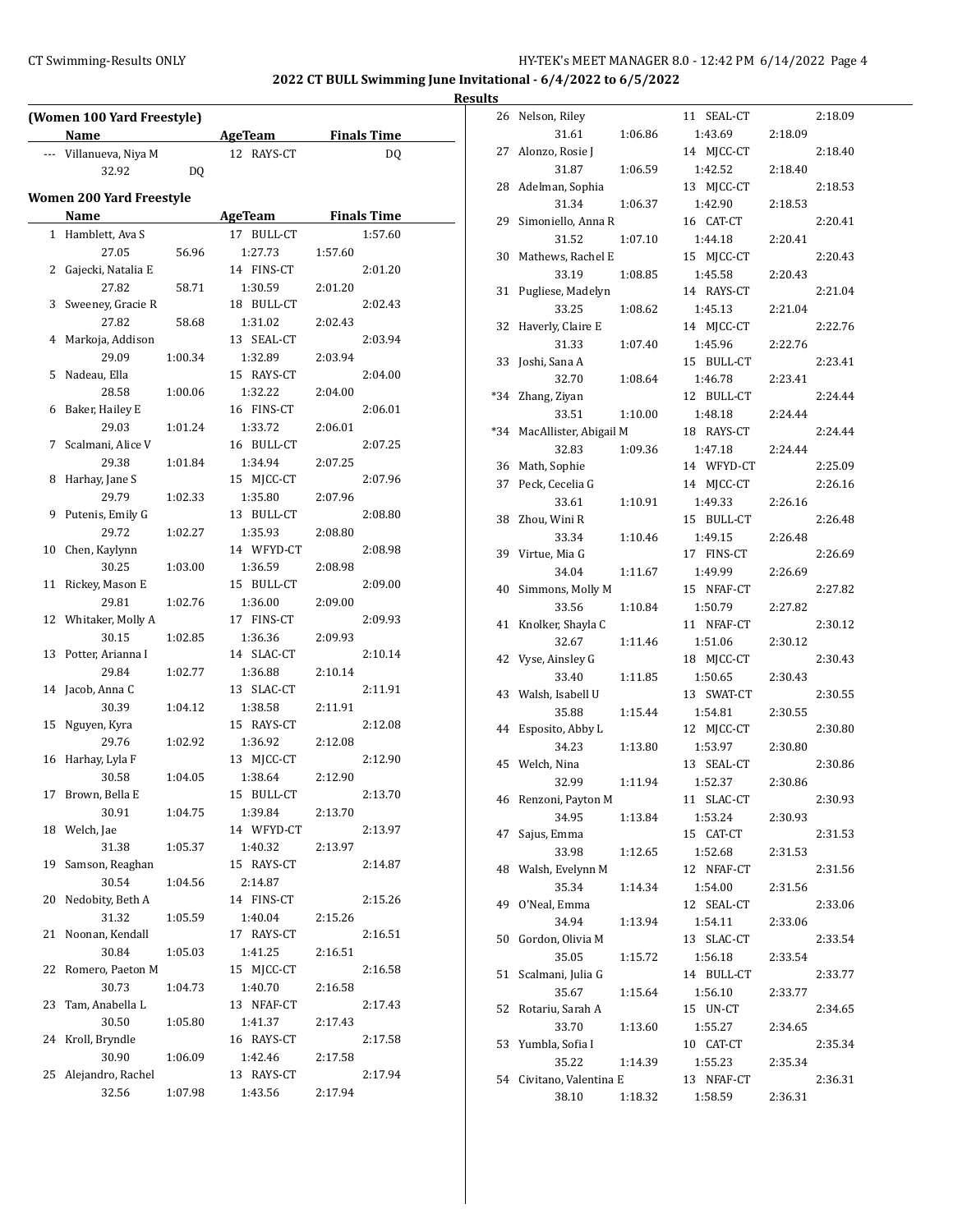$\overline{a}$ 

| (Women 200 Yard Freestyle) |                          |         |                |         |                    |  |  |
|----------------------------|--------------------------|---------|----------------|---------|--------------------|--|--|
|                            | Name                     |         | <b>AgeTeam</b> |         | <b>Finals Time</b> |  |  |
| 55                         | Ruffo, Madi G            |         | 13 SLAC-CT     |         | 2:36.73            |  |  |
|                            | 36.25                    | 1:16.62 | 1:57.11        | 2:36.73 |                    |  |  |
| 56                         | Hoban, Colleen M         |         | 13 SLAC-CT     |         | 2:39.58            |  |  |
|                            | 36.00                    | 1:16.14 | 1:58.63        | 2:39.58 |                    |  |  |
| 57                         | Sticca, Allie A          |         | 12 UN-CT       |         | 2:40.77            |  |  |
|                            | 38.36                    | 1:19.87 | 2:01.56        | 2:40.77 |                    |  |  |
| 58                         | Dominguez, Lexi J        |         | 14 MJCC-CT     |         | 2:40.97            |  |  |
|                            | 34.75                    | 1:16.42 | 2:00.52        | 2:40.97 |                    |  |  |
| 59                         | Harhay, Ellie A          |         | 11 MICC-CT     |         | 2:41.13            |  |  |
|                            | 36.98                    | 1:17.96 | 2:00.06        | 2:41.13 |                    |  |  |
| 60                         | Dobler, Ashley           |         | 12 BSY-CT      |         | 2:43.78            |  |  |
|                            |                          |         |                |         |                    |  |  |
| 61                         | Mojibian, Alia           |         | 11 BULL-CT     |         | 2:46.01            |  |  |
|                            | 40.15                    | 1:22.73 | 2:05.83        | 2:46.01 |                    |  |  |
| 62                         | Poling, Emmalee A        |         | 13 BSY-CT      |         | 2:47.20            |  |  |
|                            | 38.13                    | 1:20.58 | 2:04.52        | 2:47.20 |                    |  |  |
| 63                         | Forristall, Olive E      |         | 13 SLAC-CT     |         | 2:48.51            |  |  |
|                            | 37.19                    | 1:21.29 | 2:06.43        | 2:48.51 |                    |  |  |
|                            | 64 Welsh, Kailyn G       |         | 10 NFAF-CT     |         | 2:48.64            |  |  |
|                            | 38.26                    | 1:21.41 | 2:05.63        | 2:48.64 |                    |  |  |
| 65                         | Shatraw, Elsa B          |         | 13 CAT-CT      |         | 2:50.61            |  |  |
|                            | 39.43                    | 1:23.21 | 2:08.70        | 2:50.61 |                    |  |  |
| 66                         | Dattilo, Anna E          |         | 15 CAT-CT      |         | 2:51.46            |  |  |
|                            | 37.65                    | 1:20.62 | 2:07.02        | 2:51.46 |                    |  |  |
| 67                         | DeNichilo, Sam K         |         | 10 NFAF-CT     |         | 2:52.27            |  |  |
|                            | 38.55                    | 1:23.48 | 2:09.22        | 2:52.27 |                    |  |  |
| 68                         | Teel, Sabine H           |         | 11 BULL-CT     |         | 2:53.34            |  |  |
|                            | 40.45                    | 1:25.00 | 2:53.34        |         |                    |  |  |
| 69                         | Haverly, Annabelle R     |         | 8 MJCC-CT      |         | 2:56.17            |  |  |
|                            | 39.37                    | 1:25.30 | 2:13.69        | 2:56.17 |                    |  |  |
| 70                         | Huber, Annabelle F       |         | 12 BSY-CT      |         | 2:57.41            |  |  |
|                            | 38.24                    | 1:22.94 | 2:10.06        | 2:57.41 |                    |  |  |
| 71                         | Gozar-Zimbrean, Silvia N |         | 10 BULL-CT     |         | 3:00.56            |  |  |
|                            | 36.65                    | 1:23.86 | 3:00.56        |         |                    |  |  |
| 72                         | Biasetti, Kaitlyn N      |         | 13 NFAF-CT     |         | 3:01.56            |  |  |
| 73                         | Biasetti, Kelly P        |         | 13 NFAF-CT     |         | 3:02.58            |  |  |
|                            | 39.74                    | 1:25.87 | 2:13.91        | 3:02.58 |                    |  |  |
| 74                         | Gashi, Dea X             |         | 12 RAYS-CT     |         | 3:03.98            |  |  |
|                            | 40.46                    | 1:29.59 | 2:19.89        | 3:03.98 |                    |  |  |
| 75                         | Filotto, Francesca S     |         | 10 MJCC-CT     |         | 3:05.46            |  |  |
|                            | 42.25                    | 1:31.13 | 2:19.02        | 3:05.46 |                    |  |  |
| 76                         | Kennedy, Julianna L      |         | 11 RAYS-CT     |         | 3:14.29            |  |  |
|                            | 41.57                    | 1:32.99 | 2:25.40        | 3:14.29 |                    |  |  |
| 77                         | Shade, Caroline R        |         | 13 NFAF-CT     |         | 3:16.82            |  |  |
|                            | 42.79                    | 1:32.50 | 2:25.08        | 3:16.82 |                    |  |  |
| 78                         | Niro, Emma J             |         | 11 RAYS-CT     |         | 3:19.67            |  |  |
|                            | 46.13                    | 1:39.11 | 2:33.67        | 3:19.67 |                    |  |  |
| 79                         | Sinche, Khristina J      |         | 12 BSY-CT      |         | 3:20.62            |  |  |
|                            | 46.66                    | 1:39.90 | 2:29.35        | 3:20.62 |                    |  |  |
| 80                         | Harty, Emma K            |         | RAYS-CT<br>13  |         | 3:24.32            |  |  |
|                            | 44.67                    | 1:38.03 | 2:32.93        | 3:24.32 |                    |  |  |
| 81                         | Januski, Olive A         |         | 9 BSY-CT       |         | 3:29.81            |  |  |
|                            | 44.97                    | 1:38.35 | 2:35.38        | 3:29.81 |                    |  |  |
| ---                        | Biasetti, Kara R         |         | NFAF-CT<br>11  |         | <b>DNF</b>         |  |  |
| ---                        | Gashi, Rona X            |         | 9<br>RAYS-CT   |         | DNF                |  |  |
|                            |                          |         |                |         |                    |  |  |

|    | <b>Women 50 Yard Backstroke</b> |    |                |                    |
|----|---------------------------------|----|----------------|--------------------|
|    | Name                            |    | <b>AgeTeam</b> | <b>Finals Time</b> |
|    | 1 Hamblett, Ava S               | 17 | <b>BULL-CT</b> | 28.08              |
|    | 2 Sweeney, Gracie R             |    | 18 BULL-CT     | 28.81              |
|    | 3 Bijleveld, Luna A             |    | 16 BULL-CT     | 30.03              |
|    | 4 Kim, Sarah Meeyeon            |    | 15 SEAL-CT     | 30.10              |
|    | 5 Welch, Jae                    |    | 14 WFYD-CT     | 30.46              |
|    | 6 Samson, Reaghan               |    | 15 RAYS-CT     | 31.41              |
|    | 7 Lawson, Emma G                |    | 11 RAYS-CT     | 31.62              |
|    | 8 Harhay, Jane S                |    | 15 MICC-CT     | 31.64              |
|    | 9 Welch, Nina                   |    | 13 SEAL-CT     | 32.43              |
|    | 10 Ferneini, Isabella M         |    | 16 BULL-CT     | 32.53              |
| 11 | Teel, Lillian Z                 |    | 15 BULL-CT     | 32.58              |
| 12 | Peck, Cecelia G                 |    | 14 MJCC-CT     | 32.72              |
| 13 | Bielesz, Elena                  |    | 18 WFYD-CT     | 32.73              |
|    | 14 Johnson, Jasmine             |    | 16 NWYL-CT     | 33.64              |
| 15 | Romero, Paeton M                |    | 15 MJCC-CT     | 34.01              |
|    | 16 Gallo. Zoe A                 |    | 17 WFYD-CT     | 34.16              |
|    | 17 Harhay, Lyla F               |    | 13 MICC-CT     | 34.55              |
|    | 18 Nelson, Riley                |    | 11 SEAL-CT     | 34.84              |
| 19 | Math, Sophie                    |    | 14 WFYD-CT     | 35.28              |
|    | 20 Dominguez, Lexi J            |    | 14 MJCC-CT     | 35.55              |
| 21 | Santovasi, Sullivan G           |    | 11 UN-CT       | 36.11              |
|    | 22 Adelman, Sophia              |    | 13 MJCC-CT     | 36.19              |
|    |                                 |    |                |                    |
| 23 | Esposito, Abby L                |    | 12 MJCC-CT     | 36.49              |
| 24 | Eggers, Alexandria N            |    | 14 RAYS-CT     | 36.69              |
| 25 | O'Neal, Emma                    | 12 | SEAL-CT        | 36.84              |
|    | 26 Haverly, Laura M             |    | 10 MJCC-CT     | 36.86              |
| 27 | Mojibian, Alia                  |    | 11 BULL-CT     | 36.89              |
|    | 28 Walsh, Evelynn M             |    | 12 NFAF-CT     | 36.96              |
|    | 29 Grimm, Hannah E              |    | 10 WFYD-CT     | 37.06              |
| 30 | Filotto, Celia M                |    | 13 MJCC-CT     | 37.11              |
|    | 31 Knolker, Shayla C            |    | 11 NFAF-CT     | 37.34              |
|    | 32 Markoja, Kaylee              |    | 11 SEAL-CT     | 37.57              |
|    | 33 Schwarz, Lucy E              |    | 16 SLAC-CT     | 38.09              |
|    | 34 Rotariu, Sarah A             |    | 15 UN-CT       | 38.11              |
|    | 35 Hearrin, Mackenzie M         |    | 11 FINS-CT     | 38.14              |
| 36 | Hoban, Meghan C                 | 13 | SLAC-CT        | 38.48              |
| 37 | Potter, Mariela A               | 13 | SLAC-CT        | 38.54              |
| 38 | Yumbla, Sofia I                 | 10 | CAT-CT         | 38.90              |
| 39 | Martin, Amelia M                | 12 | UN-CT          | 39.38              |
| 40 | White, Rosemary S               | 11 | BULL-CT        | 39.73              |
| 41 | Miller, Maggie E                | 14 | CAT-CT         | 40.02              |
| 42 | Gashi, Dea X                    | 12 | RAYS-CT        | 40.29              |
| 43 | Welsh, Kailyn G                 | 10 | NFAF-CT        | 40.55              |
| 44 | Haverly, Annabelle R            | 8  | MJCC-CT        | 41.02              |
| 45 | DeNichilo, Sam K                | 10 | NFAF-CT        | 41.15              |
| 46 | Gozar-Zimbrean, Silvia N        | 10 | <b>BULL-CT</b> | 41.23              |
| 47 | Hoban, Colleen M                | 13 | SLAC-CT        | 41.48              |
| 48 | Kennedy, Julianna L             | 11 | RAYS-CT        | 42.07              |
| 49 | Esposito, Avery L               | 10 | MJCC-CT        | 42.15              |
| 50 | Dattilo, Anna E                 | 15 | CAT-CT         | 42.22              |
| 51 | Huang, Olia J                   | 11 | BULL-CT        | 42.62              |
| 52 | Miller, Amelia J                | 11 | MJCC-CT        | 43.39              |
| 53 | Januski, Olive A                | 9  | BSY-CT         | 43.63              |
| 54 | Popkhadze, Keti                 | 11 | BULL-CT        | 43.83              |
| 55 | Bowles, Emma M                  | 10 | <b>BULL-CT</b> | 44.14              |
|    |                                 |    |                |                    |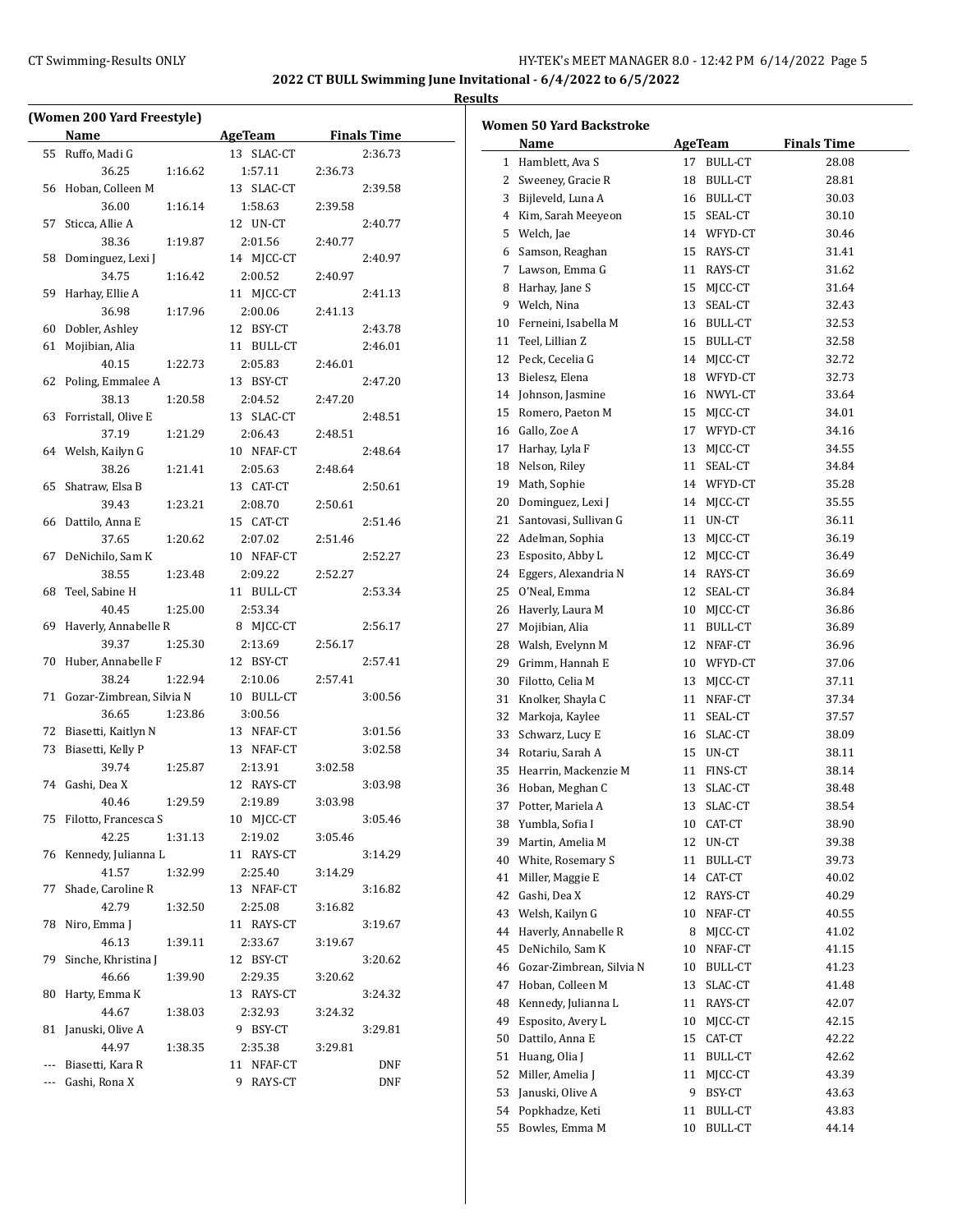$\overline{a}$ 

### CT Swimming-Results ONLY HY-TEK's MEET MANAGER 8.0 - 12:42 PM 6/14/2022 Page 6

**2022 CT BULL Swimming June Invitational - 6/4/2022 to 6/5/2022**

|                      |                                                                                                                                                                                                                                                                                                                                                                                                                                                                                                                                                                                                                                                                                                                                                                                                                                                                                                                                                                                                                                                                                                 |                      | 45.15                                                                                                                                                                                                                                                                                                                                                                                                                                                                                       |                                                                                                                                                                                                                                       |
|----------------------|-------------------------------------------------------------------------------------------------------------------------------------------------------------------------------------------------------------------------------------------------------------------------------------------------------------------------------------------------------------------------------------------------------------------------------------------------------------------------------------------------------------------------------------------------------------------------------------------------------------------------------------------------------------------------------------------------------------------------------------------------------------------------------------------------------------------------------------------------------------------------------------------------------------------------------------------------------------------------------------------------------------------------------------------------------------------------------------------------|----------------------|---------------------------------------------------------------------------------------------------------------------------------------------------------------------------------------------------------------------------------------------------------------------------------------------------------------------------------------------------------------------------------------------------------------------------------------------------------------------------------------------|---------------------------------------------------------------------------------------------------------------------------------------------------------------------------------------------------------------------------------------|
|                      |                                                                                                                                                                                                                                                                                                                                                                                                                                                                                                                                                                                                                                                                                                                                                                                                                                                                                                                                                                                                                                                                                                 |                      | 45.61                                                                                                                                                                                                                                                                                                                                                                                                                                                                                       |                                                                                                                                                                                                                                       |
|                      |                                                                                                                                                                                                                                                                                                                                                                                                                                                                                                                                                                                                                                                                                                                                                                                                                                                                                                                                                                                                                                                                                                 |                      | 45.75                                                                                                                                                                                                                                                                                                                                                                                                                                                                                       |                                                                                                                                                                                                                                       |
|                      |                                                                                                                                                                                                                                                                                                                                                                                                                                                                                                                                                                                                                                                                                                                                                                                                                                                                                                                                                                                                                                                                                                 |                      |                                                                                                                                                                                                                                                                                                                                                                                                                                                                                             |                                                                                                                                                                                                                                       |
|                      |                                                                                                                                                                                                                                                                                                                                                                                                                                                                                                                                                                                                                                                                                                                                                                                                                                                                                                                                                                                                                                                                                                 |                      | 46.39                                                                                                                                                                                                                                                                                                                                                                                                                                                                                       |                                                                                                                                                                                                                                       |
|                      |                                                                                                                                                                                                                                                                                                                                                                                                                                                                                                                                                                                                                                                                                                                                                                                                                                                                                                                                                                                                                                                                                                 |                      | 46.46                                                                                                                                                                                                                                                                                                                                                                                                                                                                                       |                                                                                                                                                                                                                                       |
|                      |                                                                                                                                                                                                                                                                                                                                                                                                                                                                                                                                                                                                                                                                                                                                                                                                                                                                                                                                                                                                                                                                                                 |                      | 46.69                                                                                                                                                                                                                                                                                                                                                                                                                                                                                       |                                                                                                                                                                                                                                       |
|                      |                                                                                                                                                                                                                                                                                                                                                                                                                                                                                                                                                                                                                                                                                                                                                                                                                                                                                                                                                                                                                                                                                                 | SEAL-CT              | 47.14                                                                                                                                                                                                                                                                                                                                                                                                                                                                                       |                                                                                                                                                                                                                                       |
|                      |                                                                                                                                                                                                                                                                                                                                                                                                                                                                                                                                                                                                                                                                                                                                                                                                                                                                                                                                                                                                                                                                                                 |                      | 47.20                                                                                                                                                                                                                                                                                                                                                                                                                                                                                       |                                                                                                                                                                                                                                       |
|                      |                                                                                                                                                                                                                                                                                                                                                                                                                                                                                                                                                                                                                                                                                                                                                                                                                                                                                                                                                                                                                                                                                                 |                      | 48.10                                                                                                                                                                                                                                                                                                                                                                                                                                                                                       |                                                                                                                                                                                                                                       |
|                      |                                                                                                                                                                                                                                                                                                                                                                                                                                                                                                                                                                                                                                                                                                                                                                                                                                                                                                                                                                                                                                                                                                 |                      | 48.61                                                                                                                                                                                                                                                                                                                                                                                                                                                                                       |                                                                                                                                                                                                                                       |
|                      |                                                                                                                                                                                                                                                                                                                                                                                                                                                                                                                                                                                                                                                                                                                                                                                                                                                                                                                                                                                                                                                                                                 |                      |                                                                                                                                                                                                                                                                                                                                                                                                                                                                                             |                                                                                                                                                                                                                                       |
| Biasetti, Kara R     |                                                                                                                                                                                                                                                                                                                                                                                                                                                                                                                                                                                                                                                                                                                                                                                                                                                                                                                                                                                                                                                                                                 |                      | 52.06                                                                                                                                                                                                                                                                                                                                                                                                                                                                                       |                                                                                                                                                                                                                                       |
| McMillan, Emma B     |                                                                                                                                                                                                                                                                                                                                                                                                                                                                                                                                                                                                                                                                                                                                                                                                                                                                                                                                                                                                                                                                                                 |                      | 52.40                                                                                                                                                                                                                                                                                                                                                                                                                                                                                       |                                                                                                                                                                                                                                       |
| Schreiber, Nora A    |                                                                                                                                                                                                                                                                                                                                                                                                                                                                                                                                                                                                                                                                                                                                                                                                                                                                                                                                                                                                                                                                                                 |                      |                                                                                                                                                                                                                                                                                                                                                                                                                                                                                             |                                                                                                                                                                                                                                       |
|                      |                                                                                                                                                                                                                                                                                                                                                                                                                                                                                                                                                                                                                                                                                                                                                                                                                                                                                                                                                                                                                                                                                                 |                      | 59.75                                                                                                                                                                                                                                                                                                                                                                                                                                                                                       |                                                                                                                                                                                                                                       |
|                      |                                                                                                                                                                                                                                                                                                                                                                                                                                                                                                                                                                                                                                                                                                                                                                                                                                                                                                                                                                                                                                                                                                 |                      | 1:00.06                                                                                                                                                                                                                                                                                                                                                                                                                                                                                     |                                                                                                                                                                                                                                       |
|                      |                                                                                                                                                                                                                                                                                                                                                                                                                                                                                                                                                                                                                                                                                                                                                                                                                                                                                                                                                                                                                                                                                                 |                      |                                                                                                                                                                                                                                                                                                                                                                                                                                                                                             |                                                                                                                                                                                                                                       |
|                      |                                                                                                                                                                                                                                                                                                                                                                                                                                                                                                                                                                                                                                                                                                                                                                                                                                                                                                                                                                                                                                                                                                 |                      |                                                                                                                                                                                                                                                                                                                                                                                                                                                                                             |                                                                                                                                                                                                                                       |
|                      |                                                                                                                                                                                                                                                                                                                                                                                                                                                                                                                                                                                                                                                                                                                                                                                                                                                                                                                                                                                                                                                                                                 |                      |                                                                                                                                                                                                                                                                                                                                                                                                                                                                                             |                                                                                                                                                                                                                                       |
|                      |                                                                                                                                                                                                                                                                                                                                                                                                                                                                                                                                                                                                                                                                                                                                                                                                                                                                                                                                                                                                                                                                                                 |                      |                                                                                                                                                                                                                                                                                                                                                                                                                                                                                             |                                                                                                                                                                                                                                       |
|                      |                                                                                                                                                                                                                                                                                                                                                                                                                                                                                                                                                                                                                                                                                                                                                                                                                                                                                                                                                                                                                                                                                                 |                      |                                                                                                                                                                                                                                                                                                                                                                                                                                                                                             |                                                                                                                                                                                                                                       |
|                      |                                                                                                                                                                                                                                                                                                                                                                                                                                                                                                                                                                                                                                                                                                                                                                                                                                                                                                                                                                                                                                                                                                 |                      |                                                                                                                                                                                                                                                                                                                                                                                                                                                                                             |                                                                                                                                                                                                                                       |
|                      |                                                                                                                                                                                                                                                                                                                                                                                                                                                                                                                                                                                                                                                                                                                                                                                                                                                                                                                                                                                                                                                                                                 |                      |                                                                                                                                                                                                                                                                                                                                                                                                                                                                                             |                                                                                                                                                                                                                                       |
|                      |                                                                                                                                                                                                                                                                                                                                                                                                                                                                                                                                                                                                                                                                                                                                                                                                                                                                                                                                                                                                                                                                                                 |                      |                                                                                                                                                                                                                                                                                                                                                                                                                                                                                             |                                                                                                                                                                                                                                       |
|                      |                                                                                                                                                                                                                                                                                                                                                                                                                                                                                                                                                                                                                                                                                                                                                                                                                                                                                                                                                                                                                                                                                                 |                      |                                                                                                                                                                                                                                                                                                                                                                                                                                                                                             |                                                                                                                                                                                                                                       |
|                      |                                                                                                                                                                                                                                                                                                                                                                                                                                                                                                                                                                                                                                                                                                                                                                                                                                                                                                                                                                                                                                                                                                 |                      |                                                                                                                                                                                                                                                                                                                                                                                                                                                                                             |                                                                                                                                                                                                                                       |
|                      |                                                                                                                                                                                                                                                                                                                                                                                                                                                                                                                                                                                                                                                                                                                                                                                                                                                                                                                                                                                                                                                                                                 |                      |                                                                                                                                                                                                                                                                                                                                                                                                                                                                                             |                                                                                                                                                                                                                                       |
|                      |                                                                                                                                                                                                                                                                                                                                                                                                                                                                                                                                                                                                                                                                                                                                                                                                                                                                                                                                                                                                                                                                                                 |                      |                                                                                                                                                                                                                                                                                                                                                                                                                                                                                             |                                                                                                                                                                                                                                       |
|                      |                                                                                                                                                                                                                                                                                                                                                                                                                                                                                                                                                                                                                                                                                                                                                                                                                                                                                                                                                                                                                                                                                                 |                      |                                                                                                                                                                                                                                                                                                                                                                                                                                                                                             |                                                                                                                                                                                                                                       |
|                      |                                                                                                                                                                                                                                                                                                                                                                                                                                                                                                                                                                                                                                                                                                                                                                                                                                                                                                                                                                                                                                                                                                 |                      |                                                                                                                                                                                                                                                                                                                                                                                                                                                                                             |                                                                                                                                                                                                                                       |
|                      |                                                                                                                                                                                                                                                                                                                                                                                                                                                                                                                                                                                                                                                                                                                                                                                                                                                                                                                                                                                                                                                                                                 |                      |                                                                                                                                                                                                                                                                                                                                                                                                                                                                                             |                                                                                                                                                                                                                                       |
|                      |                                                                                                                                                                                                                                                                                                                                                                                                                                                                                                                                                                                                                                                                                                                                                                                                                                                                                                                                                                                                                                                                                                 |                      |                                                                                                                                                                                                                                                                                                                                                                                                                                                                                             |                                                                                                                                                                                                                                       |
|                      |                                                                                                                                                                                                                                                                                                                                                                                                                                                                                                                                                                                                                                                                                                                                                                                                                                                                                                                                                                                                                                                                                                 |                      |                                                                                                                                                                                                                                                                                                                                                                                                                                                                                             |                                                                                                                                                                                                                                       |
|                      |                                                                                                                                                                                                                                                                                                                                                                                                                                                                                                                                                                                                                                                                                                                                                                                                                                                                                                                                                                                                                                                                                                 |                      |                                                                                                                                                                                                                                                                                                                                                                                                                                                                                             |                                                                                                                                                                                                                                       |
|                      |                                                                                                                                                                                                                                                                                                                                                                                                                                                                                                                                                                                                                                                                                                                                                                                                                                                                                                                                                                                                                                                                                                 |                      |                                                                                                                                                                                                                                                                                                                                                                                                                                                                                             |                                                                                                                                                                                                                                       |
|                      |                                                                                                                                                                                                                                                                                                                                                                                                                                                                                                                                                                                                                                                                                                                                                                                                                                                                                                                                                                                                                                                                                                 |                      |                                                                                                                                                                                                                                                                                                                                                                                                                                                                                             |                                                                                                                                                                                                                                       |
|                      |                                                                                                                                                                                                                                                                                                                                                                                                                                                                                                                                                                                                                                                                                                                                                                                                                                                                                                                                                                                                                                                                                                 |                      |                                                                                                                                                                                                                                                                                                                                                                                                                                                                                             |                                                                                                                                                                                                                                       |
|                      |                                                                                                                                                                                                                                                                                                                                                                                                                                                                                                                                                                                                                                                                                                                                                                                                                                                                                                                                                                                                                                                                                                 |                      |                                                                                                                                                                                                                                                                                                                                                                                                                                                                                             |                                                                                                                                                                                                                                       |
|                      |                                                                                                                                                                                                                                                                                                                                                                                                                                                                                                                                                                                                                                                                                                                                                                                                                                                                                                                                                                                                                                                                                                 |                      |                                                                                                                                                                                                                                                                                                                                                                                                                                                                                             |                                                                                                                                                                                                                                       |
|                      |                                                                                                                                                                                                                                                                                                                                                                                                                                                                                                                                                                                                                                                                                                                                                                                                                                                                                                                                                                                                                                                                                                 |                      |                                                                                                                                                                                                                                                                                                                                                                                                                                                                                             |                                                                                                                                                                                                                                       |
|                      |                                                                                                                                                                                                                                                                                                                                                                                                                                                                                                                                                                                                                                                                                                                                                                                                                                                                                                                                                                                                                                                                                                 |                      |                                                                                                                                                                                                                                                                                                                                                                                                                                                                                             |                                                                                                                                                                                                                                       |
|                      |                                                                                                                                                                                                                                                                                                                                                                                                                                                                                                                                                                                                                                                                                                                                                                                                                                                                                                                                                                                                                                                                                                 |                      |                                                                                                                                                                                                                                                                                                                                                                                                                                                                                             |                                                                                                                                                                                                                                       |
|                      |                                                                                                                                                                                                                                                                                                                                                                                                                                                                                                                                                                                                                                                                                                                                                                                                                                                                                                                                                                                                                                                                                                 |                      |                                                                                                                                                                                                                                                                                                                                                                                                                                                                                             |                                                                                                                                                                                                                                       |
| Harhay, Jane S<br>13 | 15                                                                                                                                                                                                                                                                                                                                                                                                                                                                                                                                                                                                                                                                                                                                                                                                                                                                                                                                                                                                                                                                                              | MJCC-CT              | 1:10.01                                                                                                                                                                                                                                                                                                                                                                                                                                                                                     |                                                                                                                                                                                                                                       |
|                      |                                                                                                                                                                                                                                                                                                                                                                                                                                                                                                                                                                                                                                                                                                                                                                                                                                                                                                                                                                                                                                                                                                 |                      |                                                                                                                                                                                                                                                                                                                                                                                                                                                                                             |                                                                                                                                                                                                                                       |
| 34.28<br>1:10.01     |                                                                                                                                                                                                                                                                                                                                                                                                                                                                                                                                                                                                                                                                                                                                                                                                                                                                                                                                                                                                                                                                                                 |                      |                                                                                                                                                                                                                                                                                                                                                                                                                                                                                             |                                                                                                                                                                                                                                       |
|                      | (Women 50 Yard Backstroke)<br>Name<br>56<br>Green, Zoey A<br>57<br>Shabani, Desara<br>58<br>Biasetti, Kaitlyn N<br>59<br>Esposito, Julianna E<br>60<br>Gontarz, Sydney R<br>Harty, Emma K<br>61<br>Angarita, Arianna R<br>62<br>Biasetti, Kelly P<br>63<br>64<br>Kissane, Harper<br>Filotto, Francesca S<br>65<br>66<br>Niro, Emma J<br>Dattilo, Maile E<br>67<br>Schramm, Chloe E<br>68<br>69<br>70<br>71<br>72 Patel, Priya<br>Schack, Reagan M<br>73<br>74 French, Cammie T<br>Sinche, Khristina J<br>$\cdots$<br>Civitano, Valentina E<br>---<br>Women 100 Yard Backstroke<br>Name<br>Hamblett, Ava S<br>$1\,$<br>29.03<br>59.68<br>2<br>Nadeau, Ella<br>30.95<br>1:03.50<br>3<br>Kim, Sarah Meeyeon<br>31.29<br>1:04.37<br>Bijleveld, Luna A<br>4<br>Perkel, Sophie A<br>5<br>Putenis, Emily G<br>6<br>31.61<br>1:05.91<br>7 Welch, Jae<br>32.54<br>1:06.33<br>8 Lawson, Emma G<br>32.43<br>1:06.44<br>Samson, Reaghan<br>9<br>33.04<br>1:08.21<br>Chen, Kaylynn<br>10<br>33.69<br>1:09.37<br>Wentzell, Cassie J<br>11<br>33.94<br>1:09.57<br>Morus, Mackenzie E<br>12<br>34.06<br>1:09.88 | 17<br>15<br>15<br>16 | <b>AgeTeam</b><br>10 NFAF-CT<br>11 RAYS-CT<br>13 NFAF-CT<br>13 NFAF-CT<br>10 WFYD-CT<br>13 RAYS-CT<br>9 BULL-CT<br>13 NFAF-CT<br>7<br>10 MJCC-CT<br>11 RAYS-CT<br>11 CAT-CT<br>10 NFAF-CT<br>11 NFAF-CT<br>8 CAT-CT<br>8 MJCC-CT<br>11 SWAT-CT<br>8 BULL-CT<br>7<br>SWAT-CT<br>12 BSY-CT<br>13 NFAF-CT<br><b>AgeTeam</b><br><b>BULL-CT</b><br>RAYS-CT<br>SEAL-CT<br>16 BULL-CT<br>16 NWYL-CT<br>13 BULL-CT<br>14 WFYD-CT<br>11 RAYS-CT<br>15 RAYS-CT<br>14 WFYD-CT<br>16 WFYD-CT<br>NFAF-CT | <b>Finals Time</b><br>44.60<br>45.78<br>50.53<br>54.63<br>1:05.44<br>DQ<br>DQ<br><b>Finals Time</b><br>59.68<br>1:03.50<br>1:04.37<br>1:04.83<br>1:05.34<br>1:05.91<br>1:06.33<br>1:06.44<br>1:08.21<br>1:09.37<br>1:09.57<br>1:09.88 |

33.70 1:10.16

33.82 1:10.17

34.78 1:10.43

35.20 1:10.73

15 Simoniello, Anna R 16 CAT-CT 1:10.17

16 Welch, Nina 13 SEAL-CT 1:10.43

17 Markoja, Addison 13 SEAL-CT 1:10.73

| <b>Results</b> |                                            |                    |            |         |
|----------------|--------------------------------------------|--------------------|------------|---------|
|                | 18 Hoban, Molly M<br>34.50                 | 1:11.15            | 16 SLAC-CT | 1:11.15 |
|                | 19 Rodriguez, Violeta                      |                    | 13 SEAL-CT | 1:11.33 |
|                | 33.82<br>20 Okurowski, Veronica P<br>35.07 | 1:11.33<br>1:11.42 | 15 RAYS-CT | 1:11.42 |
|                | 21 Brown, Bella E<br>34.73                 | 1:11.54            | 15 BULL-CT | 1:11.54 |
|                | 22 Peck, Cecelia G<br>36.02                | 1:12.25            | 14 MJCC-CT | 1:12.25 |
|                | 23 Nguyen, Kyra<br>34.94                   | 1:12.71            | 15 RAYS-CT | 1:12.71 |
|                | 24 Nelson, Riley<br>35.57                  | 1:13.06            | 11 SEAL-CT | 1:13.06 |
|                | 25 Nedobity, Beth A<br>36.01               | 1:13.12            | 14 FINS-CT | 1:13.12 |
|                | 26 Romero, Paeton M<br>35.31               | 1:13.62            | 15 MJCC-CT | 1:13.62 |
|                | 27 Harhay, Lyla F<br>35.91                 | 1:13.84            | 13 MJCC-CT | 1:13.84 |
|                | 28 Math, Sophie<br>36.32                   | 1:14.29            | 14 WFYD-CT | 1:14.29 |
|                | 29 Adelman, Sophia<br>36.08                | 1:14.47            | 13 MJCC-CT | 1:14.47 |
|                | 30 Perillo, Julia S<br>35.14               | 1:14.80            | 16 NFAF-CT | 1:14.80 |
|                | 31 Donorfio, Julia<br>36.42                | 1:14.91            | 15 RAYS-CT | 1:14.91 |
|                | 32 Nguyen, Alexis L<br>35.85               | 1:14.92            | 14 RAYS-CT | 1:14.92 |
|                | 33 Houska, Johanna L<br>35.92              | 1:15.44            | 17 CAT-CT  | 1:15.44 |
|                | 34 Kent, Jenna D<br>36.27                  | 1:15.62            | 16 SWAT-CT | 1:15.62 |
|                | 35 Alejandro, Ruth C<br>37.24              | 1:15.73            | 15 RAYS-CT | 1:15.73 |
|                | 36 Simmons, Alexandra K<br>36.02           | 1:16.27            | 17 NFAF-CT | 1:16.27 |
|                | 37 Villanueva, Niya M<br>37.14             | 1:16.69            | 12 RAYS-CT | 1:16.69 |
|                | 38 Scalmani, Julia G<br>37.39              | 1:16.94            | 14 BULL-CT | 1:16.94 |
|                | 39 Gallo, Zoe A<br>35.99                   | 1:17.25            | 17 WFYD-CT | 1:17.25 |
|                | 40 Dwyer, Alanna C<br>38.04                | 1:17.57            | 17 FINS-CT | 1:17.57 |
|                | 41 Zhang, Ziyan<br>37.91                   | 1:17.84            | 12 BULL-CT | 1:17.84 |
|                | 42 Haverly, Laura M<br>37.44               | 1:18.19            | 10 MJCC-CT | 1:18.19 |
|                | 43 Walsh, Evelynn M<br>38.36               | 1:18.22            | 12 NFAF-CT | 1:18.22 |
|                | 44 Pugliese, Madelyn<br>38.40              | 1:19.43            | 14 RAYS-CT | 1:19.43 |
|                | 45 Walsh, Isabell U<br>39.07               | 1:19.54            | 13 SWAT-CT | 1:19.54 |
|                | 46 Dominguez, Lexi J<br>37.61              | 1:19.55            | 14 MJCC-CT | 1:19.55 |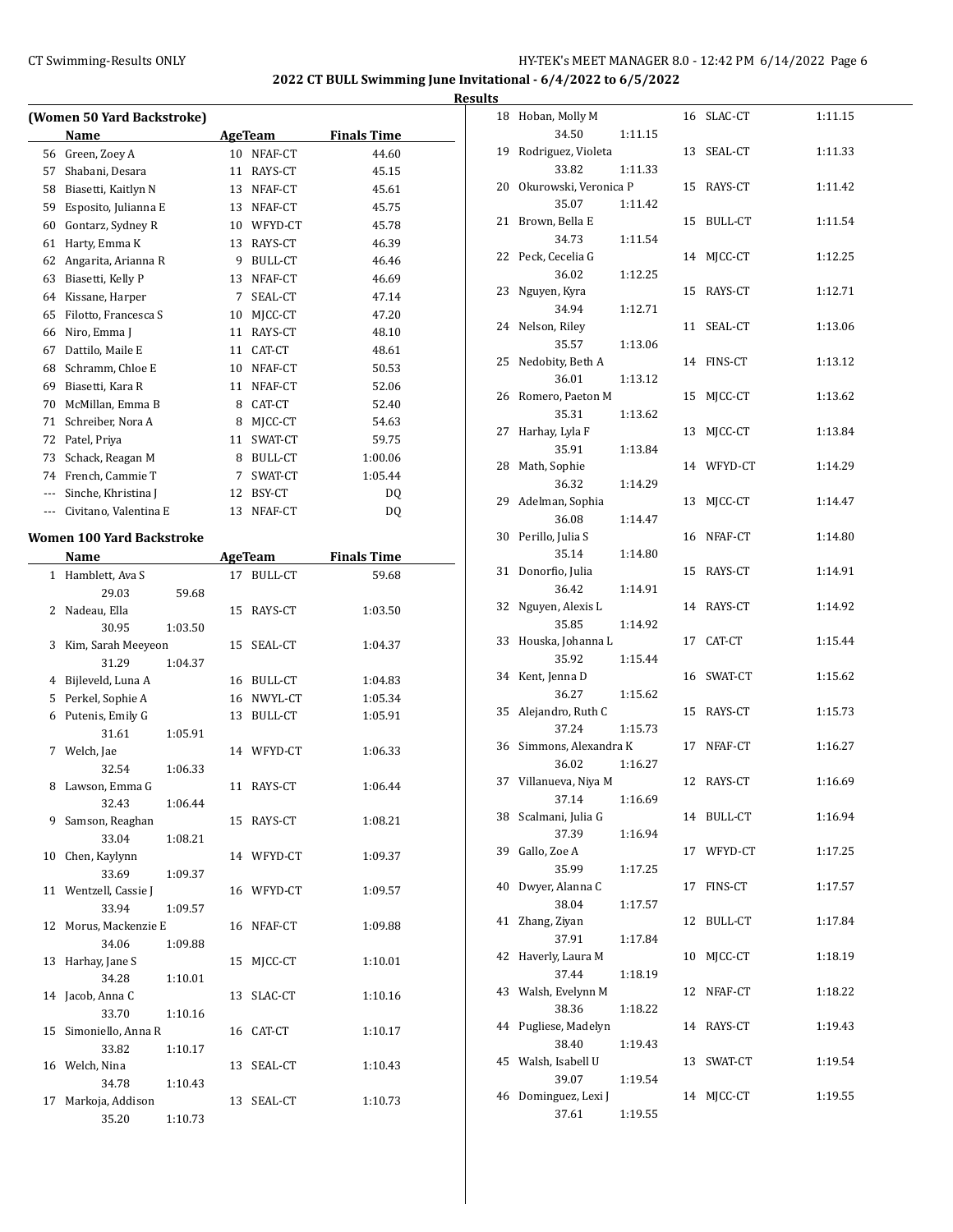**Results**

 $\overline{\phantom{a}}$ 

| (Women 100 Yard Backstroke) |                               |         |    |            |                    |  |  |
|-----------------------------|-------------------------------|---------|----|------------|--------------------|--|--|
|                             | Name                          |         |    | AgeTeam    | <b>Finals Time</b> |  |  |
|                             | 47 Medina, Kylie              |         |    | 13 SEAL-CT | 1:20.09            |  |  |
|                             | 39.05                         | 1:20.09 |    |            |                    |  |  |
| 48                          | Eggers, Alexandria N          |         |    | 14 RAYS-CT | 1:20.57            |  |  |
|                             | 38.65                         | 1:20.57 |    |            |                    |  |  |
|                             | 49 Filotto, Celia M           |         | 13 | MJCC-CT    | 1:21.33            |  |  |
|                             | 39.42                         | 1:21.33 |    |            |                    |  |  |
|                             | 50 Sticca, Allie A            |         |    | 12 UN-CT   | 1:22.04            |  |  |
|                             | 40.33                         | 1:22.04 |    |            |                    |  |  |
| 51                          | Hoban, Meghan C               |         | 13 | SLAC-CT    | 1:22.23            |  |  |
|                             | 39.70                         | 1:22.23 |    |            |                    |  |  |
|                             | 52 Huang, Vivian Y            |         | 13 | BULL-CT    | 1:22.35            |  |  |
|                             | 40.64                         | 1:22.35 |    |            |                    |  |  |
|                             | 53 Gordon, Olivia M           |         | 13 | SLAC-CT    | 1:22.40            |  |  |
|                             | 40.43                         | 1:22.40 |    |            |                    |  |  |
|                             | 54 Kissane, Bailey            |         | 11 | SEAL-CT    | 1:22.78            |  |  |
|                             | 39.34                         | 1:22.78 |    |            |                    |  |  |
|                             | 55 Mojibian, Alia             |         | 11 | BULL-CT    | 1:23.08            |  |  |
|                             | 41.77                         | 1:23.08 |    |            |                    |  |  |
|                             | 56 Ruffo, Madi G              |         | 13 | SLAC-CT    | 1:23.18            |  |  |
|                             | 41.20                         | 1:23.18 |    |            |                    |  |  |
| 57                          | Zaneski, Madison G            |         | 12 | SLAC-CT    | 1:24.54            |  |  |
|                             | 42.35                         | 1:24.54 |    |            |                    |  |  |
|                             | 58 Melnyk, Diana              |         |    | 14 BULL-CT | 1:24.81            |  |  |
|                             | 59 Potter, Mariela A          |         |    | 13 SLAC-CT | 1:25.50            |  |  |
|                             | 42.43                         | 1:25.50 |    |            |                    |  |  |
|                             | 60 Civitano, Valentina E      |         |    | 13 NFAF-CT | 1:25.63            |  |  |
|                             | 40.80                         | 1:25.63 |    |            |                    |  |  |
|                             | *61 Knolker, Shayla C         |         |    | 11 NFAF-CT | 1:25.70            |  |  |
|                             | 41.58                         | 1:25.70 |    |            |                    |  |  |
| $*61$                       | Harhay, Ellie A               |         | 11 | MJCC-CT    | 1:25.70            |  |  |
|                             | 41.83                         | 1:25.70 |    |            |                    |  |  |
|                             | 63 White, Rosemary S          |         |    | 11 BULL-CT | 1:27.33            |  |  |
|                             | 42.13                         | 1:27.33 |    |            |                    |  |  |
|                             | 64 Yumbla, Sofia I            |         |    | 10 CAT-CT  | 1:27.72            |  |  |
|                             | 65 Lim, Ann-Yee               |         | 12 | MJCC-CT    | 1:28.88            |  |  |
|                             | 43.42                         | 1:28.88 |    |            |                    |  |  |
|                             | 66 Thompson, Macie D          |         |    | 11 NFAF-CT | 1:29.32            |  |  |
|                             | 42.48<br>67 Poling, Emmalee A | 1:29.32 |    | 13 BSY-CT  | 1:29.41            |  |  |
| 68                          | Miller, Maggie E              |         | 14 | CAT-CT     | 1:30.88            |  |  |
|                             | 43.05                         | 1:30.88 |    |            |                    |  |  |
|                             | 69 Wilhelm, Siena F           |         | 10 | SWAT-CT    | 1:31.55            |  |  |
|                             | 43.71                         | 1:31.55 |    |            |                    |  |  |
| 70                          | Haverly, Annabelle R          |         | 8  | MJCC-CT    | 1:31.95            |  |  |
|                             | 42.83                         | 1:31.95 |    |            |                    |  |  |
| 71                          | Jorgensen, Sammie Z           |         | 10 | MJCC-CT    | 1:32.52            |  |  |
|                             | 44.13                         | 1:32.52 |    |            |                    |  |  |
| 72                          | Esposito, Avery L             |         | 10 | MICC-CT    | 1:32.60            |  |  |
|                             | 44.85                         | 1:32.60 |    |            |                    |  |  |
| 73                          | Forristall, Olive E           |         | 13 | SLAC-CT    | 1:33.48            |  |  |
|                             | 43.86                         | 1:33.48 |    |            |                    |  |  |
|                             | 74 Gozar-Zimbrean, Silvia N   |         | 10 | BULL-CT    | 1:33.89            |  |  |
|                             | 44.92                         | 1:33.89 |    |            |                    |  |  |
| 75                          | Miller, Amelia J              |         | 11 | MJCC-CT    | 1:34.01            |  |  |
|                             | 45.80                         | 1:34.01 |    |            |                    |  |  |

| lts |                           |         |    |                |                    |  |
|-----|---------------------------|---------|----|----------------|--------------------|--|
| 76  | Muccino, Norah J          |         |    | 12 RAYS-CT     | 1:39.32            |  |
|     | 49.47                     | 1:39.32 |    |                |                    |  |
| 77  | Marcucci, Emilia A        |         |    | 12 UN-CT       | 1:39.48            |  |
|     | 47.08                     | 1:39.48 |    |                |                    |  |
| 78  | Shade, Caroline R         |         | 13 | NFAF-CT        | 1:40.66            |  |
|     | 47.22                     | 1:40.66 |    |                |                    |  |
| 79  | Shabani, Desara           |         | 11 | RAYS-CT        | 1:40.94            |  |
|     | 49.18                     | 1:40.94 |    |                |                    |  |
| 80  | Niro, Emma J              |         | 11 | RAYS-CT        | 1:43.97            |  |
|     | 49.56                     | 1:43.97 |    |                |                    |  |
|     | 81 Filotto, Francesca S   |         | 10 | MJCC-CT        | 1:45.24            |  |
|     | 50.75                     | 1:45.24 |    |                |                    |  |
|     | 82 Welburn, Abigail M     |         | 11 | RAYS-CT        | 2:00.15            |  |
|     | Alejandro, Rebecca R      |         | 10 | RAYS-CT        | DQ                 |  |
|     | 57.34                     | DQ      |    |                |                    |  |
|     | Women 200 Yard Backstroke |         |    |                |                    |  |
|     | Name                      |         |    | AgeTeam        | <b>Finals Time</b> |  |
| 1   | Hamblett, Ava S           |         | 17 | <b>BULL-CT</b> | 2:06.84            |  |

| 1  | Hamblett, Ava S    |         | 17 BULL-CT |         | 2:06.84 |
|----|--------------------|---------|------------|---------|---------|
|    | 29.47              | 1:00.78 | 1:33.78    | 2:06.84 |         |
| 2  | Gajecki, Natalia E |         | 14 FINS-CT |         | 2:14.53 |
|    | 30.69              | 1:04.30 | 1:39.46    | 2:14.53 |         |
| 3  | Nadeau, Ella       |         | 15 RAYS-CT |         | 2:17.35 |
|    | 32.60              | 1:06.98 | 1:42.21    | 2:17.35 |         |
| 4  | Kim, Sarah Meeyeon |         | 15 SEAL-CT |         | 2:18.65 |
|    | 32.48              | 1:07.20 | 1:43.50    | 2:18.65 |         |
| 5  | Bijleveld, Luna A  |         | 16 BULL-CT |         | 2:20.73 |
|    | 32.73              | 1:07.82 | 1:44.24    | 2:20.73 |         |
| 6  | Samson, Reaghan    |         | 15 RAYS-CT |         | 2:22.04 |
|    | 34.06              | 1:10.34 | 1:46.98    | 2:22.04 |         |
| 7  | Harhay, Jane S     |         | 15 MJCC-CT |         | 2:24.08 |
|    | 33.52              | 1:09.95 | 1:47.72    | 2:24.08 |         |
| 8  | Lawson, Emma G     |         | 11 RAYS-CT |         | 2:25.49 |
|    | 34.42              | 1:11.54 | 1:49.59    | 2:25.49 |         |
| 9  | Sweeney, Gracie R  |         | 18 BULL-CT |         | 2:25.61 |
|    | 33.62              | 1:10.19 | 1:48.53    | 2:25.61 |         |
| 10 | Markoja, Addison   |         | 13 SEAL-CT |         | 2:25.71 |
|    | 34.69              | 1:11.52 | 1:49.02    | 2:25.71 |         |
| 11 | Whitaker, Molly A  |         | 17 FINS-CT |         | 2:29.37 |
|    | 35.15              | 1:12.93 | 1:51.45    | 2:29.37 |         |
| 12 | Labadze, Mariam X  |         | 15 RAYS-CT |         | 2:29.48 |
|    | 34.77              | 1:12.70 | 1:51.53    | 2:29.48 |         |
| 13 | Brown, Bella E     |         | 15 BULL-CT |         | 2:29.88 |
|    | 35.43              | 1:13.23 | 1:51.83    | 2:29.88 |         |
| 14 | Bielesz, Elena     |         | 18 WFYD-CT |         | 2:30.00 |
|    | 35.17              | 1:13.15 | 1:52.14    | 2:30.00 |         |
| 15 | Wentzell, Cassie J |         | 16 WFYD-CT |         | 2:30.12 |
|    | 35.68              | 1:13.77 | 1:52.44    | 2:30.12 |         |
| 16 | Kennedy, Mia A     |         | 14 RAYS-CT |         | 2:31.75 |
|    | 35.57              | 1:14.34 | 1:53.55    | 2:31.75 |         |
| 17 | Harhay, Lyla F     |         | 13 MJCC-CT |         | 2:32.92 |
|    | 36.25              | 1:14.72 | 1:54.67    | 2:32.92 |         |
| 18 | Jacob, Anna C      |         | 13 SLAC-CT |         | 2:33.73 |
|    | 35.54              | 1:14.28 | 1:54.12    | 2:33.73 |         |
| 19 | Noonan, Kendall    |         | 17 RAYS-CT |         | 2:34.27 |
|    | 35.06              | 1:14.59 | 1:54.52    | 2:34.27 |         |
| 20 | Welch, Nina        |         | 13 SEAL-CT |         | 2:35.48 |
|    | 35.62              | 1:15.81 | 1:57.21    | 2:35.48 |         |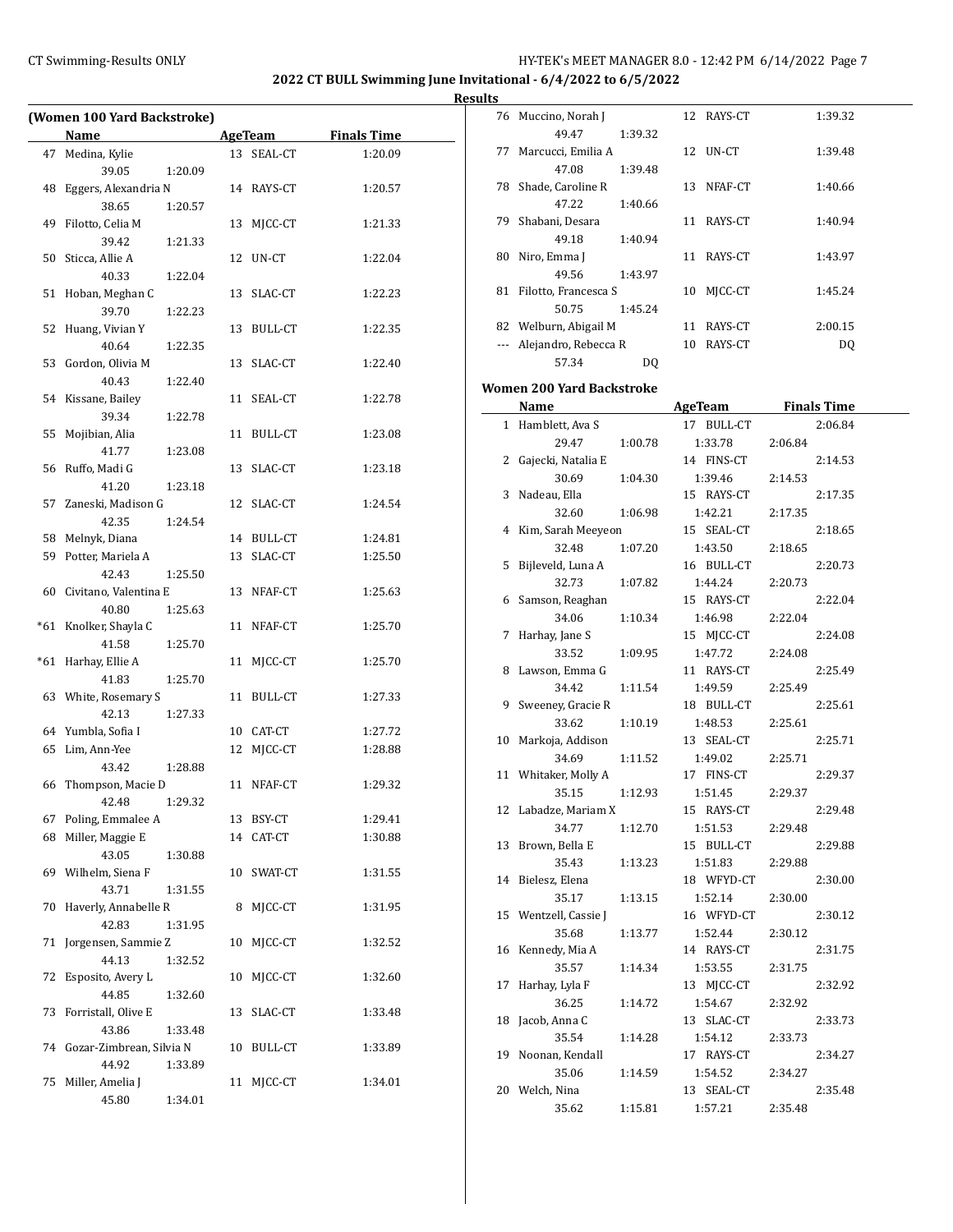|    |                                                      |                      |                    | <b>Results</b>          |
|----|------------------------------------------------------|----------------------|--------------------|-------------------------|
|    | (Women 200 Yard Backstroke)                          |                      |                    | $\mathbf{1}$            |
|    | <b>Name</b><br><b>Example 21 AgeTeam</b> Finals Time |                      |                    | 2                       |
|    | 21 Nedobity, Beth A                                  | 14 FINS-CT           | 2:36.12            | $\overline{c}$          |
|    | 37.49<br>1:16.89                                     | 1:57.09              | 2:36.12            | $\overline{c}$          |
|    | 22 Peck, Cecelia G                                   | 14 MJCC-CT           | 2:36.89            | $\overline{c}$          |
|    | 37.82<br>1:17.71                                     | 1:58.74              | 2:36.89            | $\overline{\mathbf{c}}$ |
|    | 23 Romero, Paeton M                                  | 15 MJCC-CT           | 2:38.66            | $\overline{c}$          |
|    | 36.74<br>1:16.87                                     | 1:58.14              | 2:38.66            | $\overline{c}$          |
|    | 24 Samson, Kylie                                     | 12 RAYS-CT           | 2:40.16            | $\overline{c}$          |
|    | 38.60<br>1:19.49                                     | 2:00.88              | 2:40.16            | $\overline{c}$          |
|    | 25 Nelson, Riley                                     | 11 SEAL-CT           | 2:40.92            | $\overline{c}$          |
|    | 1:19.62<br>38.51                                     | 2:02.50              | 2:40.92            | 3                       |
|    | 26 Scalmani, Julia G                                 | 14 BULL-CT           | 2:44.21            | 3                       |
|    | 38.19<br>1:20.47                                     | 2:02.95              | 2:44.21            | 3                       |
|    | 27 Pugliese, Madelyn                                 | 14 RAYS-CT           | 2:47.97            | 3                       |
|    | 39.58                                                | 1:21.95 2:05.49      | 2:47.97            | 3                       |
|    | 28 Walsh, Evelynn M                                  | 12 NFAF-CT           | 2:49.16            | 3                       |
|    | 39.79                                                | 1:22.54 2:06.48      | 2:49.16            | 3                       |
|    | 29 Eggers, Alexandria N                              | 14 RAYS-CT           | 2:51.80            | 3                       |
|    | 40.09                                                | 2:51.81              | 2:51.80            | 3                       |
|    | 30 Zhang, Ziyan                                      | 12 BULL-CT           | 2:52.06            | 3                       |
|    | 41.27<br>1:26.34                                     | 2:10.75              | 2:52.06            | $\overline{4}$          |
|    | 31 Huang, Vivian Y                                   | 13 BULL-CT           | 2:52.44            | 4                       |
|    | 41.73<br>1:25.89                                     | 2:52.99              | 2:52.44            | $\overline{4}$          |
|    | 32 Gajda, Julia                                      | 14 SEAL-CT           | 2:53.69            | $\overline{4}$          |
|    | 40.69<br>1:24.83                                     | 2:10.00              | 2:53.69            | 4                       |
|    | 33 Gordon, Olivia M                                  | 13 SLAC-CT           | 2:58.56            | 4                       |
|    | 42.06<br>1:27.79                                     | 2:15.39              | 2:58.56            | 4                       |
|    | 34 O?connor, Abigail S                               | 11 RAYS-CT           | 2:59.96            | 4                       |
|    | 41.04<br>1:26.79                                     | 2:13.92              | 2:59.96            | 4                       |
|    | 35 Dobler, Ashley                                    | 12 BSY-CT            | 3:00.00            | 4                       |
|    | 36 Simmons, Molly M                                  | 15 NFAF-CT           | 3:05.79            | 5                       |
|    | 43.67<br>1:30.47                                     | 2:19.17              | 3:05.79            | 5                       |
|    | 37 Hoban, Colleen M                                  | 13 SLAC-CT           | 3:09.68            | 5                       |
|    | 43.96<br>1:31.59                                     | 2:21.65              | 3:09.68            | 5                       |
|    | --- Huber, Annabelle F                               | 12 BSY-CT            | DQ                 | 5                       |
|    | 45.48<br>1:35.65                                     | 2:26.16              | DQ                 | 5                       |
|    | <b>Women 50 Yard Breaststroke</b>                    |                      |                    | 5                       |
|    | <b>Name</b>                                          | <b>AgeTeam</b>       | <b>Finals Time</b> | 5                       |
| 1  | Li, Marea J                                          | <b>BULL-CT</b><br>15 | 32.23              | 5                       |
| 2  | Okurowski, Veronica P                                | RAYS-CT<br>15        | 33.71              | 5                       |
| 3  | Rickey, Mason E                                      | <b>BULL-CT</b><br>15 | 35.43              | 6                       |
| 4  | Kelly, Maddison                                      | 13<br>SEAL-CT        | 35.65              | ۳                       |
| 5  | Bielesz, Elena                                       | 18<br>WFYD-CT        | 35.78              |                         |
| 6  | Welch, Jae                                           | 14 WFYD-CT           | 35.98              |                         |
| 7  | Labadze, Mariam X                                    | 15<br>RAYS-CT        | 36.12              |                         |
| 8  | Teel, Lillian Z                                      | <b>BULL-CT</b><br>15 | 36.29              |                         |
| 9  | Zhou, Wini R                                         | 15<br>BULL-CT        | 36.33              | Wo:                     |
| 10 | Gashi, Deona X                                       | 13<br>RAYS-CT        | 36.98              |                         |
| 11 | Gajda, Julia                                         | SEAL-CT<br>14        | 37.09              |                         |
| 12 | Tran, Thuy                                           | 17<br>RAYS-CT        | 37.59              |                         |
|    |                                                      |                      |                    |                         |
| 13 | Haverly, Claire E                                    | MJCC-CT<br>14        | 37.60              |                         |
| 14 | Burdeshaw, Raegan E                                  | RAYS-CT<br>13        | 37.66              |                         |
| 15 | Vyse, Ainsley G                                      | MJCC-CT<br>18        | 37.71              |                         |
| 16 | Harhay, Lyla F                                       | 13<br>MJCC-CT        | 38.12              |                         |
| 17 | Kennedy, Mia A                                       | 14<br>RAYS-CT        | 38.34              |                         |
| 18 | Schwarz, Lucy E                                      | SLAC-CT<br>16        | 39.25              |                         |
|    |                                                      |                      |                    |                         |

|     | <b>Name</b>                 |    | AgeTeam    | Finale Time |
|-----|-----------------------------|----|------------|-------------|
|     | Women 100 Yard Breaststroke |    |            |             |
| --- | Shatraw, Elsa B             | 13 | CAT-CT     | DQ          |
|     | --- Gashi, Rona X           | 9. | RAYS-CT    | DQ          |
|     | --- Shade, Caroline R       | 13 | NFAF-CT    | DQ          |
| --- | Archer, Ella E              | 9  | FINS-CT    | DQ          |
| 60  | Barnes, Valentina           | 10 | BSY-CT     | 1:08.35     |
| 59  | Kissane, Harper             | 7  | SEAL-CT    | 1:08.09     |
| 58  | Scott, Hailey M             | 9  | RAYS-CT    | 1:04.40     |
| 57  | Dunham, Alexis M            | 9  | MJCC-CT    | 1:03.12     |
| 56  | Muccino, Norah J            | 12 | RAYS-CT    | 1:02.23     |
| 55  | Welburn, Abigail M          |    | 11 RAYS-CT | 56.04       |
| 54  | Alejandro, Rebecca R        |    | 10 RAYS-CT | 54.66       |
| 53  | Olaniyi, Jayden M           | 11 | CAT-CT     | 53.37       |
| 52  | Filotto, Francesca S        | 10 | MJCC-CT    | 51.63       |
| 51  | Esposito, Avery L           |    | 10 MJCC-CT | 51.57       |
| 50  | Wilhelm, Siena F            |    | 10 SWAT-CT | 51.41       |
| 49  | Bowles, Emma M              |    | 10 BULL-CT | 50.55       |
| 48  | Angarita, Arianna R         | 9  | BULL-CT    | 48.35       |
| 47  | Shabani, Desara             | 11 | RAYS-CT    | 46.92       |
| 46  | Jorgensen, Sammie Z         |    | 10 MJCC-CT | 46.87       |
| 45  | Campo, Olivia R             |    | 14 CAT-CT  | 46.47       |
| 44  | Harhay, Ellie A             | 11 | MJCC-CT    | 46.45       |
| 43  | Haverly, Annabelle R        |    | 8 MJCC-CT  | 46.25       |
| 42  | Huber, Annabelle F          |    | 12 BSY-CT  | 45.98       |
| 41  | Zakrzewski, Madalyn D       | 13 | RAYS-CT    | 45.90       |
| 40  | Scott, Brooke H             |    | 12 RAYS-CT | 45.11       |
| 39  | Walsh, Isabell U            | 13 | SWAT-CT    | 44.90       |
| 38  | Marcucci, Emilia A          | 12 | UN-CT      | 44.80       |
| 37  | Yumbla, Sofia I             |    | 10 CAT-CT  | 44.56       |
| 36  | Civitano, Valentina E       | 13 | NFAF-CT    | 44.31       |
| 35  | Gashi, Dea X                | 12 | RAYS-CT    | 43.56       |
| 34  | White, Rosemary S           | 11 | BULL-CT    | 43.49       |
| 33  | Esposito, Abby L            |    | 12 MJCC-CT | 43.39       |
| 32  | O'Neal, Emma                |    | 12 SEAL-CT | 43.29       |
| 31  | Teel, Sabine H              |    | 11 BULL-CT | 43.18       |
| 30  | Popkhadze, Keti             |    | 11 BULL-CT | 43.02       |
| 29  | Gallo, Zoe A                |    | 17 WFYD-CT | 42.76       |
| 28  | Potter, Mariela A           |    | 13 SLAC-CT | 42.50       |
| 27  | Campo, Sofia A              |    | 14 CAT-CT  | 41.94       |
| 26  | Kissane, Bailey             | 11 | SEAL-CT    | 41.93       |
| 25  | Hoban, Meghan C             | 13 | SLAC-CT    | 41.89       |
| 24  | Samson, Kylie               | 12 | RAYS-CT    | 41.64       |
| 23  | Escalante, Indah            | 14 | BSY-CT     | 41.60       |
| 22  | Markoja, Kaylee             | 11 | SEAL-CT    | 41.56       |
| 21  | Johnson, Jasmine            |    | 16 NWYL-CT | 40.67       |
| 20  | Gentil, Rachel V            |    | 16 SLAC-CT | 40.55       |
| 19  | MacAllister, Abigail M      |    | 18 RAYS-CT | 40.19       |

| Name                   |         |    | AgeTeam    | <b>Finals Time</b> |  |
|------------------------|---------|----|------------|--------------------|--|
| 1 Li, Marea J          |         |    | 15 BULL-CT | 1:11.12            |  |
| 33.97                  | 1:11.12 |    |            |                    |  |
| 2 Ferneini, Isabella M |         |    | 16 BULL-CT | 1:12.49            |  |
| 35.05                  | 1:12.49 |    |            |                    |  |
| 3 Scalmani, Alice V    |         |    | 16 BULL-CT | 1:13.11            |  |
| 35.56                  | 1:13.11 |    |            |                    |  |
| 4 David, Ana N         |         | 12 | BULL-CT    | 1:13.87            |  |
| 35.00                  | 1:13.87 |    |            |                    |  |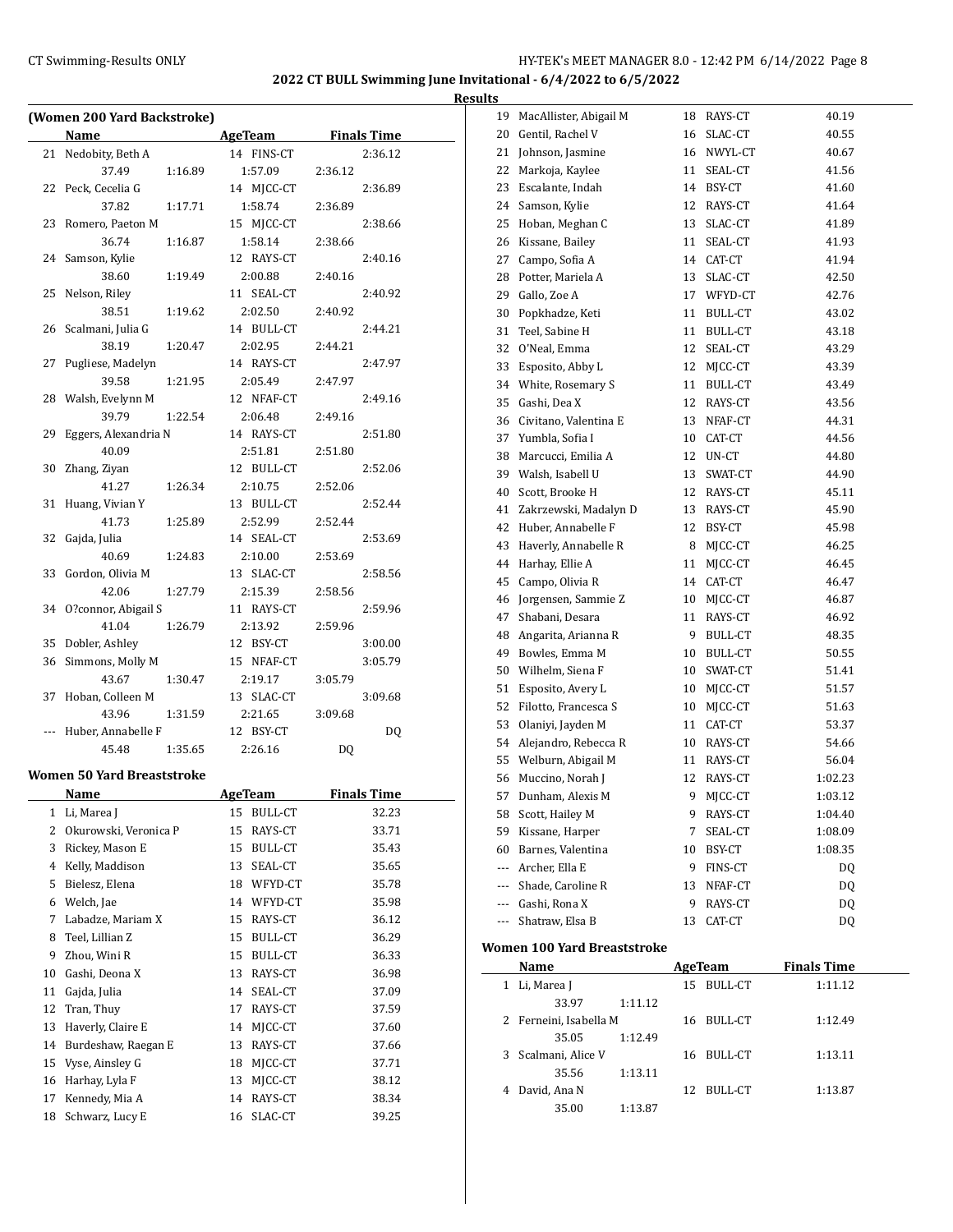$\overline{a}$ 

# CT Swimming-Results ONLY **CT Swimming-Results ONLY** 100 12:42 PM 6/14/2022 Page 9

**2022 CT BULL Swimming June Invitational - 6/4/2022 to 6/5/2022**

| (Women 100 Yard Breaststroke) |                         |         |    |                |                    |  |  |
|-------------------------------|-------------------------|---------|----|----------------|--------------------|--|--|
|                               | Name                    |         |    | <b>AgeTeam</b> | <b>Finals Time</b> |  |  |
| 5                             | Rapuano, Mikayla R      |         |    | 16 BULL-CT     | 1:13.95            |  |  |
|                               | 35.37                   | 1:13.95 |    |                |                    |  |  |
|                               | 6 Okurowski, Veronica P |         |    | 15 RAYS-CT     | 1:14.44            |  |  |
|                               | 35.51                   | 1:14.44 |    |                |                    |  |  |
|                               | 7 Whitaker, Molly A     |         | 17 | FINS-CT        | 1:15.28            |  |  |
|                               | 36.34                   | 1:15.28 |    |                |                    |  |  |
| 8                             | Teel, Lillian Z         |         | 15 | BULL-CT        | 1:16.26            |  |  |
|                               | 36.79                   | 1:16.26 |    |                |                    |  |  |
| 9                             | Labadze, Mariam X       |         | 15 | RAYS-CT        | 1:17.39            |  |  |
|                               | 36.74                   | 1:17.39 |    |                |                    |  |  |
| 10                            | Welch, Jae              |         |    | 14 WFYD-CT     | 1:18.10            |  |  |
|                               | 37.07                   | 1:18.10 |    |                |                    |  |  |
| 11                            | Rickey, Mason E         |         | 15 | BULL-CT        | 1:18.12            |  |  |
|                               | 36.92                   | 1:18.12 |    |                |                    |  |  |
| 12                            | Bielesz, Elena          |         |    | 18 WFYD-CT     | 1:18.62            |  |  |
|                               | 36.67                   | 1:18.62 |    |                |                    |  |  |
| 13                            | Potter, Arianna I       |         |    | 14 SLAC-CT     | 1:20.25            |  |  |
|                               | 37.85                   | 1:20.25 |    |                |                    |  |  |
| 14                            | Gajda, Julia            |         | 14 | SEAL-CT        | 1:21.17            |  |  |
|                               | 38.12                   | 1:21.17 |    |                |                    |  |  |
| 15                            | Hoban, Molly M          |         | 16 | SLAC-CT        | 1:21.20            |  |  |
|                               | 39.77                   | 1:21.20 |    |                |                    |  |  |
| 16                            | Zhou, Wini R            |         | 15 | BULL-CT        | 1:21.30            |  |  |
|                               | 37.57                   | 1:21.30 |    |                |                    |  |  |
| 17                            | Adelman, Sophia         |         | 13 | MJCC-CT        | 1:22.18            |  |  |
|                               | 39.56                   | 1:22.18 |    |                |                    |  |  |
| 18                            | Joshi, Sana A           |         | 15 | BULL-CT        | 1:22.62            |  |  |
|                               | 39.68                   | 1:22.62 |    |                |                    |  |  |
| 19                            | Sundstrom, Ila S        |         | 15 | <b>BULL-CT</b> | 1:23.20            |  |  |
|                               | 39.47                   | 1:23.20 |    |                |                    |  |  |
| 20                            | Harhay, Lyla F          |         | 13 | MJCC-CT        | 1:23.38            |  |  |
|                               | 40.11                   | 1:23.38 |    |                |                    |  |  |
| 21                            | Alonzo, Rosie J         |         | 14 | MJCC-CT        | 1:23.39            |  |  |
|                               | 39.83                   | 1:23.39 |    |                |                    |  |  |
| 22                            | Haverly, Claire E       |         | 14 | MJCC-CT        | 1:23.86            |  |  |
|                               | 39.33                   | 1:23.86 |    |                |                    |  |  |
| 23                            | Burdeshaw, Raegan E     |         |    | 13 RAYS-CT     | 1:23.98            |  |  |
|                               | 39.42                   | 1:23.98 |    |                |                    |  |  |
|                               | 24 Gashi, Deona X       |         |    | 13 RAYS-CT     | 1:24.30            |  |  |
|                               | 39.74                   | 1:24.30 |    |                |                    |  |  |
| 25                            | Scalmani, Julia G       |         |    | 14 BULL-CT     | 1:24.58            |  |  |
|                               | 40.42                   | 1:24.58 |    |                |                    |  |  |
| 26                            | Johnson, Jasmine        |         |    | 16 NWYL-CT     | 1:25.55            |  |  |
|                               | 41.27                   | 1:25.55 |    |                |                    |  |  |
| 27                            | Ficalora, Amelia        |         |    | 16 NWYL-CT     | 1:25.65            |  |  |
|                               | 40.33                   | 1:25.65 |    |                |                    |  |  |
| 28                            | Kennedy, Mia A          |         |    | 14 RAYS-CT     | 1:25.66            |  |  |
|                               | 42.25                   | 1:25.66 |    |                |                    |  |  |
| 29                            | Vyse, Ainsley G         |         | 18 | MICC-CT        | 1:25.87            |  |  |
|                               | 40.41                   | 1:25.87 |    |                |                    |  |  |
| 30                            | Hearrin, Mackenzie M    |         | 11 | FINS-CT        | 1:26.16            |  |  |
|                               | 41.23                   | 1:26.16 |    |                |                    |  |  |
| 31                            | Mathews, Rachel E       |         | 15 | MJCC-CT        | 1:26.55            |  |  |
|                               | 41.36                   | 1:26.55 |    |                |                    |  |  |
| 32                            | MacAllister, Abigail M  |         | 18 | RAYS-CT        | 1:26.71            |  |  |
|                               | 40.51                   | 1:26.71 |    |                |                    |  |  |

| 33  | Romero, Paeton M<br>41.53 |         | 15 | MJCC-CT    | 1:27.63 |
|-----|---------------------------|---------|----|------------|---------|
|     |                           | 1:27.63 |    |            |         |
| 34  | Schwarz, Lucy E           |         |    | 16 SLAC-CT | 1:27.89 |
|     | 41.04                     | 1:27.89 |    |            |         |
| 35  | Rotariu, Sarah A          |         | 15 | UN-CT      | 1:28.80 |
|     | 42.03                     | 1:28.80 |    |            |         |
| 36  | Markoja, Kaylee           |         | 11 | SEAL-CT    | 1:29.50 |
|     | 43.42                     | 1:29.50 |    |            |         |
| 37  | Medina, Kylie             |         | 13 | SEAL-CT    | 1:29.83 |
|     | 43.25                     | 1:29.83 |    |            |         |
| 38  | Pugliese, Madelyn         |         |    | 14 RAYS-CT | 1:29.90 |
|     | 43.11                     | 1:29.90 |    |            |         |
| 39  | Ruffo, Madi G             |         | 13 | SLAC-CT    | 1:30.30 |
|     | 43.27                     | 1:30.30 |    |            |         |
| 40  | Huang, Vivian Y           |         | 13 | BULL-CT    | 1:30.45 |
|     | 42.97                     | 1:30.45 |    |            |         |
| 41  | Biasetti, Kelly P         |         | 13 | NFAF-CT    | 1:30.66 |
|     | 44.26                     | 1:30.66 |    |            |         |
| 42  | Martin, Amelia M          |         | 12 | UN-CT      | 1:31.11 |
|     | 43.10                     | 1:31.11 |    |            |         |
| 43  | Haverly, Laura M          |         | 10 | MJCC-CT    | 1:31.57 |
|     | 43.67                     | 1:31.57 |    |            |         |
| 44  | Rodriguez, Violeta        |         | 13 | SEAL-CT    | 1:31.67 |
|     | 43.49                     | 1:31.67 |    |            |         |
| 45  | Teel, Sabine H            |         | 11 | BULL-CT    | 1:33.23 |
|     | 45.47                     | 1:33.23 |    |            |         |
| 46  | Hoban, Meghan C           |         | 13 | SLAC-CT    | 1:33.24 |
|     | 44.78                     | 1:33.24 |    |            |         |
|     |                           |         |    |            |         |
| 47  | Escalante, Indah          |         | 14 | BSY-CT     | 1:33.79 |
|     | 44.31                     | 1:33.79 |    |            |         |
| 48  | Nguyen, Alexis L          |         |    | 14 RAYS-CT | 1:33.83 |
|     | 44.56                     | 1:33.83 |    |            |         |
| *49 | Potter, Mariela A         |         | 13 | SLAC-CT    | 1:33.99 |
|     | 45.08                     | 1:33.99 |    |            |         |
| *49 | Gallo, Zoe A              |         |    | 17 WFYD-CT | 1:33.99 |
|     | 44.28                     | 1:33.99 |    |            |         |
| 51  | Miller, Amelia J          |         | 11 | MJCC-CT    | 1:34.19 |
|     | 43.46                     | 1:34.19 |    |            |         |
| 52  | Poling, Emmalee A         |         | 13 | BSY-CT     | 1:34.37 |
|     | 44.81                     | 1:34.37 |    |            |         |
| 53  | Civitano, Valentina E     |         | 13 | NFAF-CT    | 1:34.45 |
|     | 45.70                     | 1:34.45 |    |            |         |
| 54  | Popkhadze, Keti           |         | 11 | BULL-CT    | 1:34.86 |
|     | 44.07                     | 1:34.86 |    |            |         |
| 55  | Filotto, Celia M          |         | 13 | MJCC-CT    | 1:35.09 |
|     | 45.18                     | 1:35.09 |    |            |         |
| 56  | DeNichilo, Sam K          |         | 10 | NFAF-CT    | 1:35.63 |
|     | 44.64                     | 1:35.63 |    |            |         |
| 57  | Gashi, Dea X              |         | 12 | RAYS-CT    | 1:36.24 |
|     | 44.47                     | 1:36.24 |    |            |         |
| 58  | Harhay, Ellie A           |         | 11 | MJCC-CT    | 1:37.88 |
|     | 48.14                     | 1:37.88 |    |            |         |
| 59  | Walsh, Isabell U          |         | 13 | SWAT-CT    | 1:38.06 |
|     | 47.57                     | 1:38.06 |    |            |         |
| 60  | Forristall, Olive E       |         | 13 | SLAC-CT    | 1:38.59 |
|     | 46.38                     | 1:38.59 |    |            |         |
| 61  | White, Rosemary S         |         | 11 | BULL-CT    | 1:39.10 |
|     | 47.14                     | 1:39.10 |    |            |         |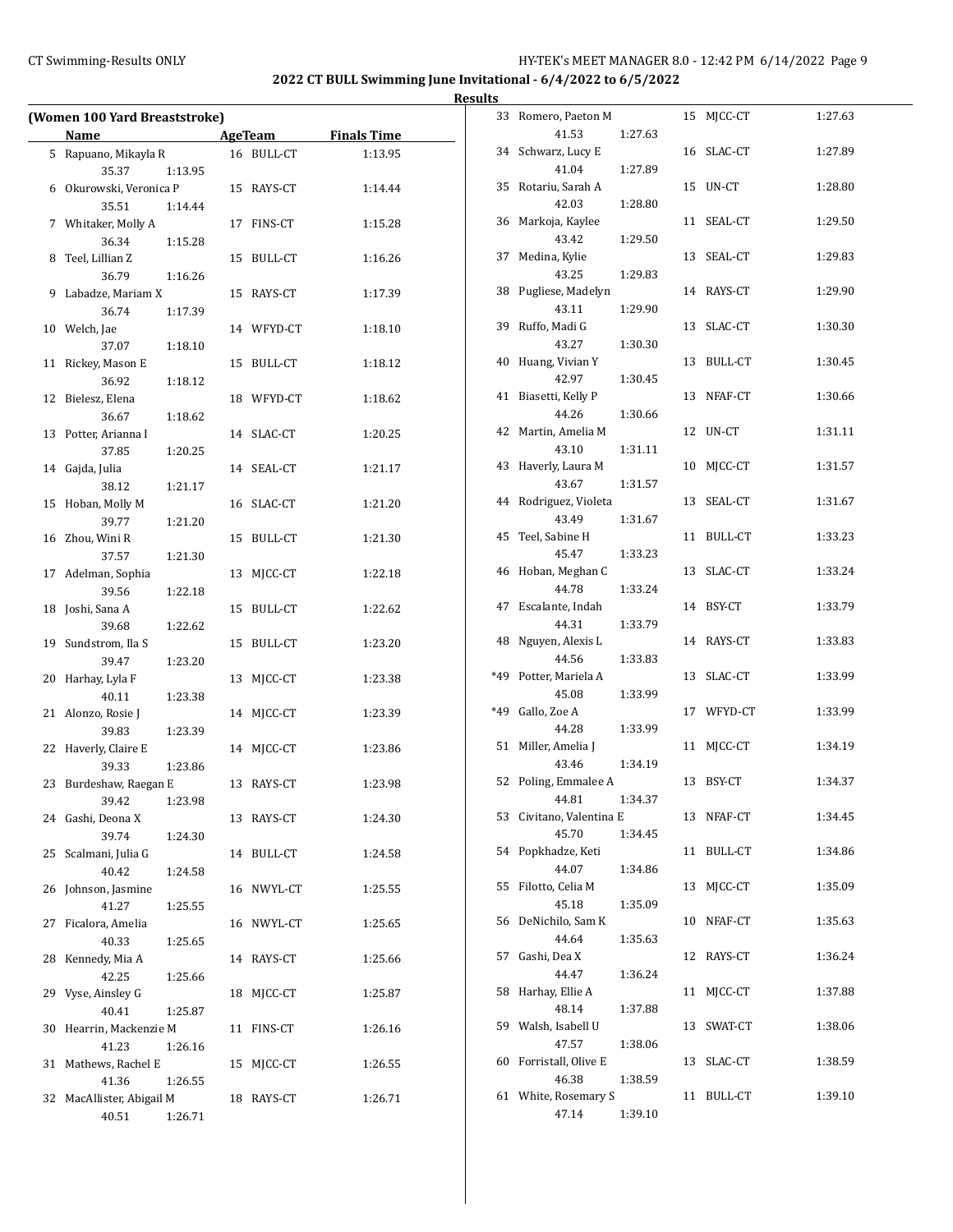# CT Swimming-Results ONLY **EXECUTE:** THE HY-TEK's MEET MANAGER 8.0 - 12:42 PM 6/14/2022 Page 10

**2022 CT BULL Swimming June Invitational - 6/4/2022 to 6/5/2022**

**Results**

|    | (Women 100 Yard Breaststroke) |         |    |            |                    |  |  |  |
|----|-------------------------------|---------|----|------------|--------------------|--|--|--|
|    | <b>Name</b>                   |         |    | AgeTeam    | <b>Finals Time</b> |  |  |  |
|    | 62 Walsh, Evelynn M           |         |    | 12 NFAF-CT | 1:39.18            |  |  |  |
|    | 47.94                         | 1:39.18 |    |            |                    |  |  |  |
|    | 63 Gontarz, Sydney R          |         |    | 10 WFYD-CT | 1:40.71            |  |  |  |
|    | 48.12                         | 1:40.71 |    |            |                    |  |  |  |
|    | 64 Shabani, Desara            |         |    | 11 RAYS-CT | 1:42.39            |  |  |  |
|    | 48.81                         | 1:42.39 |    |            |                    |  |  |  |
|    | 65 Sticca, Allie A            |         | 12 | UN-CT      | 1:43.11            |  |  |  |
|    | 48.94                         | 1:43.11 |    |            |                    |  |  |  |
|    | 66 Biasetti, Kara R           |         |    | 11 NFAF-CT | 1:44.09            |  |  |  |
|    | 50.31                         | 1:44.09 |    |            |                    |  |  |  |
|    | 67 Angarita, Arianna R        |         |    | 9 BULL-CT  | 1:46.62            |  |  |  |
|    | 52.52                         | 1:46.62 |    |            |                    |  |  |  |
|    | 68 Esposito, Julianna E       |         |    | 13 NFAF-CT | 1:46.68            |  |  |  |
|    | 49.38                         | 1:46.68 |    |            |                    |  |  |  |
| 69 | Bowles, Emma M                |         |    | 10 BULL-CT | 1:48.66            |  |  |  |
|    | 52.21                         | 1:48.66 |    |            |                    |  |  |  |
| 70 | Esposito, Avery L             |         | 10 | MICC-CT    | 1:48.77            |  |  |  |
|    | 51.82                         | 1:48.77 |    |            |                    |  |  |  |
|    | 71 Biasetti, Kaitlyn N        |         |    | 13 NFAF-CT | 1:49.43            |  |  |  |
|    | 53.27                         | 1:49.43 |    |            |                    |  |  |  |
|    | 72 Filotto, Francesca S       |         | 10 | MICC-CT    | 1:49.88            |  |  |  |
|    | 53.66                         | 1:49.88 |    |            |                    |  |  |  |
|    | 73 Huang, Olia J              |         |    | 11 BULL-CT | 1:52.35            |  |  |  |
|    | 51.22                         | 1:52.35 |    |            |                    |  |  |  |
|    | 74 Schramm, Chloe E           |         |    | 10 NFAF-CT | 2:05.60            |  |  |  |
|    | 59.74                         | 2:05.60 |    |            |                    |  |  |  |
| 75 | Green, Zoey A                 |         |    | 10 NFAF-CT | 2:10.54            |  |  |  |
| 76 | Dattilo, Maile E              |         | 11 | CAT-CT     | 2:29.55            |  |  |  |
|    | 1:12.92                       | 2:29.55 |    |            |                    |  |  |  |

### **Women 200 Yard Breaststroke**

|    | <b>Name</b>            |         | AgeTeam    | <b>Finals Time</b> |
|----|------------------------|---------|------------|--------------------|
|    | 1 Hamblett, Ava S      |         | 17 BULL-CT | 2:35.22            |
|    | 35.72                  | 1:15.51 | 1:55.73    | 2:35.22            |
|    | 2 Rickey, Mason E      |         | 15 BULL-CT | 2:36.58            |
|    | 37.23                  | 1:17.57 | 1:57.07    | 2:36.58            |
|    | 3 Ferneini, Isabella M |         | 16 BULL-CT | 2:36.74            |
|    | 37.90                  | 1:17.86 | 1:57.25    | 2:36.74            |
|    | 4 Baker, Hailey E      |         | 16 FINS-CT | 2:41.14            |
|    | 35.77                  | 1:16.29 | 1:58.15    | 2:41.14            |
| 5  | Putenis, Emily G       |         | 13 BULL-CT | 2:46.68            |
|    | 37.03                  | 1:19.40 | 2:03.16    | 2:46.68            |
|    | 6 Gajecki, Natalia E   |         | 14 FINS-CT | 2:47.67            |
|    | 38.22                  | 1:20.80 | 2:03.75    | 2:47.67            |
|    | 7 Labadze, Mariam X    |         | 15 RAYS-CT | 2:48.86            |
|    | 36.96                  | 1:19.46 | 2:03.73    | 2:48.86            |
| 8  | Bielesz, Elena         |         | 18 WFYD-CT | 2:50.04            |
|    | 37.71                  | 1:21.58 | 2:06.08    | 2:50.04            |
|    | 9 Potter, Arianna I    |         | 14 SLAC-CT | 2:51.80            |
|    | 36.99                  | 1:19.68 | 2:05.57    | 2:51.80            |
| 10 | Dwyer, Alanna C        |         | 17 FINS-CT | 2:53.12            |
|    | 37.82                  | 1:21.43 | 2:53.12    |                    |
|    | 11 Hoban, Molly M      |         | 16 SLAC-CT | 2:53.47            |
|    | 40.17                  | 1:25.75 | 2:10.71    | 2:53.47            |
|    | 12 Kennedy, Mia A      |         | 14 RAYS-CT | 2:54.06            |
|    | 40.61                  | 1:24.56 | 2:09.99    | 2:54.06            |

| 13 | Zhou, Wini R           |         |    | 15 BULL-CT |         | 2:54.33 |
|----|------------------------|---------|----|------------|---------|---------|
|    | 38.69                  | 1:23.92 |    | 2:09.48    | 2:54.33 |         |
| 14 | Joshi, Sana A          |         |    | 15 BULL-CT |         | 2:54.88 |
|    | 39.55                  | 1:24.65 |    | 2:10.41    | 2:54.88 |         |
| 15 | Kelly, Maddison        |         |    | 13 SEAL-CT |         | 2:57.44 |
|    | 39.35                  | 1:24.74 |    | 2:11.97    | 2:57.44 |         |
| 16 | Tran, Thuy             |         |    | 17 RAYS-CT |         | 2:57.74 |
|    | 40.06                  | 1:23.88 |    | 2:10.89    | 2:57.74 |         |
| 17 | Burdeshaw, Raegan E    |         |    | 13 RAYS-CT |         | 2:58.48 |
|    | 40.11                  | 1:25.65 |    | 2:11.53    | 2:58.48 |         |
| 18 | Scalmani, Julia G      |         |    | 14 BULL-CT |         | 2:59.10 |
|    | 40.72                  | 1:26.41 |    | 2:12.78    | 2:59.10 |         |
| 19 | Adelman, Sophia        |         |    | 13 MJCC-CT |         | 2:59.16 |
|    | 39.68                  | 1:26.50 |    | 2:13.13    | 2:59.16 |         |
| 20 | Harhay, Jane S         |         |    | 15 MJCC-CT |         | 2:59.65 |
|    | 40.18                  | 1:25.69 |    | 2:12.77    | 2:59.65 |         |
| 21 | Gajda, Julia           |         |    | 14 SEAL-CT |         | 3:00.62 |
|    | 38.88                  | 1:23.94 |    | 2:12.96    | 3:00.62 |         |
| 22 | Haverly, Claire E      |         |    | 14 MJCC-CT |         | 3:01.46 |
|    | 39.38                  | 1:25.01 |    | 2:13.36    | 3:01.46 |         |
| 23 | Gashi, Deona X         |         |    | 13 RAYS-CT |         | 3:02.09 |
|    | 40.36                  | 1:27.62 |    | 2:15.91    | 3:02.09 |         |
| 24 | MacAllister, Abigail M |         |    | 18 RAYS-CT |         | 3:03.99 |
|    | 41.08                  | 1:27.32 |    | 2:16.45    | 3:03.99 |         |
| 25 | Samson, Kylie          |         |    | 12 RAYS-CT |         | 3:05.45 |
|    | 42.34                  | 1:29.71 |    | 2:18.23    | 3:05.45 |         |
| 26 | Romero, Paeton M       |         |    | 15 MJCC-CT |         | 3:05.68 |
|    | 42.36                  | 1:29.33 |    | 2:17.77    | 3:05.68 |         |
| 27 | Vyse, Ainsley G        |         |    | 18 MJCC-CT |         | 3:05.83 |
|    | 39.29                  | 1:27.76 |    | 2:17.14    | 3:05.83 |         |
| 28 | Markoja, Kaylee        |         |    | 11 SEAL-CT |         | 3:08.29 |
|    | 44.11                  | 1:32.57 |    | 2:20.80    | 3:08.29 |         |
| 29 | Huang, Vivian Y        |         |    | 13 BULL-CT |         | 3:11.85 |
|    | 44.00                  | 1:32.79 |    | 2:22.61    | 3:11.85 |         |
| 30 | Simmons, Alexandra K   |         |    | 17 NFAF-CT |         | 3:13.75 |
|    | 44.53                  | 1:33.67 |    | 2:23.95    | 3:13.75 |         |
| 31 | Rotariu, Sarah A       |         |    | 15 UN-CT   |         | 3:15.10 |
|    | 42.38                  | 1:31.23 |    | 2:23.63    | 3:15.10 |         |
| 32 | Simmons, Molly M       |         |    | 15 NFAF-CT |         | 3:16.34 |
|    | 44.03                  | 1:35.13 |    | 2:26.81    | 3:16.34 |         |
| 33 | Teel, Sabine H         |         |    | 11 BULL-CT |         | 3:17.24 |
|    | 45.66                  | 1:35.54 |    | 2:26.71    | 3:17.24 |         |
| 34 | Lim, Ann-Yee           |         |    | 12 MJCC-CT |         | 3:23.19 |
|    | 47.14                  | 1:38.14 |    | 2:30.99    | 3:23.19 |         |
| 35 | Poling, Emmalee A      |         |    | 13 BSY-CT  |         | 3:23.53 |
|    | 45.36                  | 1:37.22 |    | 2:30.39    | 3:23.53 |         |
| 36 | Escalante, Indah       |         |    | 14 BSY-CT  |         | 3:24.54 |
|    | 45.20                  | 1:37.94 |    | 2:31.47    | 3:24.54 |         |
| 37 | Miller, Amelia J       |         |    | 11 MJCC-CT |         | 3:26.80 |
|    | 44.92                  | 1:38.29 |    | 2:32.88    | 3:26.80 |         |
| 38 | Forristall, Olive E    |         | 13 | SLAC-CT    |         | 3:27.81 |
|    | 44.43                  | 1:37.59 |    | 2:32.35    | 3:27.81 |         |
| 39 | Scott, Brooke H        |         |    | 12 RAYS-CT |         | 3:28.16 |
|    | 47.13                  | 1:42.38 |    | 3:28.16    |         |         |
| 40 | Zakrzewski, Madalyn D  |         |    | 13 RAYS-CT |         | 3:31.80 |
|    | 47.69                  | 1:41.66 |    | 2:36.31    | 3:31.80 |         |
|    | Huber, Annabelle F     |         |    | 12 BSY-CT  |         | DQ      |
|    | 48.17                  | 1:41.86 |    | 2:37.06    | DQ      |         |
|    |                        |         |    |            |         |         |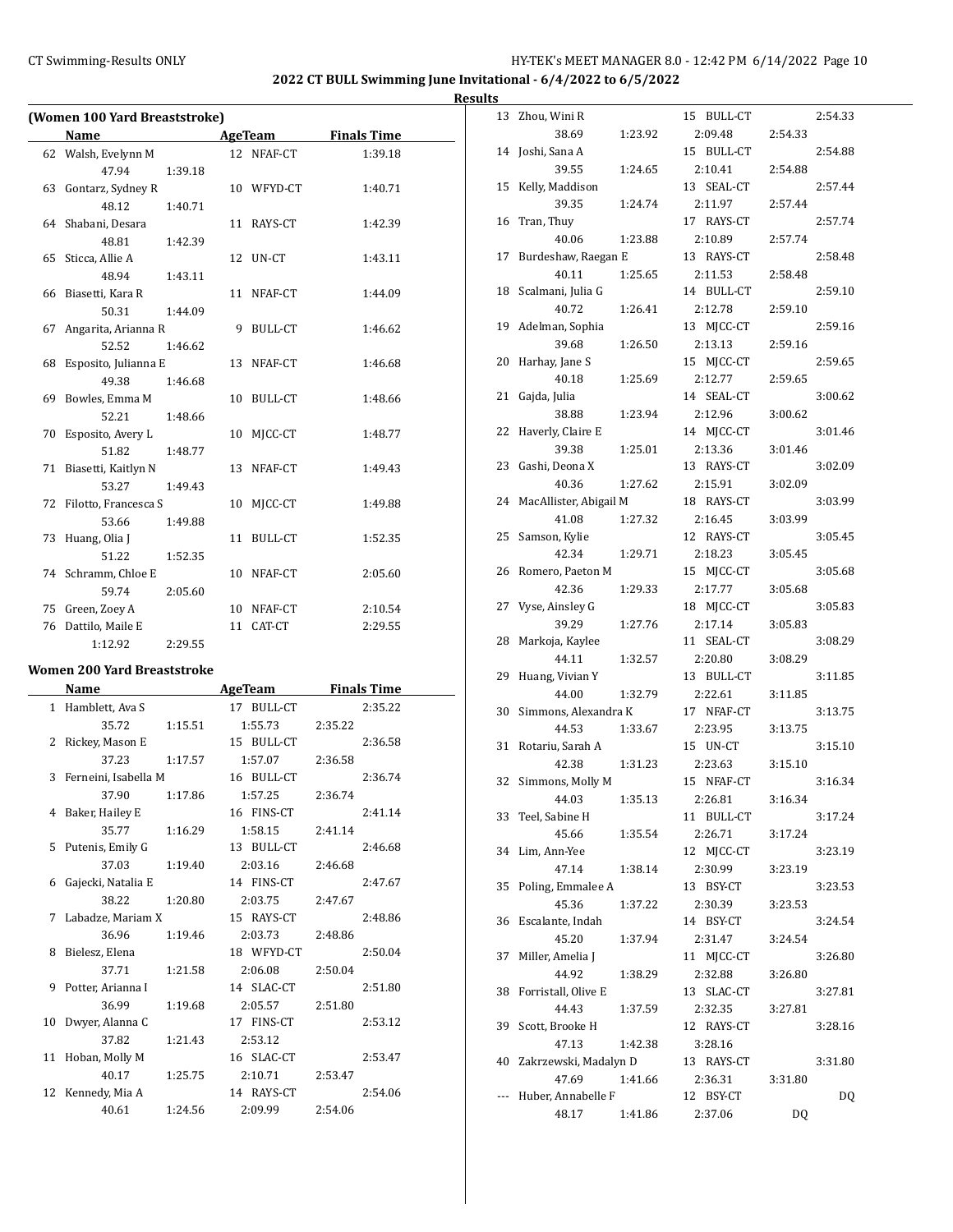#### **2022 CT BULL Swimming June Invitational - 6/4/2022 to 6/5/2022**

|    |                                |    |                |                    | <b>Results</b> |
|----|--------------------------------|----|----------------|--------------------|----------------|
|    | <b>Women 50 Yard Butterfly</b> |    |                |                    |                |
|    | Name                           |    | AgeTeam        | <b>Finals Time</b> |                |
| 1  | Sweeney, Gracie R              | 18 | BULL-CT        | 26.52              | Wo             |
| 2  | Li, Marea J                    | 15 | <b>BULL-CT</b> | 26.81              |                |
| 3  | Rapuano, Mikayla R             | 16 | BULL-CT        | 27.73              |                |
| 4  | David, Ana N                   | 12 | <b>BULL-CT</b> | 27.74              |                |
| 5  | Hamblett, Ava S                | 17 | <b>BULL-CT</b> | 28.09              |                |
| 6  | Okurowski, Veronica P          | 15 | RAYS-CT        | 28.45              |                |
| 7  | Bijleveld, Luna A              | 16 | <b>BULL-CT</b> | 29.24              |                |
| 8  | Sundstrom, Ila S               | 15 | <b>BULL-CT</b> | 29.84              |                |
| 9  | Kim, Sarah Meeyeon             | 15 | SEAL-CT        | 29.94              |                |
| 10 | Chen, Kaylynn                  | 14 | WFYD-CT        | 30.08              |                |
| 11 | Jacob, Anna C                  | 13 | SLAC-CT        | 30.29              |                |
| 12 | Alejandro, Rachel              | 13 | RAYS-CT        | 30.48              |                |
| 13 | Gashi, Deona X                 | 13 | RAYS-CT        | 31.90              |                |
| 14 | Johnson, Jasmine               | 16 | NWYL-CT        | 32.02              |                |
| 15 | Mathews, Rachel E              | 15 | MJCC-CT        | 32.14              |                |
| 16 | Lawson, Emma G                 | 11 | RAYS-CT        | 32.15              |                |
| 17 | Math, Sophie                   | 14 | WFYD-CT        | 32.25              |                |
| 18 | Alonzo, Rosie J                | 14 | MJCC-CT        | 32.56              |                |
| 19 | Gallo, Zoe A                   | 17 | WFYD-CT        | 32.99              |                |
| 20 | Welch, Nina                    | 13 | SEAL-CT        | 33.19              |                |

21 Nguyen, Alexis L 14 RAYS-CT 33.31 22 Sajus, Emma 15 CAT-CT 33.40 23 Houska, Johanna L 17 CAT-CT 33.50 24 Dominguez, Lexi J 14 MJCC-CT 34.11 25 Kent, Jenna D 16 SWAT-CT 34.40 26 Haverly, Laura M 10 MJCC-CT 34.45 27 Ruffo, Madi G 13 SLAC-CT 34.46 28 Filotto, Celia M 13 MJCC-CT 35.10 29 Zaneski, Madison G 12 SLAC-CT 35.75 30 Sticca, Allie A 12 UN-CT 36.03 31 Mojibian, Alia 11 BULL-CT 36.22 32 Welsh, Kailyn G 10 NFAF-CT 36.35 33 Esposito, Abby L 12 MJCC-CT 36.76 34 Dobler, Ashley 12 BSY-CT 36.97 35 Gentil, Rachel V 16 SLAC-CT 37.00 36 O'Neal, Emma 12 SEAL-CT 37.36 37 Knolker, Shayla C 11 NFAF-CT 37.38 38 Walsh, Isabell U 13 SWAT-CT 38.69 39 Harhay, Ellie A 11 MJCC-CT 39.58 40 Campo, Sofia A 14 CAT-CT 40.73 41 Gashi, Dea X 12 RAYS-CT 40.87 42 Bowles, Emma M 10 BULL-CT 41.09 43 Popkhadze, Keti 11 BULL-CT 42.53 44 Campo, Olivia R 14 CAT-CT 42.71 45 Gashi, Rona X 9 RAYS-CT 44.76 46 Thompson, Macie D 11 NFAF-CT 45.38 47 Eggers, Alexandria N 14 RAYS-CT 46.02 48 Niro, Emma J 11 RAYS-CT 46.38 49 Scott, Hailey M 9 RAYS-CT 47.50 50 Wilhelm, Siena F 10 SWAT-CT 47.91 51 Gozar-Zimbrean, Silvia N 10 BULL-CT 48.16 52 Angarita, Arianna R 9 BULL-CT 48.39 53 Olaniyi, Jayden M 11 CAT-CT 48.85 54 Kissane, Harper 7 SEAL-CT 50.14 55 Dunham, Alexis M 9 MJCC-CT 53.08

|                | 56 Barnes, Valentina     |         | 10 | BSY-CT     | 1:01.92            |  |
|----------------|--------------------------|---------|----|------------|--------------------|--|
| ---            | Archer, Ella E           |         | 9  | FINS-CT    | DQ                 |  |
|                |                          |         |    |            |                    |  |
|                | Women 100 Yard Butterfly |         |    |            |                    |  |
|                | Name                     |         |    | AgeTeam    | <b>Finals Time</b> |  |
| 1              | Sweeney, Gracie R        |         |    | 18 BULL-CT | 58.72              |  |
| 2              | Li, Marea J              |         |    | 15 BULL-CT | 59.10              |  |
| 3              | Rapuano, Mikayla R       |         |    | 16 BULL-CT | 59.56              |  |
| $\overline{4}$ | David, Ana N             |         |    | 12 BULL-CT | 1:02.23            |  |
| 5              | Gajecki, Natalia E       |         |    | 14 FINS-CT | 1:03.19            |  |
| 6              | Bijleveld, Luna A        |         |    | 16 BULL-CT | 1:03.47            |  |
| 7              | Baker, Hailey E          |         |    | 16 FINS-CT | 1:05.06            |  |
| 8              | Sundstrom, Ila S         |         |    | 15 BULL-CT | 1:06.16            |  |
| 9              | Okurowski, Veronica P    |         |    | 15 RAYS-CT | 1:06.36            |  |
|                | 31.42                    | 1:06.36 |    |            |                    |  |
| 10             | Ferneini, Isabella M     |         | 16 | BULL-CT    | 1:06.46            |  |
|                | 30.99                    | 1:06.46 |    |            |                    |  |
| 11             | Chen, Kaylynn            |         |    | 14 WFYD-CT | 1:06.92            |  |
|                | 30.49                    | 1:06.92 |    |            |                    |  |
| 12             | Rickey, Mason E          |         | 15 | BULL-CT    | 1:07.06            |  |
|                | 30.82                    | 1:07.06 |    |            |                    |  |
| 13             | Simmons, Molly M         |         | 15 | NFAF-CT    | 1:07.28            |  |
|                | 31.51                    | 1:07.28 |    |            |                    |  |
| 14             | Teel, Lillian Z          |         | 15 | BULL-CT    | 1:07.59            |  |
|                | 32.43                    | 1:07.59 |    |            |                    |  |
| 15             | Scalmani, Alice V        |         | 16 | BULL-CT    | 1:07.69            |  |
|                |                          |         |    |            |                    |  |
|                | 32.08                    | 1:07.69 |    |            |                    |  |
| 16             | Nguyen, Kyra             |         | 15 | RAYS-CT    | 1:08.45            |  |
|                | 31.86                    | 1:08.45 |    |            |                    |  |
| 17             | Jacob, Anna C            |         | 13 | SLAC-CT    | 1:08.59            |  |
|                | 32.84                    | 1:08.59 |    |            |                    |  |
| 18             | Tam, Anabella L          |         | 13 | NFAF-CT    | 1:08.65            |  |
|                | 30.82                    | 1:08.65 |    |            |                    |  |
| 19             | Putenis, Emily G         |         | 13 | BULL-CT    | 1:10.32            |  |
|                | 31.85                    | 1:10.32 |    |            |                    |  |
| 20             | Alejandro, Rachel        |         | 13 | RAYS-CT    | 1:11.52            |  |
|                | 31.88                    | 1:11.52 |    |            |                    |  |
| 21             | Gashi, Deona X           |         | 13 | RAYS-CT    | 1:11.95            |  |
|                | 32.49                    | 1:11.95 |    |            |                    |  |
| 22             | Kroll, Bryndle           |         |    | 16 RAYS-CT | 1:11.98            |  |
|                | 32.24                    | 1:11.98 |    |            |                    |  |
|                | 23 Hoban, Molly M        |         |    | 16 SLAC-CT | 1:12.57            |  |
|                | 33.67                    | 1:12.57 |    |            |                    |  |
| 24             | Nedobity, Beth A         |         |    | 14 FINS-CT | 1:12.73            |  |
|                | 33.42                    | 1:12.73 |    |            |                    |  |
| 25             | Mathews, Rachel E        |         | 15 | MJCC-CT    | 1:13.45            |  |
|                | 33.90                    | 1:13.45 |    |            |                    |  |
| 26             | Ficalora, Amelia         |         | 16 | NWYL-CT    | 1:13.81            |  |
|                | 34.29                    | 1:13.81 |    |            |                    |  |
| 27             | Potter, Arianna I        |         |    | 14 SLAC-CT | 1:14.18            |  |
|                | 33.41                    | 1:14.18 |    |            |                    |  |
| 28             | Wentzell, Cassie J       |         |    | 16 WFYD-CT | 1:14.35            |  |
|                | 33.38                    | 1:14.35 |    |            |                    |  |
| 29             | Alonzo, Rosie J          |         | 14 | MJCC-CT    | 1:14.81            |  |
|                | 34.69                    | 1:14.81 |    |            |                    |  |
| 30             | Haverly, Claire E        |         | 14 | MJCC-CT    | 1:15.00            |  |
|                | 33.70                    | 1:15.00 |    |            |                    |  |
|                |                          |         |    |            |                    |  |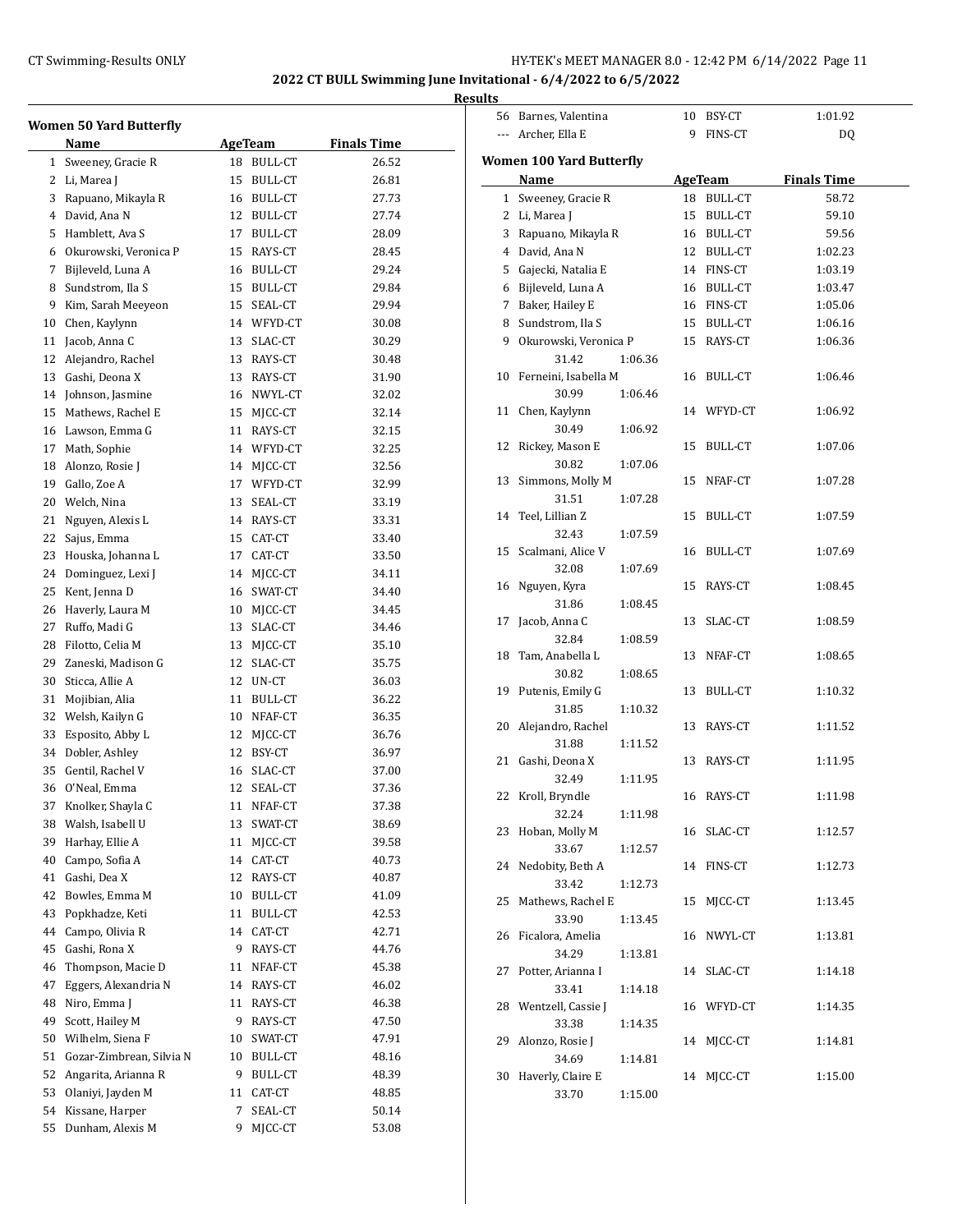#### CT Swimming-Results ONLY **EXECUTE:** The HY-TEK's MEET MANAGER 8.0 - 12:42 PM 6/14/2022 Page 12

**2022 CT BULL Swimming June Invitational - 6/4/2022 to 6/5/2022 Results**

 $\overline{\phantom{0}}$ 

# **(Women 100 Yard Butterfly) Name Age Team Finals Time** 31 Sajus, Emma 15 CAT-CT 1:16.08 35.28 1:16.08 32 Haverly, Laura M 10 MJCC-CT 1:16.10 35.74 1:16.10 33 Filotto, Celia M 13 MJCC-CT 1:16.43 34.95 1:16.43 34 Burdeshaw, Raegan E 13 RAYS-CT 1:17.68 35.94 1:17.68 35 Santovasi, Sullivan G 11 UN-CT 1:19.41 37.12 1:19.41 36 Vyse, Ainsley G 18 MJCC-CT 1:19.53 34.60 1:19.53 37 Ruffo, Madi G 13 SLAC-CT 1:20.03 35.62 1:20.03 38 Rodriguez, Violeta 13 SEAL-CT 1:20.75 38.77 1:20.75 39 Virtue, Mia G 17 FINS-CT 1:22.29 39.42 1:22.29 40 Renzoni, Payton M 11 SLAC-CT 1:23.49 38.29 1:23.49 41 Proto, Taylor D 13 NFAF-CT 1:23.79 36.88 1:23.79 42 Nguyen, Alexis L 14 RAYS-CT 1:23.89 43 Dominguez, Lexi J 14 MJCC-CT 1:24.22 38.15 1:24.22 44 Welsh, Kailyn G 10 NFAF-CT 1:25.24 38.96 1:25.24 45 Knolker, Shayla C 11 NFAF-CT 1:25.43 38.23 1:25.43 46 Medina, Kylie 13 SEAL-CT 1:25.69 40.30 1:25.69 47 Gordon, Olivia M 13 SLAC-CT 1:26.79 39.85 1:26.79 48 Harhay, Ellie A 11 MJCC-CT 1:28.59 39.41 1:28.59 49 Samson, Kylie 12 RAYS-CT 1:28.89 38.74 1:28.89 50 O?connor, Abigail S 11 RAYS-CT 1:29.72 38.53 1:29.72 51 Walsh, Isabell U 13 SWAT-CT 1:30.73 39.72 1:30.73 52 Esposito, Abby L 12 MJCC-CT 1:31.81 40.48 1:31.81 53 Escalante, Indah 14 BSY-CT 1:32.25 40.22 1:32.25 54 Teel, Sabine H 11 BULL-CT 1:33.50 42.04 1:33.50 55 Gashi, Rona X 9 RAYS-CT 1:44.03 48.19 1:44.03 56 Niro, Emma J 11 RAYS-CT 2:01.77 57.18 2:01.77 --- Shade, Caroline R 13 NFAF-CT DQ

|     | Women 200 Yard Butterfly |         |                |         |                    |
|-----|--------------------------|---------|----------------|---------|--------------------|
|     | Name                     |         | <b>AgeTeam</b> |         | <b>Finals Time</b> |
|     | 1 Sweeney, Gracie R      |         | 18 BULL-CT     |         | 2:08.23            |
|     | 29.36                    | 1:01.97 | 1:35.77        | 2:08.23 |                    |
| 2   | Rapuano, Mikayla R       |         | 16 BULL-CT     |         | 2:11.80            |
|     | 29.35                    | 1:02.84 | 1:36.66        | 2:11.80 |                    |
| 3   | Morus, Mackenzie E       |         | 16 NFAF-CT     |         | 2:19.33            |
|     | 30.77                    | 1:05.80 | 1:42.55        | 2:19.33 |                    |
| 4   | David, Ana N             |         | 12 BULL-CT     |         | 2:19.46            |
|     | 30.79                    | 1:04.75 | 1:40.69        | 2:19.46 |                    |
| 5   | Sundstrom, Ila S         |         | 15 BULL-CT     |         | 2:27.50            |
|     | 31.83                    | 1:08.87 | 1:48.02        | 2:27.50 |                    |
| 6   | Teel, Lillian Z          |         | 15 BULL-CT     |         | 2:29.25            |
|     | 33.02                    | 1:09.77 | 1:49.46        | 2:29.25 |                    |
| 7   | Perkel, Sophie A         |         | 16 NWYL-CT     |         | 2:30.67            |
|     | 33.18                    |         | 1:50.37        |         |                    |
| 8   | Markoja, Addison         | 1:10.19 | 13 SEAL-CT     | 2:30.67 | 2:33.53            |
|     | 31.89                    |         |                |         |                    |
|     |                          | 1:10.96 | 1:52.73        | 2:33.53 |                    |
| 9   | Johnson, Jasmine         |         | 16 NWYL-CT     |         | 2:35.61            |
|     | 34.28                    | 1:14.53 | 1:55.27        | 2:35.61 |                    |
| 10  | Nelson, Riley            |         | 11 SEAL-CT     |         | 2:35.79            |
|     | 34.37                    | 1:13.20 | 1:55.14        | 2:35.79 |                    |
|     | 11 Alonzo, Rosie J       |         | 14 MJCC-CT     |         | 2:41.94            |
|     | 35.32                    | 1:15.75 | 1:59.21        | 2:41.94 |                    |
|     | 12 Simmons, Molly M      |         | 15 NFAF-CT     |         | 2:42.58            |
|     | 33.71                    | 1:15.41 | 1:59.94        | 2:42.58 |                    |
| 13  | Alejandro, Rachel        |         | 13 RAYS-CT     |         | 2:47.29            |
|     | 34.95                    | 1:17.21 | 2:01.64        | 2:47.29 |                    |
| 14  | Haverly, Laura M         |         | 10 MJCC-CT     |         | 2:54.99            |
|     | 38.06                    | 1:22.44 | 2:08.67        | 2:54.99 |                    |
| 15  | Filotto, Celia M         |         | 13 MJCC-CT     |         | 2:59.35            |
|     | 37.16                    | 1:23.30 | 2:11.12        | 2:59.35 |                    |
|     | 16 Welsh, Kailyn G       |         | 10 NFAF-CT     |         | 3:15.40            |
|     | 39.52                    | 1:29.30 | 2:25.47        | 3:15.40 |                    |
| 17  | Gordon, Olivia M         |         | 13 SLAC-CT     |         | 3:20.88            |
|     | 42.68                    | 1:34.36 | 2:29.35        | 3:20.88 |                    |
| --- | Dobler, Ashley           |         | 12 BSY-CT      |         | <b>DQ</b>          |
|     | 37.37                    | 1:23.23 | 2:13.93        | DQ      |                    |
|     | Mathews, Rachel E        |         | 15 MJCC-CT     |         | <b>DQ</b>          |
|     | 35.25                    | 1:16.17 | 1:59.77        | DQ      |                    |
|     | Women 200 Yard IM        |         |                |         |                    |
|     |                          |         |                |         |                    |
|     | Name                     |         | AgeTeam        |         | <b>Finals Time</b> |
|     | 1 Li, Marea J            |         | 15 BULL-CT     |         | 2:13.27            |
|     | 28.51                    | 1:02.71 | 1:41.50        | 2:13.27 |                    |
| 2   | Sweeney, Gracie R        |         | 18 BULL-CT     |         | 2:16.93            |
|     | 29.73                    | 1:05.49 | 1:48.12        | 2:16.93 |                    |
| 3   | Nadeau, Ella             |         | 15 RAYS-CT     |         | 2:17.38            |
|     | 29.48                    | 1:04.43 | 1:46.41        | 2:17.38 |                    |
| 4   | Gajecki, Natalia E       |         | 14 FINS-CT     |         | 2:22.48            |
|     | 30.29                    | 1:04.16 | 1:48.86        | 2:22.48 |                    |
| 5   | Bijleveld, Luna A        |         | 16 BULL-CT     |         | 2:22.59            |
|     | 29.90                    | 1:05.90 | 2:22.59        |         |                    |
| 6   | Baker, Hailey E          |         | 16 FINS-CT     |         | 2:23.00            |
|     | 30.78                    | 1:07.99 | 1:49.23        | 2:23.00 |                    |
| 7   | Ferneini, Isabella M     |         | 16 BULL-CT     |         | 2:24.83            |

31.62 1:11.63 1:51.06 2:24.83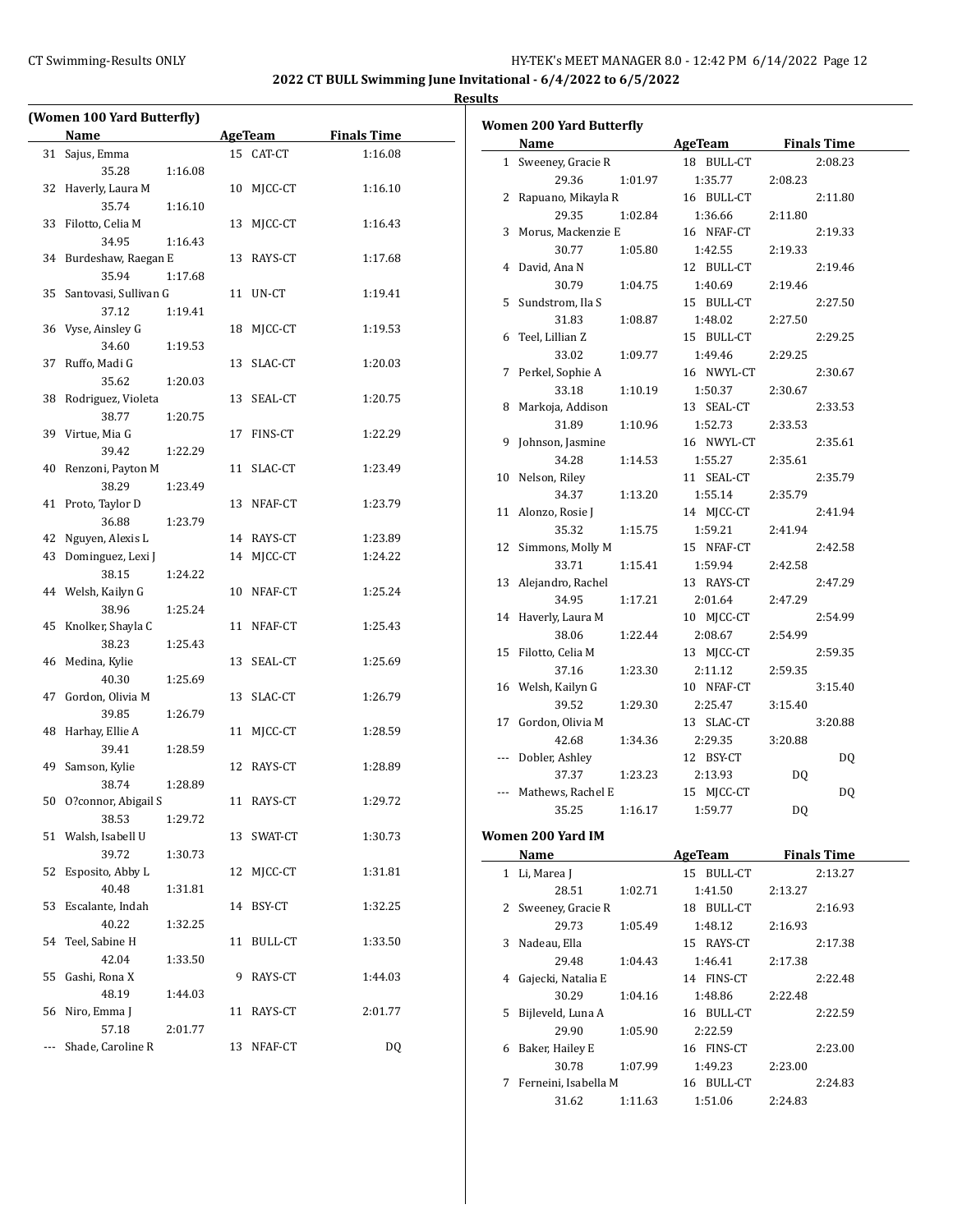|    | (Women 200 Yard IM)          |         |                       |         |                    |
|----|------------------------------|---------|-----------------------|---------|--------------------|
|    | Name                         |         |                       |         |                    |
|    |                              |         | <b>AgeTeam</b>        |         | <b>Finals Time</b> |
| 8  | Teel, Lillian Z              |         | 15 BULL-CT            |         | 2:25.06            |
|    | 32.06                        | 1:09.94 | 1:51.86               | 2:25.06 |                    |
| 9  | Rickey, Mason E              |         | 15 BULL-CT            |         | 2:25.78            |
|    | 32.49                        | 1:10.34 | 1:51.87               | 2:25.78 |                    |
| 10 | Chen, Kaylynn                |         | 14 WFYD-CT            |         | 2:28.73            |
|    | 31.81                        | 1:09.97 | 1:55.14               | 2:28.73 |                    |
| 11 | Hoban, Molly M               |         | 16 SLAC-CT            |         | 2:30.11            |
|    | 32.10                        | 1:10.26 | 1:55.82               | 2:30.11 |                    |
| 12 | Nguyen, Kyra                 |         | 15 RAYS-CT            |         | 2:31.25            |
|    | 31.10                        | 1:11.11 | 1:56.05               | 2:31.25 |                    |
| 13 | Samson, Reaghan              |         | 15 RAYS-CT            |         | 2:32.01            |
|    | 34.92                        | 1:11.83 | 1:57.80               | 2:32.01 |                    |
| 14 | Jacob, Anna C                |         | 13 SLAC-CT            |         | 2:32.11            |
|    | 32.66                        | 1:10.67 | 1:58.86               | 2:32.11 |                    |
| 15 | Harhay, Jane S               |         | 15 MJCC-CT            |         | 2:33.00            |
|    | 33.32                        | 1:11.86 | 1:59.14               | 2:33.00 |                    |
| 16 | Nedobity, Beth A             |         | 14 FINS-CT            |         | 2:33.12            |
|    | 33.65                        | 1:13.67 | 1:58.85               | 2:33.12 |                    |
| 17 | Potter, Arianna I            |         | 14 SLAC-CT            |         | 2:33.23            |
|    | 33.88                        | 1:12.90 | 1:58.49               | 2:33.23 |                    |
| 18 | Bielesz, Elena               |         | 18 WFYD-CT            |         | 2:35.83            |
|    | 35.90                        | 1:14.36 | 1:59.68               | 2:35.83 |                    |
| 19 | Alonzo, Rosie J              |         | 14 MICC-CT            |         | 2:35.88            |
|    | 34.85                        | 1:15.56 | 2:00.56               | 2:35.88 |                    |
| 20 | Brown, Bella E               |         | 15 BULL-CT            |         | 2:36.01            |
|    | 34.47                        | 1:13.46 | 2:01.57               | 2:36.01 |                    |
| 21 | Kennedy, Mia A               |         | 14 RAYS-CT            |         | 2:36.31            |
|    | 36.32                        | 1:13.56 | 2:00.93               | 2:36.31 |                    |
|    | 22 Wentzell, Cassie J        |         | 16 WFYD-CT            |         | 2:36.49            |
|    | 35.30                        | 1:12.97 | 2:01.01               | 2:36.49 |                    |
| 23 | Adelman, Sophia              |         | 13 MJCC-CT            |         | 2:36.64            |
|    | 36.06                        | 1:15.93 | 2:01.15               | 2:36.64 |                    |
| 24 | Mathews, Rachel E            |         | 15 MJCC-CT            |         | 2:36.71            |
|    | 35.00                        | 1:15.00 | 2:02.86               | 2:36.71 |                    |
| 25 | Donorfio, Julia              |         | 15 RAYS-CT            |         | 2:37.66            |
|    | 34.38                        | 1:14.43 | 2:01.94               | 2:37.66 |                    |
| 26 | Harhay, Lyla F               |         | MICC-CT<br>13         |         | 2:38.96            |
|    | 36.55                        | 1:16.98 | 2:04.00               | 2:38.96 |                    |
|    | 27 Joshi, Sana A             |         | 15 BULL-CT            |         | 2:40.51            |
|    | 36.34                        | 1:17.34 | 2:03.61               | 2:40.51 |                    |
| 28 | Romero, Paeton M             |         | 15 MJCC-CT            |         | 2:43.91            |
|    | 38.56                        | 1:19.83 | 2:09.00               | 2:43.91 |                    |
| 29 | Rodriguez, Violeta           |         | 13 SEAL-CT            |         | 2:44.62            |
|    | 35.45                        | 1:16.39 | 2:09.34               | 2:44.62 |                    |
| 30 | Haverly, Claire E            |         | 14 MJCC-CT            |         | 2:45.01            |
|    | 34.95                        | 1:17.46 | 2:06.30               | 2:45.01 |                    |
| 31 | Houska, Johanna L            |         | 17 CAT-CT             |         | 2:45.33            |
|    | 35.55                        | 1:18.21 | 2:07.97               | 2:45.33 |                    |
|    |                              |         |                       |         |                    |
| 32 | Burdeshaw, Raegan E<br>36.88 |         | 13 RAYS-CT<br>2:08.09 |         | 2:45.58            |
|    |                              | 1:20.55 |                       | 2:45.58 |                    |
| 33 | Alejandro, Ruth C            |         | 15 RAYS-CT            |         | 2:46.11            |
|    | 37.48                        | 1:22.13 | 2:11.43               | 2:46.11 |                    |
|    | 34 Villanueva, Niya M        |         | 12 RAYS-CT            |         | 2:46.47            |
|    | 36.49                        | 1:19.36 | 2:11.65               | 2:46.47 |                    |
| 35 | Ruffo, Madi G                |         | 13 SLAC-CT            |         | 2:47.77            |
|    | 36.02                        | 1:20.66 | 2:09.93               | 2:47.77 |                    |

|        | 1 Lee, Elliot S              | 16 BULL-CT     | 21.48              |  |
|--------|------------------------------|----------------|--------------------|--|
|        | <b>Name</b>                  | <b>AgeTeam</b> | <b>Finals Time</b> |  |
|        | <b>Men 50 Yard Freestyle</b> |                |                    |  |
|        |                              |                |                    |  |
|        | 30.96<br>1:07.37             | 1:52.47        | DQ                 |  |
|        | Putenis, Emily G             | 13 BULL-CT     | DQ                 |  |
|        | 50.42<br>1:45.44             | 2:57.47        | 3:45.52            |  |
| 58     | Thompson, Macie D            | 11 NFAF-CT     | 3:45.52            |  |
|        | 41.85<br>1:35.06             | 2:31.70        | 3:18.94            |  |
| 57     | Gashi, Dea X                 | 12 RAYS-CT     | 3:18.94            |  |
|        | 46.43<br>1:35.39             | 2:32.93        | 3:18.33            |  |
|        | 56 Huber, Annabelle F        | 12 BSY-CT      | 3:18.33            |  |
|        | 42.96 1:32.51                | 2:24.55        | 3:08.92            |  |
|        | 55 Teel, Sabine H            | 11 BULL-CT     | 3:08.92            |  |
|        | 40.19<br>1:28.43             | 2:29.44        | 3:08.49            |  |
|        | 54 Zaneski, Madison G        | 12 SLAC-CT     | 3:08.49            |  |
|        | 40.83<br>1:28.23             | 2:30.15        | 3:07.44            |  |
|        | 53 Melnyk, Diana             | 14 BULL-CT     | 3:07.44            |  |
|        | 39.95<br>1:24.52             | 2:25.95        | 3:07.39            |  |
|        | 52 Dobler, Ashley            | 12 BSY-CT      | 3:07.39            |  |
|        | 44.11<br>1:30.71             | 2:25.20        | 3:07.35            |  |
|        | 51 Hoban, Meghan C           | 13 SLAC-CT     | 3:07.35            |  |
|        | 39.29<br>1:25.72             | 2:24.30        | 3:06.74            |  |
|        | 50 Sticca, Allie A           | 12 UN-CT       | 3:06.74            |  |
|        | 43.33<br>1:31.06             | 2:23.37        | 3:03.33            |  |
|        | 49 Rotariu, Sarah A          | 15 UN-CT       | 3:03.33            |  |
|        | 40.65<br>1:31.58             | 2:21.79        | 3:02.50            |  |
|        | 48 Civitano, Valentina E     | 13 NFAF-CT     | 3:02.50            |  |
|        | 42.27<br>1:26.71             | 2:20.14        | 2:58.97            |  |
|        | 47 Gordon, Olivia M          | 13 SLAC-CT     | 2:58.97            |  |
|        | 37.08<br>1:16.75             | 2:16.50        | 2:55.45            |  |
|        | 46 Welch, Nina               | 13 SEAL-CT     | 2:55.45            |  |
|        | 1:22.57                      |                | 2:54.97            |  |
|        | 38.13                        | 2:17.64        |                    |  |
| 45     | Esposito, Abby L             | 12 MJCC-CT     | 2:54.97            |  |
|        | 40.06<br>1:21.91             | 2:14.99        | 2:53.88            |  |
|        | 44 Walsh, Evelynn M          | 12 NFAF-CT     | 2:53.88            |  |
|        | 39.76<br>1:25.51             | 2:14.17        | 2:53.82            |  |
|        | 43 Vyse, Ainsley G           | 18 MJCC-CT     | 2:53.82            |  |
|        | 37.17<br>1:20.02             | 2:12.56        | 2:52.46            |  |
|        | 42 O'Neal, Emma              | 12 SEAL-CT     | 2:52.46            |  |
|        | 38.25<br>1:24.10             | 2:12.95        | 2:51.75            |  |
|        | 41 Schwarz, Lucy E           | 16 SLAC-CT     | 2:51.75            |  |
|        | 38.47<br>1:20.80             | 2:13.87        | 2:51.09            |  |
|        | 40 Zhang, Ziyan              | 12 BULL-CT     | 2:51.09            |  |
|        | 38.68<br>1:19.53             | 2:14.53        | 2:50.63            |  |
|        | 39 Kent, Jenna D             | 16 SWAT-CT     | 2:50.63            |  |
|        | 38.57<br>1:22.51             | 2:12.09        | 2:49.78            |  |
|        | 38 Medina, Kylie             | 13 SEAL-CT     | 2:49.78            |  |
|        | 36.22<br>1:19.28             | 2:13.34        | 2:48.25            |  |
| 37     | Simmons, Alexandra K         | 17 NFAF-CT     | 2:48.25            |  |
|        | 38.25<br>1:22.03             | 2:10.87        | 2:48.11            |  |
|        | 36 Pugliese, Madelyn         | 14 RAYS-CT     | 2:48.11            |  |
| ,,,,,, |                              |                |                    |  |

|   | маше                 |    | лестеаш    | гицанэ гипе |
|---|----------------------|----|------------|-------------|
|   | Lee, Elliot S        |    | 16 BULL-CT | 21.48       |
|   | 2 Bijleveld, Lukas A |    | BULL-CT    | 22.02       |
| 3 | Niro, Matthew T      |    | 16 RAYS-CT | 23.07       |
|   | 4 Conners, Brendan C |    | BULL-CT    | 23.36       |
|   | 5 Seymour, Justice N |    | 18 MICC-CT | 23.61       |
|   | 6 Ferguson, Jack M   |    | CAT-CT     | 23.72       |
|   | Huang, Evan *        | 16 | BULL-CT    | 23.95       |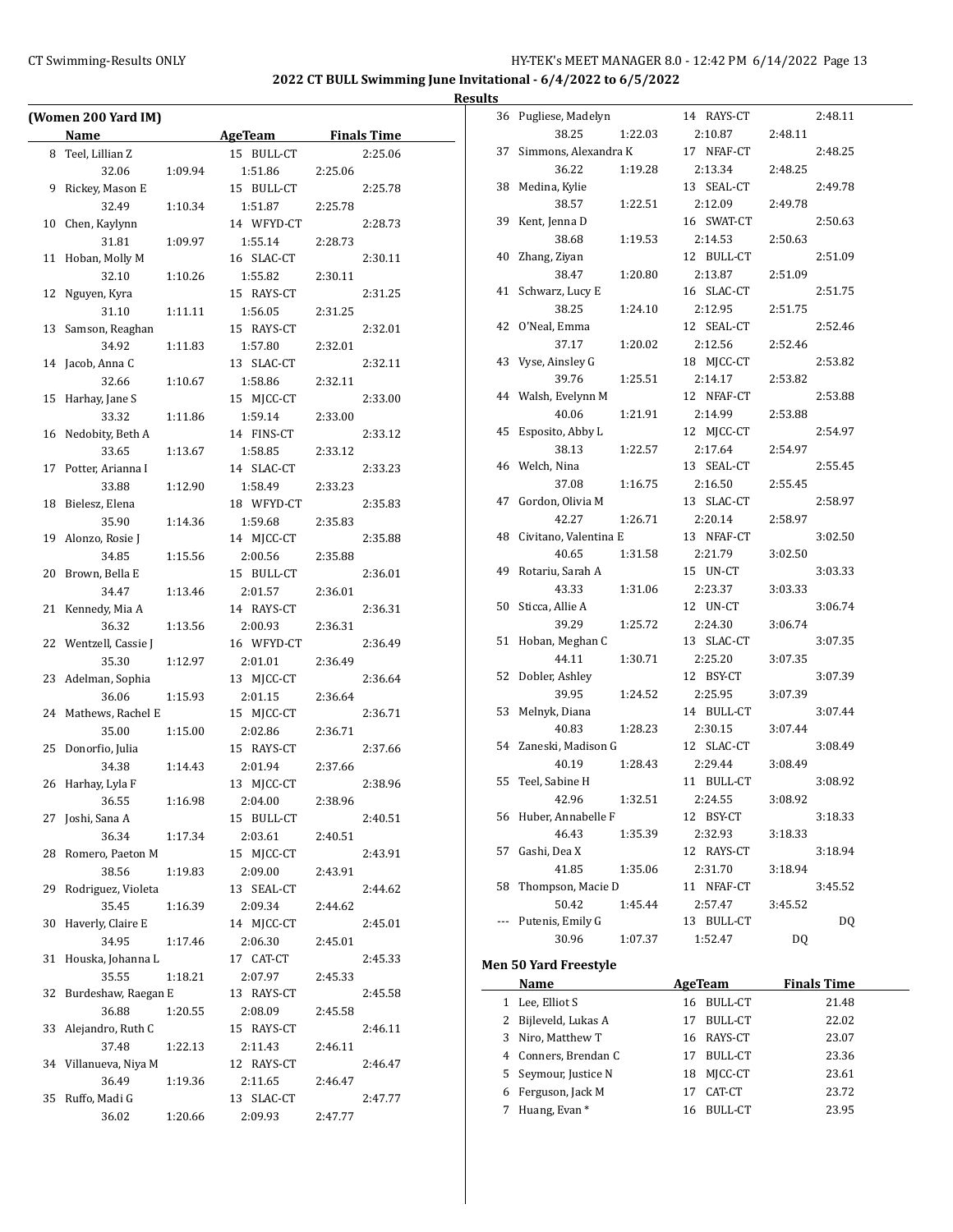|     |                             |    |                |                    | <b>Results</b> |
|-----|-----------------------------|----|----------------|--------------------|----------------|
|     | (Men 50 Yard Freestyle)     |    |                |                    | 6              |
|     | Name                        |    | AgeTeam        | <b>Finals Time</b> | 6              |
| 8   | Sedito, Jack S              |    | 18 NFAF-CT     | 23.98              | 6              |
| 9   | Kroll, Davis                | 17 | RAYS-CT        | 24.06              | 6              |
| 10  | Wojtus, Piotr W             |    | 16 MJCC-CT     | 24.20              | 6              |
| 11  | Siwek, Mathew X             | 15 | RAYS-CT        | 24.24              | 6              |
| 12  | Kuittinen, Mikko K          | 13 | RAC-CT         | 24.27              | 7              |
| 13  | Conrad, Doug C              | 15 | NFAF-CT        | 24.32              | 7              |
|     | 14 Whitaker, Matthew C      | 17 | RAYS-CT        | 24.34              | 7              |
| 15  | Huang, Nate B               | 14 | SLAC-CT        | 24.38              | 7              |
| 16  | Beaudoin, Brandan J         | 14 | SLAC-CT        | 24.46              | 7              |
| 17  | Filotto, Andy C             |    | 15 MJCC-CT     | 24.50              | Mer            |
| 18  | Signorello, Adam J          | 15 | SLAC-CT        | 24.56              |                |
| 19  | DeMond, Nicholas G          |    | 14 UN-CT       | 24.60              |                |
| 20  | Cocchiola, Jonathan D       |    | 20 RAYS-CT     | 24.66              |                |
| 21  | Huang, Eric Y               | 15 | BULL-CT        | 24.72              |                |
| 22  | Liotta, Jaz P               |    | 14 NFAF-CT     | 24.74              |                |
| 23  | Krhla, Ryan                 |    | 16 NWYL-CT     | 24.97              |                |
| 24  | Rosano, Jack D              |    | 14 WFYD-CT     | 25.05              |                |
| 25  | McPhee, Ian R               | 17 | RAYS-CT        | 25.08              |                |
| 26  | Green, Noah                 | 17 | NWYL-CT        | 25.51              |                |
| 27  | King, Stephen D             | 17 | FINS-CT        | 25.70              |                |
| 28  | Schreiber, Lukas O          | 14 | MJCC-CT        | 26.16              |                |
| 29  | Swarowsky, Gabriel C        | 13 | BULL-CT        | 26.26              |                |
| 30  | Ackerman, Jack M            | 13 | MJCC-CT        | 26.40              |                |
| 31  | Colandrea, Josh K           | 17 | CAT-CT         | 26.51              |                |
|     | 32 Cornelio, Tyson J        |    | 14 RAYS-CT     | 26.77              |                |
| 33  | Soccodato, Justin M         | 17 | RAYS-CT        | 26.96              |                |
| 34  | Christopoulos, Ryan C       |    | 16 SWAT-CT     | 27.24              |                |
| 35  | Belejack, Carter V          | 13 | FINS-CT        | 27.98              |                |
| 36  | Lopez, Joshua               | 15 | BULL-CT        | 28.22              |                |
| 37  | Ackerman, Matthew O         | 13 | CAT-CT         | 28.28              | 1              |
| 38  | Schwartzman, Cooper         | 12 | SEAL-CT        | 28.49              |                |
| 39  | Bishop, Daniel K            |    | 14 RAYS-CT     | 28.59              | 1              |
| 40  | Belejack, Antonio B         | 14 | FINS-CT        | 28.91              |                |
| 41  | Voss, Gavin X               | 15 | SWAT-CT        | 28.98              | 1              |
| 42  | Skarica, Roko J             | 11 | <b>BULL-CT</b> | 28.99              |                |
| 43  | Bowles, Turner D            | 13 | <b>BULL-CT</b> | 29.14              | 1              |
| 44  | Smith, Jackson E            |    | 15 CAT-CT      | 29.34              |                |
| 45  | Marrero, Bennett A          | 14 | WFYD-CT        | 29.48              | 1              |
| 46  | Dlugos, Steven G            | 12 | RAYS-CT        | 30.13              |                |
| 47  | Angarita, Massi S           | 11 | BULL-CT        | 30.34              | 1              |
| *48 | Crozier, James A            | 13 | SLAC-CT        | 30.70              |                |
| *48 | Davey, Jude F               | 13 | BULL-CT        | 30.70              | 1              |
| 50  | Ruemmele-Stirbis, Matthew N | 15 | BULL-CT        | 30.72              |                |
| 51  | Baker, Brennan J            | 12 | UN-CT          | 31.32              | 1              |
| 52  | Tscheppe, Charles F         | 13 | UN-CT          | 31.35              |                |
| 53  | Rodriguez, Simone S         | 11 | SEAL-CT        | 31.55              | 1              |
| 54  | Walz, Quin F                | 11 | SLAC-CT        | 31.69              |                |
| 55  | Cappuccia Romero, Nicandro  | 11 | SEAL-CT        | 32.10              | 1              |
| 56  | DiCristofaro, Roque R       | 11 | MJCC-CT        | 32.90              |                |
| 57  | Forsberg, Cole              | 10 | NWYL-CT        | 33.49              | 2              |
| 58  | Ovalle, Joshua              | 13 | BSY-CT         | 34.00              |                |
| 59  | Geer, Tyler E               | 11 | UN-CT          | 35.83              | 2              |
| 60  | MetCalfe, Noah J            | 12 | UN-CT          | 35.96              |                |
| 61  | Mathews, Robbie J           | 9  | BULL-CT        | 37.47              | 2              |
| 62  | Santiago, Cecilio           | 13 | BSY-CT         | 37.70              |                |
| 63  | Kulpa, Mason                | 11 | SEAL-CT        | 37.71              |                |
|     |                             |    |                |                    |                |

|    | 64 Schreiber, Colin J       |       |    | 9 MJCC-CT      | 39.48              |
|----|-----------------------------|-------|----|----------------|--------------------|
|    | 65 Cappuccia Romero, Enzo E |       |    | 10 SEAL-CT     | 39.89              |
|    | 66 Simmons, Jonathan F      |       |    | 12 NFAF-CT     | 40.55              |
|    | 67 Jewczyn, Billy J         |       |    | 9 CAT-CT       | 41.81              |
|    | 68 Walsh, Calvin R          |       |    | 8 NFAF-CT      | 42.16              |
|    | 69 Gallo, Derek H           |       | 9  | BSY-CT         | 42.32              |
|    | 70 Simmons, Benjamin C      |       |    | 9 NFAF-CT      | 45.54              |
|    | 71 Shade, JT T              |       |    | 10 NFAF-CT     | 46.59              |
|    | 72 Liu, Ryan T              |       |    | 11 BSY-CT      | 48.21              |
|    | 73 Thomas, Chase J          |       |    | 8 NFAF-CT      | 49.97              |
|    | 74 Liu, Kyne T              |       |    | 9 BSY-CT       | 57.12              |
|    |                             |       |    |                |                    |
|    | Men 100 Yard Freestyle      |       |    |                |                    |
|    | <b>Name</b>                 |       |    | <b>AgeTeam</b> | <b>Finals Time</b> |
|    | 1 Lee, Elliot S             |       |    | 16 BULL-CT     | 46.92              |
|    | 22.54                       | 46.92 |    |                |                    |
|    | 2 Bijleveld, Lukas A        |       | 17 | BULL-CT        | 47.09              |
|    | 23.15                       | 47.09 |    |                |                    |
|    | 3 Niro, Matthew T           |       |    | 16 RAYS-CT     | 50.88              |
|    | 24.80                       | 50.88 |    |                |                    |
| 4  | Colby, Landon               |       | 18 | RAYS-CT        | 51.40              |
|    | 25.31                       | 51.40 |    |                |                    |
| 5  | Enes, Max J                 |       | 15 | BULL-CT        | 51.52              |
|    | 25.19                       | 51.52 |    |                |                    |
| 6  | Kuittinen, Mikko K          |       | 13 | RAC-CT         | 51.94              |
|    | 25.14                       | 51.94 |    |                |                    |
|    | 7 Beaudoin, Brandan J       |       | 14 | SLAC-CT        | 52.45              |
|    | 25.36                       | 52.45 |    |                |                    |
| 8  | Signorello, Adam J          |       | 15 | SLAC-CT        | 52.68              |
|    | 25.27                       | 52.68 |    |                |                    |
|    | 9 Whitaker, Matthew C       |       |    | 17 RAYS-CT     | 52.70              |
|    | 25.36                       | 52.70 |    |                |                    |
| 10 | Henry, Hugh C               |       | 15 | BULL-CT        | 53.49              |
|    | 25.57                       | 53.49 |    |                |                    |
| 11 | Seymour, Justice N          |       | 18 | MJCC-CT        | 53.53              |
|    | 25.95                       | 53.53 |    |                |                    |
|    | 12 Siwek, Mathew X          |       | 15 | RAYS-CT        | 53.60              |
|    | 25.33                       | 53.60 |    |                |                    |
| 13 | Liotta, Jaz P               |       | 14 | NFAF-CT        | 53.88              |
|    | 25.73                       | 53.88 |    |                |                    |
|    | 14 Rosano, Jack D           |       |    | 14 WFYD-CT     | 54.12              |
|    | 26.60                       | 54.12 |    |                |                    |
|    | 15 Krukar, Elias            |       | 14 | NWYL-CT        | 54.21              |
|    | 25.86                       | 54.21 |    |                |                    |
|    | 16 Huang, Eric Y            |       | 15 | <b>BULL-CT</b> | 54.87              |
|    | 26.28                       | 54.87 |    |                |                    |
| 17 | Filotto, Andy C             |       | 15 | MJCC-CT        | 54.95              |
|    | 25.98                       | 54.95 |    |                |                    |
| 18 | Bellemare, Andrew           |       | 14 | SEAL-CT        | 55.21              |
|    | 26.69                       | 55.21 |    |                |                    |
| 19 | Bishop, Nolan R             |       | 14 | FINS-CT        | 55.26              |
|    | 26.69                       | 55.26 |    |                |                    |
| 20 | Cocchiola, Jonathan D       |       | 20 | RAYS-CT        | 55.27              |
|    | 26.13                       | 55.27 |    |                |                    |
|    | 21 Conners, Aedan G         |       | 15 |                | 55.86              |
|    | 26.79                       |       |    | BULL-CT        |                    |
| 22 | Krhla, Ryan                 | 55.86 |    |                |                    |
|    | 26.31                       |       |    | 16 NWYL-CT     | 55.90              |
|    |                             | 55.90 |    |                |                    |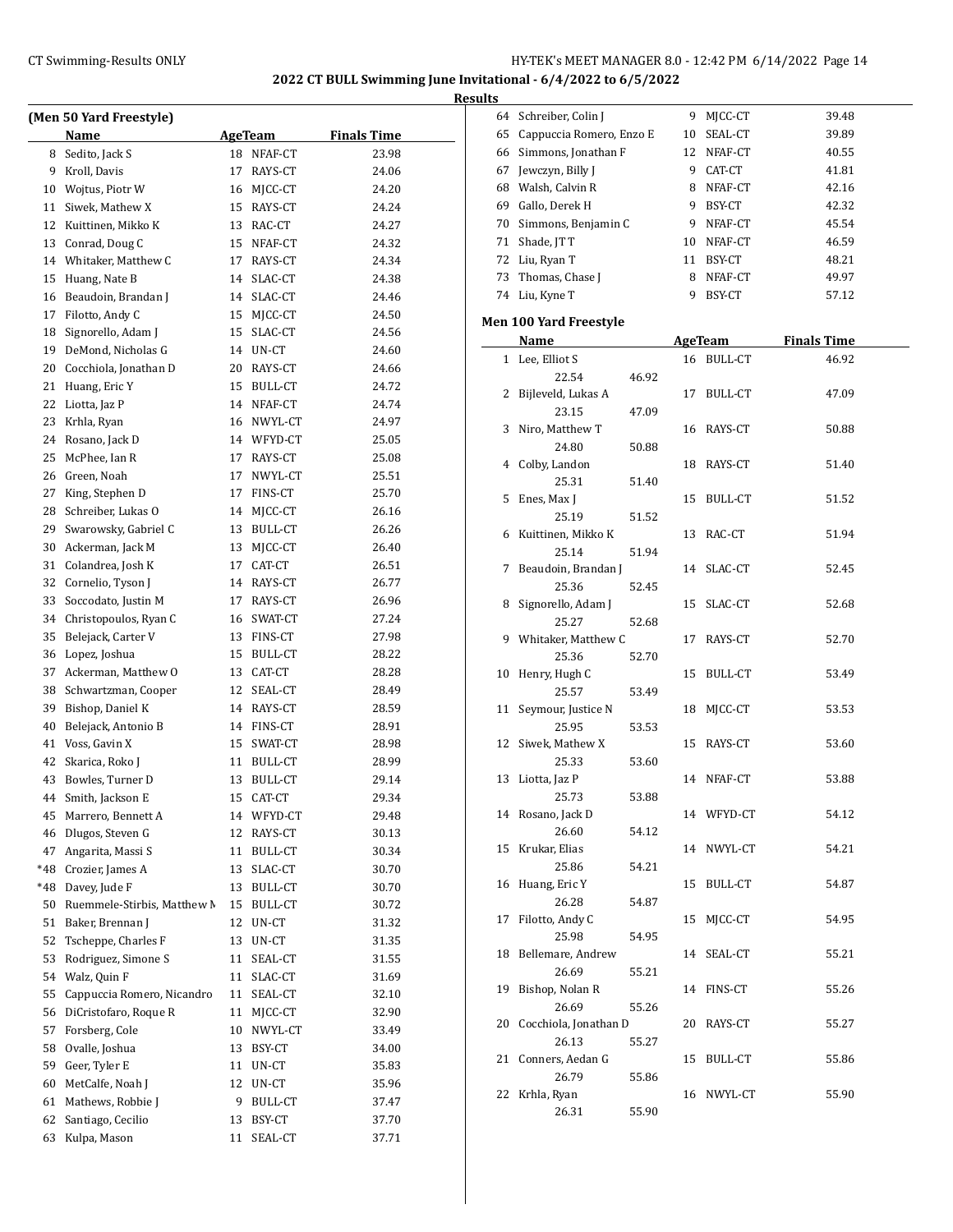# CT Swimming-Results ONLY **EXECUTE:** THE HY-TEK's MEET MANAGER 8.0 - 12:42 PM 6/14/2022 Page 15

**2022 CT BULL Swimming June Invitational - 6/4/2022 to 6/5/2022**

**Results**

|     | (Men 100 Yard Freestyle)            |    |                |                    |
|-----|-------------------------------------|----|----------------|--------------------|
|     | Name                                |    | <b>AgeTeam</b> | <b>Finals Time</b> |
| 23  | King, Stephen D                     | 17 | FINS-CT        | 57.47              |
|     | 27.94<br>57.47                      |    |                |                    |
|     | 24 Skula, Alexander                 |    | 15 BULL-CT     | 57.53              |
|     | 27.81<br>57.53                      |    |                |                    |
|     | *25 Ackerman, Jack M                | 13 | MJCC-CT        | 57.98              |
|     | 28.04<br>57.98                      |    |                |                    |
| *25 | Colandrea, Josh K                   | 17 | CAT-CT         | 57.98              |
| 27  | 27.70<br>57.98                      |    |                |                    |
|     | Zalewski, Michael<br>28.16<br>59.22 |    | 17 RAYS-CT     | 59.22              |
| 28  | Dickens, Gregory S                  |    | 13 SLAC-CT     | 59.82              |
|     | 28.85<br>59.82                      |    |                |                    |
|     | 29 Schwartzman, Cooper              |    | 12 SEAL-CT     | 1:01.84            |
|     | 29.52<br>1:01.84                    |    |                |                    |
|     | 30 Lopez, Joshua                    |    | 15 BULL-CT     | 1:01.94            |
|     | 29.87<br>1:01.94                    |    |                |                    |
|     | 31 Miller, Benjamin A               |    | 13 NFAF-CT     | 1:02.69            |
|     | 29.67<br>1:02.69                    |    |                |                    |
|     | 32 Aleshchyk, Uladzislau Z          |    | 14 RAYS-CT     | 1:03.17            |
|     | 29.52<br>1:03.17                    |    |                |                    |
|     | 33 Voss, Gavin X                    |    | 15 SWAT-CT     | 1:03.42            |
|     | 30.04<br>1:03.42                    |    |                |                    |
|     | 34 Bishop, Daniel K                 |    | 14 RAYS-CT     | 1:04.38            |
|     | 30.87<br>1:04.38                    |    |                |                    |
|     | 35 Smith, Jackson E                 |    | 15 CAT-CT      | 1:04.57            |
|     | 31.40<br>1:04.57                    |    |                |                    |
|     | 36 Ly, Jaxson W                     |    | 12 RAYS-CT     | 1:04.62            |
|     | 32.07<br>1:04.62                    |    |                |                    |
|     | 37 Vesseliza, Aaron O               |    | 12 NFAF-CT     | 1:05.04            |
|     | 31.34<br>1:05.04                    |    |                |                    |
|     | 38 Bowles, Turner D                 |    | 13 BULL-CT     | 1:05.34            |
| 39  | Angarita, Massi S<br>31.76          |    | 11 BULL-CT     | 1:06.50            |
|     | 1:06.50<br>40 Marrero, Bennett A    |    | 14 WFYD-CT     | 1:06.95            |
|     | 31.77<br>1:06.95                    |    |                |                    |
| 41  | Esteva, Max                         |    | 12 BSY-CT      | 1:07.36            |
|     | 32.85<br>1:07.36                    |    |                |                    |
|     | 42 Welsh, Connor M                  |    | 13 NFAF-CT     | 1:07.38            |
|     | 32.07<br>1:07.38                    |    |                |                    |
|     | 43 Akano-Davis, Micah E             |    | 14 RAYS-CT     | 1:07.50            |
|     | 31.59<br>1:07.50                    |    |                |                    |
|     | 44 Dlugos, Steven G                 |    | 12 RAYS-CT     | 1:07.77            |
|     | 32.31<br>1:07.77                    |    |                |                    |
|     | 45 Oz, Eren O                       |    | 13 NFAF-CT     | 1:08.40            |
|     | 31.99<br>1:08.40                    |    |                |                    |
| 46  | Miller, David R                     |    | 13 NFAF-CT     | 1:08.58            |
|     | 32.54<br>1:08.58                    |    |                |                    |
| 47  | Ruemmele-Stirbis, Matthew N         |    | 15 BULL-CT     | 1:11.71            |
|     | 32.76<br>1:11.71                    |    |                |                    |
| 48  | Cappuccia Romero, Nicandro          |    | 11 SEAL-CT     | 1:12.47            |
|     | 35.25<br>1:12.47                    |    |                |                    |
| *49 | Davey, Jude F                       | 13 | BULL-CT        | 1:12.66            |
|     | 33.00<br>1:12.66                    |    |                |                    |
|     | *49 Walz, Quin F                    |    | 11 SLAC-CT     | 1:12.66            |
|     | 35.04<br>1:12.66                    |    |                |                    |

| <b>S</b> |                               |         |    |            |         |
|----------|-------------------------------|---------|----|------------|---------|
| 51       | da Silva, Nicholas J          |         |    | 11 BSY-CT  | 1:15.26 |
|          | 36.93                         | 1:15.26 |    |            |         |
|          | 52 Ruemmele-Stirbis, Nathan J |         |    | 12 BULL-CT | 1:15.60 |
|          | 36.32                         | 1:15.60 |    |            |         |
|          | 53 Ovalle, Joshua             |         |    | 13 BSY-CT  | 1:15.92 |
|          | 35.06                         | 1:15.92 |    |            |         |
|          | 54 Rodriguez, Simone S        |         |    | 11 SEAL-CT | 1:18.75 |
|          | 36.03                         | 1:18.75 |    |            |         |
| 55       | Oz, Ethem J                   |         |    | 11 NFAF-CT | 1:19.53 |
|          | 39.05                         | 1:19.53 |    |            |         |
|          | 56 Santiago, Cecilio          |         |    | 13 BSY-CT  | 1:27.39 |
|          | 44.29                         | 1:27.39 |    |            |         |
|          | 57 Perez, Justin E            |         |    | 11 NFAF-CT | 1:27.52 |
|          | 39.47                         | 1:27.52 |    |            |         |
|          | 58 Cappuccia Romero, Enzo E   |         |    | 10 SEAL-CT | 1:30.28 |
|          | 42.71                         | 1:30.28 |    |            |         |
| 59       | Kelly, Brennan R              |         |    | 13 BSY-CT  | 1:30.66 |
|          | 42.96                         | 1:30.66 |    |            |         |
|          | 60 Jewczyn, Billy J           |         | 9  | CAT-CT     | 1:34.46 |
|          | 43.41                         | 1:34.46 |    |            |         |
|          | 61 Walsh, Calvin R            |         | 8  | NFAF-CT    | 1:35.13 |
| 62       | Barnes, Emilio                |         | 10 | BSY-CT     | 1:40.90 |
|          | 46.51                         | 1:40.90 |    |            |         |
| 63       | Shade, JT T                   |         |    | 10 NFAF-CT | 1:44.44 |
|          | 46.42                         | 1:44.44 |    |            |         |
|          | Ackerman, Matthew O           |         |    | 13 CAT-CT  | DQ      |
|          | 31.79                         | DQ      |    |            |         |
|          |                               |         |    |            |         |

# **Men 200 Yard Freestyle**

|    | Name                 |       | <b>AgeTeam</b>       | <b>Finals Time</b> |
|----|----------------------|-------|----------------------|--------------------|
|    | 1 Lee, Elliot S      |       | 16 BULL-CT           | 1:40.98            |
|    | 23.91                | 49.73 | 1:15.59              | 1:40.98            |
| 2  | Bijleveld, Lukas A   |       | <b>BULL-CT</b><br>17 | 1:41.04            |
|    | 23.63                | 48.80 | 1:14.63              | 1:41.04            |
| 3  | Enes, Sam J          |       | 16 BULL-CT           | 1:47.95            |
|    | 24.38                | 51.50 | 1:19.23              | 1:47.95            |
| 4  | Niro, Matthew T      |       | 16 RAYS-CT           | 1:54.57            |
| 5  | Beaudoin, Brandan J  |       | 14 SLAC-CT           | 1:54.81            |
|    | 26.30                | 55.43 | 1:25.43              | 1:54.81            |
|    | 6 Huang, Evan *      |       | 16 BULL-CT           | 1:56.54            |
|    | 26.40                | 55.83 | 1:26.03              | 1:56.54            |
| 7  | Liotta, Jaz P        |       | 14 NFAF-CT           | 1:56.80            |
| 8  | Henry, Hugh C        |       | BULL-CT<br>15        | 1:57.38            |
|    | 27.00                | 57.03 | 1:28.12              | 1:57.38            |
| 9  | Whitaker, Matthew C  |       | 17 RAYS-CT           | 1:57.66            |
|    | 26.68                | 56.69 | 1:27.23              | 1:57.66            |
| 10 | Seymour, Justice N   |       | 18 MICC-CT           | 1:58.18            |
|    | 26.55                | 56.36 | 1:27.41              | 1:58.18            |
| 11 | Rosano, Jack D       |       | 14 WFYD-CT           | 1:59.36            |
| 12 | Conrad, Doug C       |       | NFAF-CT<br>15        | 2:00.04            |
| 13 | Wojtus, Piotr W      |       | MJCC-CT<br>16        | 2:00.67            |
| 14 | Kroll, Davis         |       | 17<br>RAYS-CT        | 2:00.89            |
| 15 | Siwek, Mathew X      |       | RAYS-CT<br>15        | 2:02.41            |
| 16 | Hurlburt, Sam J      |       | FINS-CT<br>17        | 2:02.42            |
| 17 | Lee, Kevin S         |       | 13<br>BULL-CT        | 2:03.28            |
| 18 | Bishop, Nolan R      |       | FINS-CT<br>14        | 2:03.49            |
| 19 | Swarowsky, Gabriel C |       | 13<br>BULL-CT        | 2:03.53            |
| 20 | Ackerman, Jack M     |       | 13<br>MICC-CT        | 2:04.02            |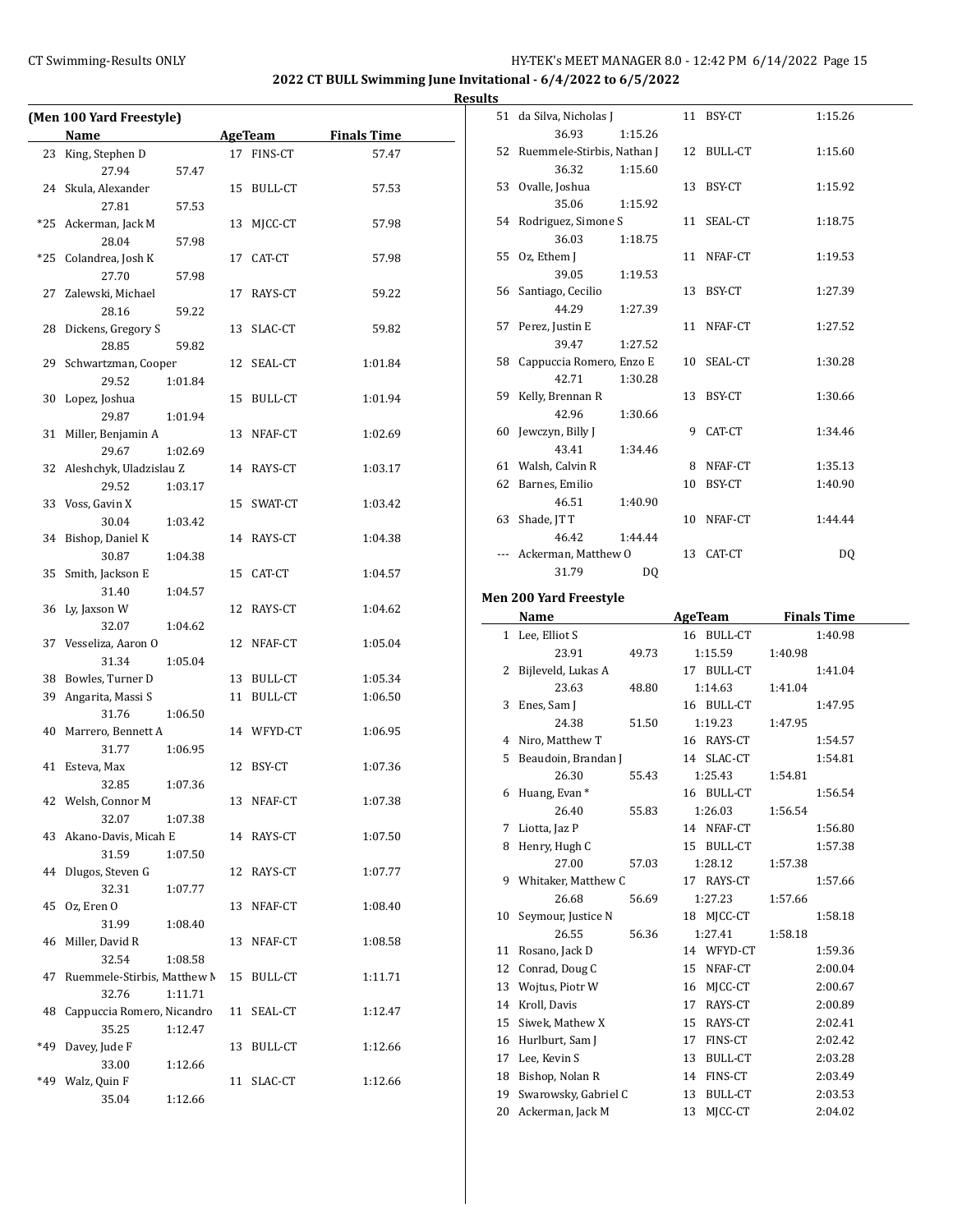$\overline{a}$ 

# CT Swimming-Results ONLY **EXECUTE:** HY-TEK's MEET MANAGER 8.0 - 12:42 PM 6/14/2022 Page 16

|    |                                   |                      |                    | <b>Results</b>           |
|----|-----------------------------------|----------------------|--------------------|--------------------------|
|    | (Men 200 Yard Freestyle)<br>Name  | <b>AgeTeam</b>       | <b>Finals Time</b> |                          |
| 21 | Krhla, Ryan                       | 16 NWYL-CT           | 2:04.72            | Mer                      |
|    | 22 Filotto, Andy C                | 15 MJCC-CT           | 2:05.79            |                          |
|    | 23 McPhee, Ian R                  | 17 RAYS-CT           | 2:07.87            |                          |
| 24 | Ficalora, Anthony                 | 14 NWYL-CT           | 2:08.37            |                          |
| 25 | King, Stephen D                   | 17 FINS-CT           | 2:09.63            |                          |
| 26 | Zalewski, Michael                 | 17 RAYS-CT           | 2:11.36            |                          |
| 27 | Christopoulos, Ryan C             | 16 SWAT-CT           | 2:12.16            |                          |
| 28 | Cornelio, Tyson J                 | 14 RAYS-CT           | 2:12.37            |                          |
| 29 | Ackerman, Matthew O               | 13 CAT-CT            | 2:12.45            |                          |
| 30 | DeMond, Nicholas G                | 14 UN-CT             | 2:13.22            |                          |
|    | 28.46<br>1:01.33                  | 1:37.28              | 2:13.22            |                          |
| 31 | Colandrea, Josh K                 | 17 CAT-CT            | 2:13.50            | 1                        |
| 32 | Teel, Liam W                      | 13 BULL-CT           | 2:13.63            | 1                        |
| 33 | Belejack, Carter V                | 13 FINS-CT           | 2:14.93            | 1                        |
| 34 | Schwartzman, Cooper               | 12 SEAL-CT           | 2:17.94            | 1                        |
| 35 | Schreiber, Lukas O                | 14 MJCC-CT           | 2:19.67            | 1                        |
| 36 | Gajecki, Matthew J                | 12 FINS-CT           | 2:22.37            | 1                        |
| 37 | Voss, Gavin X                     | 15 SWAT-CT           | 2:22.79            | 1                        |
| 38 | Bishop, Daniel K                  | 14 RAYS-CT           | 2:22.81            | 1                        |
| 39 | Bowles, Turner D                  | 13 BULL-CT           | 2:22.97            | 1                        |
| 40 | Kim, Joshua                       | 12 SEAL-CT           | 2:23.20            | 1                        |
| 41 | Vesseliza, Aaron O                | 12 NFAF-CT           | 2:25.50            | $\overline{c}$           |
| 42 | Soccodato, Justin M               | 17 RAYS-CT           | 2:25.68            | $\overline{c}$           |
|    | 32.10<br>1:09.27                  | 1:48.35              | 2:25.68            | 2                        |
|    | 43 Welsh, Connor M                | 13 NFAF-CT           | 2:26.28            | $\overline{c}$           |
| 44 | Skarica, Roko J                   | 11 BULL-CT           | 2:26.87            | 2                        |
|    | 45 Ly, Jaxson W                   | 12 RAYS-CT           | 2:27.33            | 2                        |
|    | 46 Angarita, Massi S              | 11 BULL-CT           | 2:28.45            | $\overline{c}$           |
| 47 | Crozier, James A                  | 13 SLAC-CT           | 2:28.70            | $\overline{c}$           |
|    | 34.40<br>1:12.42                  | 1:52.01              | 2:28.70            | 2                        |
|    | 48 Ruemmele-Stirbis, Matthew M    | 15 BULL-CT           | 2:32.76            | $\overline{c}$           |
|    | 49 Dlugos, Steven G               | 12 RAYS-CT           | 2:33.25            | 3                        |
| 50 | Baker, Brennan J                  | 12 UN-CT             | 2:35.27            | 3                        |
|    | 34.97<br>1:15.24                  | 1:56.41              | 2:35.27            | 3                        |
| 51 | Ruemmele-Stirbis, Nathan J        | 12 BULL-CT           | 2:42.66            | 3                        |
|    | 37.00<br>1:18.50                  | 2:00.90              | 2:42.66            | 3                        |
|    | 52 Walz, Quin F                   | 11 SLAC-CT           | 2:44.72            | 3                        |
|    | 37.51<br>1:20.39                  | 2:04.89              | 2:44.72            | 3                        |
| 53 | Davey, Jude F                     | 13 BULL-CT           | 2:45.01            | 3                        |
| 54 | Cappuccia Romero, Nicandro        | 11 SEAL-CT           | 2:48.35            | $\overline{\phantom{a}}$ |
| 55 | da Silva, Nicholas J              | 11 BSY-CT            | 2:49.25            |                          |
|    | 39.24<br>1:21.79                  | 2:49.33              | 2:49.25            | Mei                      |
|    | 56 Ovalle, Joshua                 | 13 BSY-CT            | 2:52.37            |                          |
|    | 36.44<br>1:20.63                  | 2:06.49              | 2:52.37            |                          |
| 57 | Kulpa, Mason                      | 11 SEAL-CT           | 3:03.97            |                          |
|    | 40.90<br>1:26.75                  | 2:15.02              | 3:03.97            |                          |
| 58 | Santiago, Cecilio                 | 13 BSY-CT            | 3:06.67            |                          |
|    | 41.85<br>1:31.62                  | 2:21.55              | 3:06.67            |                          |
| 59 | Kelly, Brennan R                  | 13 BSY-CT            | 3:17.10            |                          |
|    | 43.57<br>2:27.48                  | 3:17.10              |                    |                          |
| 60 | Cappuccia Romero, Enzo E<br>45.59 | 10 SEAL-CT           | 3:17.55            |                          |
| 61 | 1:38.05<br>Liu, Ryan T            | 2:32.55<br>11 BSY-CT | 3:17.55<br>4:11.67 |                          |
|    | 55.15<br>2:04.61                  | 3:08.59              | 4:11.67            |                          |
| 62 | Liu, Kyne T                       | 9 BSY-CT             | 5:12.25            |                          |
|    | 1:28.83<br>2:49.33                | 5:12.25              |                    |                          |
|    |                                   |                      |                    |                          |

|     | Jiang, Stanley                 |    | 11 BSY-CT      | DQ                 |  |  |  |
|-----|--------------------------------|----|----------------|--------------------|--|--|--|
|     | 42.40<br>1:30.92               |    | 2:25.65        | DQ                 |  |  |  |
|     | <b>Men 50 Yard Backstroke</b>  |    |                |                    |  |  |  |
|     | Name                           |    | <b>AgeTeam</b> | <b>Finals Time</b> |  |  |  |
|     | 1 Kehew, Jonah A               |    | 17 SLAC-CT     | 25.80              |  |  |  |
|     | 2 Kuittinen, Mikko K           |    | 13 RAC-CT      | 26.88              |  |  |  |
|     | 3 Bijleveld, Lukas A           |    | 17 BULL-CT     | 27.36              |  |  |  |
|     | 4 Conrad, Doug C               |    | 15 NFAF-CT     | 28.52              |  |  |  |
|     | 5 Huang, Eric Y                |    | 15 BULL-CT     | 28.72              |  |  |  |
|     | 6 Conners, Aedan G             |    | 15 BULL-CT     | 28.84              |  |  |  |
|     | 7 Schreiber, Lukas O           |    | 14 MJCC-CT     | 29.32              |  |  |  |
|     | 8 Skula, Alexander             |    | 15 BULL-CT     | 29.59              |  |  |  |
|     | 9 Zalewski, Michael            | 17 | RAYS-CT        | 29.65              |  |  |  |
|     | 10 Ackerman, Jack M            | 13 | MJCC-CT        | 30.66              |  |  |  |
|     | 11 Schwartzman, Cooper         |    | 12 SEAL-CT     | 32.95              |  |  |  |
|     | 12 Vesseliza, Aaron O          |    | 12 NFAF-CT     | 33.36              |  |  |  |
|     | 13 Bowles, Turner D            |    | 13 BULL-CT     | 33.89              |  |  |  |
|     | 14 Skarica, Roko J             | 11 | <b>BULL-CT</b> | 34.17              |  |  |  |
|     | 15 Angarita, Massi S           |    | 11 BULL-CT     | 34.40              |  |  |  |
|     | 16 Ackerman, Matthew O         |    | 13 CAT-CT      | 34.57              |  |  |  |
|     | 17 Crozier, James A            |    | 13 SLAC-CT     | 36.28              |  |  |  |
|     | 18 MetCalfe, Noah J            |    | 12 UN-CT       | 37.54              |  |  |  |
|     | 19 Walz, Quin F                | 11 | SLAC-CT        | 37.57              |  |  |  |
|     | 20 Tscheppe, Charles F         |    | 13 UN-CT       | 37.90              |  |  |  |
|     | 21 Rodriguez, Simone S         | 11 | SEAL-CT        | 38.01              |  |  |  |
|     | 22 Ruemmele-Stirbis, Nathan J  |    | 12 BULL-CT     | 40.34              |  |  |  |
|     | 23 Geer, Tyler E               | 11 | UN-CT          | 41.30              |  |  |  |
|     | 24 DiCristofaro, Roque R       | 11 | MJCC-CT        | 42.62              |  |  |  |
| 25  | Mathews, Robbie J              |    | 9 BULL-CT      | 44.14              |  |  |  |
|     | 26 Jiang, Stanley              | 11 | BSY-CT         | 44.52              |  |  |  |
| 27  | Cappuccia Romero, Enzo E       |    | 10 SEAL-CT     | 45.07              |  |  |  |
|     | 28 Jewczyn, Billy J            |    | 9 CAT-CT       | 46.57              |  |  |  |
|     | 29 Santiago, Cecilio           |    | 13 BSY-CT      | 46.82              |  |  |  |
|     | 30 Simmons, Jonathan F         |    | 12 NFAF-CT     | 46.87              |  |  |  |
| 31  | Kelly, Brennan R               |    | 13 BSY-CT      | 48.08              |  |  |  |
|     | 32 Gallo, Derek H              |    | 9 BSY-CT       | 50.41              |  |  |  |
| 33  | Thomas, Chase J                |    | 8 NFAF-CT      | 53.10              |  |  |  |
|     | 34 Liu, Ryan T                 |    | 11 BSY-CT      | 54.39              |  |  |  |
|     | 35 Shade, JTT                  |    | 10 NFAF-CT     | 54.48              |  |  |  |
|     | 36 Simmons, Benjamin C         |    | 9 NFAF-CT      | 58.23              |  |  |  |
|     | 37 Liu, Kyne T                 |    | 9 BSY-CT       | 1:05.15            |  |  |  |
| --- | Walsh, Calvin R                |    | 8 NFAF-CT      | DQ                 |  |  |  |
|     | <b>Men 100 Yard Backstroke</b> |    |                |                    |  |  |  |

|    | Name                 |         |    | AgeTeam    | <b>Finals Time</b> |  |
|----|----------------------|---------|----|------------|--------------------|--|
| 1  | Lin, Jacob           |         | 14 | UN-CT      | 53.98              |  |
|    | 26.19                | 53.98   |    |            |                    |  |
|    | 2 Kuittinen, Mikko K |         | 13 | RAC-CT     | 55.64              |  |
|    | 27.42                | 55.64   |    |            |                    |  |
| 3  | Niro, Matthew T      |         |    | 16 RAYS-CT | 55.98              |  |
|    | 26.81                | 55.98   |    |            |                    |  |
| 4  | Kehew, Jonah A       |         | 17 | SLAC-CT    | 56.40              |  |
|    | 27.39                | 56.40   |    |            |                    |  |
| 5. | Henry, Hugh C        |         | 15 | BULL-CT    | 1:00.01            |  |
|    | 29.06                | 1:00.01 |    |            |                    |  |
| 6  | Lee. Kevin S         |         | 13 | BULL-CT    | 1:00.73            |  |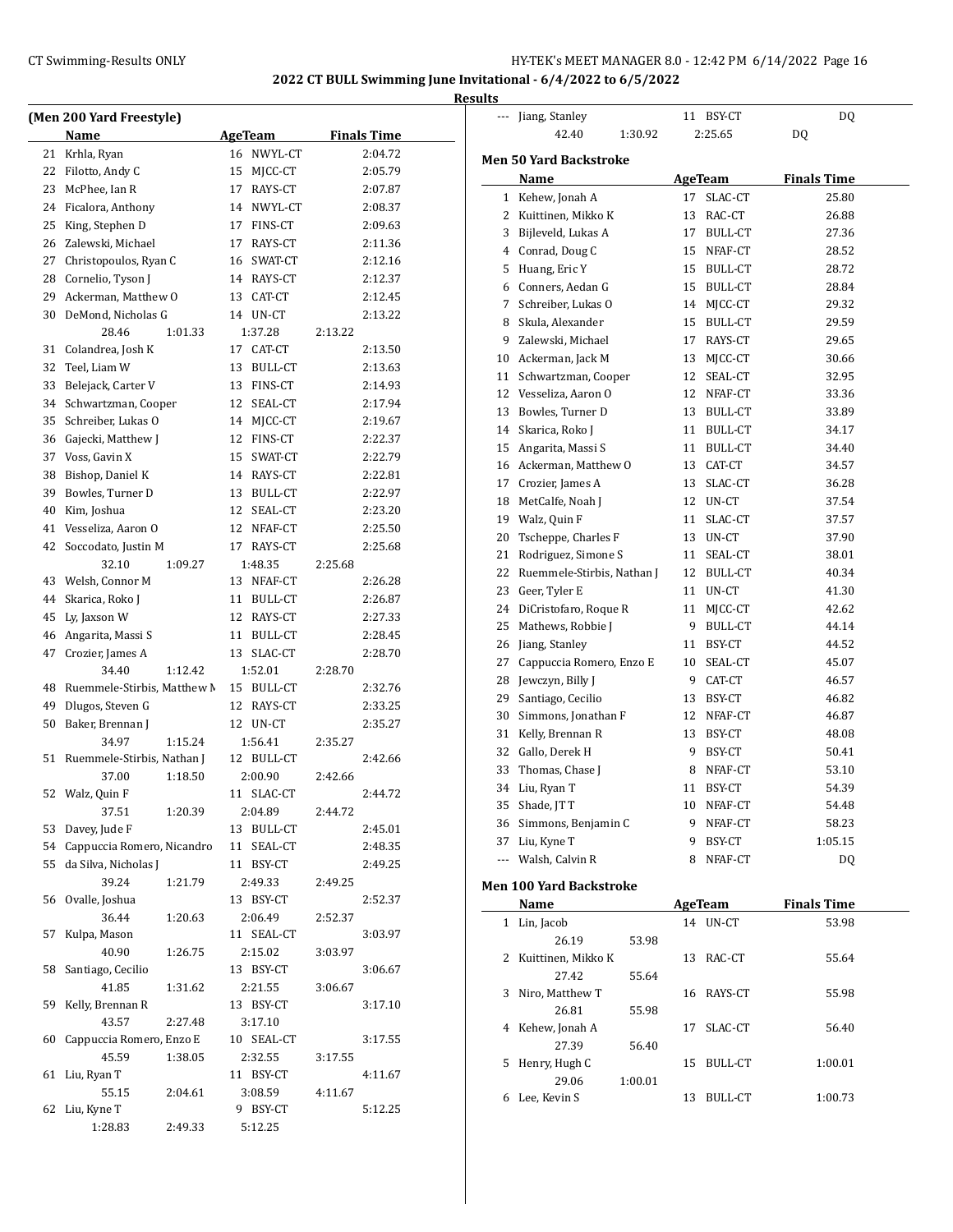# CT Swimming-Results ONLY **EXECUTE:** HY-TEK's MEET MANAGER 8.0 - 12:42 PM 6/14/2022 Page 17

**2022 CT BULL Swimming June Invitational - 6/4/2022 to 6/5/2022**

|     | (Men 100 Yard Backstroke)            |         |    |                |                    |
|-----|--------------------------------------|---------|----|----------------|--------------------|
|     | Name                                 |         |    | <b>AgeTeam</b> | <b>Finals Time</b> |
|     | 7 Beaudoin, Brandan J                |         |    | 14 SLAC-CT     | 1:00.74            |
|     | 28.81                                | 1:00.74 |    |                |                    |
| 8   | Signorello, Adam J                   |         | 15 | SLAC-CT        | 1:00.77            |
|     | 29.55                                | 1:00.77 |    |                |                    |
| 9.  | Malsheske, Jackson                   |         |    | 19 RAYS-CT     | 1:01.55            |
|     | 29.46                                | 1:01.55 |    |                |                    |
| 10  | Colby, Landon                        |         | 18 | RAYS-CT        | 1:01.77            |
|     | 29.39                                | 1:01.77 |    |                |                    |
| 11  | Levy, Connor J                       |         | 18 | CAT-CT         | 1:01.99            |
|     | 31.02                                | 1:01.99 |    |                |                    |
| 12  | Dzurnak, Alec                        |         | 17 | NWYL-CT        | 1:02.32            |
|     | 30.04                                | 1:02.32 |    |                |                    |
| 13  | Skula, Alexander                     |         | 15 | <b>BULL-CT</b> | 1:02.42            |
|     | 30.96                                | 1:02.42 |    |                |                    |
| 14  | Ferneini, Anthony N                  |         |    | 14 BULL-CT     | 1:02.91            |
|     | 31.76                                | 1:02.91 |    |                |                    |
| 15  | Liotta, Jaz P                        |         |    | 14 NFAF-CT     | 1:03.03            |
|     | 30.22                                | 1:03.03 |    |                |                    |
| 16  | Huang, Eric Y                        |         | 15 | <b>BULL-CT</b> | 1:04.11            |
|     | 31.50                                | 1:04.11 |    |                |                    |
| 17  | Bishop, Nolan R                      |         |    | 14 FINS-CT     | 1:04.77            |
|     | 31.75                                | 1:04.77 |    |                |                    |
| 18  | Ackerman, Jack M<br>31.95            | 1:05.03 | 13 | MJCC-CT        | 1:05.03            |
| 19  | Bellemare, Andrew                    |         |    | 14 SEAL-CT     | 1:05.15            |
|     | 31.78                                | 1:05.15 |    |                |                    |
| 20  | Krukar, Elias                        |         |    | 14 NWYL-CT     | 1:05.43            |
|     | 31.45                                | 1:05.43 |    |                |                    |
| 21  | Hurlburt, Sam J                      |         | 17 | FINS-CT        | 1:06.22            |
|     | 32.37                                | 1:06.22 |    |                |                    |
|     | 22 Zalewski, Michael                 |         | 17 | RAYS-CT        | 1:06.88            |
|     | 32.00                                | 1:06.88 |    |                |                    |
| 23  | Filotto, Andy C                      |         | 15 | MJCC-CT        | 1:09.24            |
|     | 32.69                                | 1:09.24 |    |                |                    |
| 24  | Teel, Liam W                         |         | 13 | BULL-CT        | 1:09.59            |
|     | 33.91                                | 1:09.59 |    |                |                    |
| 25  | King, Stephen D                      |         | 17 | FINS-CT        | 1:10.05            |
|     | 34.38                                | 1:10.05 |    |                |                    |
|     | 26 Malsheske, Nathan                 |         |    | 16 RAYS-CT     | 1:12.15            |
|     | 35.34                                | 1:12.15 |    |                |                    |
| 27  | Vesseliza, Aaron O                   |         | 12 | NFAF-CT        | 1:12.18            |
|     | 35.63                                | 1:12.18 |    |                |                    |
| 28  | Angarita, Massi S                    |         | 11 | <b>BULL-CT</b> | 1:14.25            |
|     | 36.33                                | 1:14.25 |    |                |                    |
| *29 | Colandrea, Josh K                    |         | 17 | CAT-CT         | 1:14.65            |
|     | 37.63                                | 1:14.65 |    |                |                    |
| *29 | Bowles, Turner D<br>Bishop, Daniel K |         |    | 13 BULL-CT     | 1:14.65            |
| 31  | 36.60                                |         |    | 14 RAYS-CT     | 1:14.92            |
| 32  | Esteva, Max                          | 1:14.92 | 12 |                | 1:14.97            |
|     | 37.05                                | 1:14.97 |    | BSY-CT         |                    |
| 33  | Ackerman, Matthew O                  |         | 13 | CAT-CT         | 1:15.06            |
|     | 38.23                                | 1:15.06 |    |                |                    |
| 34  | Smith, Jackson E                     |         | 15 | CAT-CT         | 1:15.82            |
|     | 35.62                                | 1:15.82 |    |                |                    |

| սււթ |                                |            |                    |  |
|------|--------------------------------|------------|--------------------|--|
| 35   | Welsh, Connor M                | 13 NFAF-CT | 1:16.62            |  |
|      | 37.43<br>1:16.62               |            |                    |  |
|      | 36 Ly, Jaxson W                | 12 RAYS-CT | 1:17.09            |  |
|      | 37.40<br>1:17.09               |            |                    |  |
| 37   | Ruemmele-Stirbis, Matthew M    | 15 BULL-CT | 1:17.19            |  |
|      | 1:17.19<br>37.57               |            |                    |  |
|      | 38 Voss, Gavin X               | 15 SWAT-CT | 1:18.28            |  |
|      | 38.74<br>1:18.28               |            |                    |  |
| 39   | Dlugos, Steven G               | 12 RAYS-CT | 1:20.44            |  |
|      | 40.33<br>1:20.44               |            |                    |  |
|      | 40 Miller, David R             | 13 NFAF-CT | 1:21.10            |  |
|      | 40.23<br>1:21.10               |            |                    |  |
| 41   | da Silva, Nicholas J           | 11 BSY-CT  | 1:22.03            |  |
|      | 40.94<br>1:22.03               |            |                    |  |
|      | 42 Rodriguez, Simone S         | 11 SEAL-CT | 1:22.39            |  |
|      | 39.81<br>1:22.39               |            |                    |  |
|      | 43 Kim, Joshua                 | 12 SEAL-CT | 1:22.85            |  |
|      | 44 Walz, Quin F                | 11 SLAC-CT | 1:25.68            |  |
|      | 41.08<br>1:25.68               |            |                    |  |
|      | 45 Davey, Jude F               | 13 BULL-CT | 1:27.77            |  |
|      | 42.26<br>1:27.77               |            |                    |  |
|      | 46 Ruemmele-Stirbis, Nathan J  | 12 BULL-CT | 1:28.49            |  |
|      | 42.55<br>1:28.49               |            |                    |  |
|      | 47 Oz, Ethem J                 | 11 NFAF-CT | 1:29.23            |  |
|      | 48 Ovalle, Joshua              | 13 BSY-CT  | 1:31.61            |  |
|      | 43.48<br>1:31.61               |            |                    |  |
| 49   | Akano-Davis, Micah E           | 14 RAYS-CT | 1:34.74            |  |
|      | 42.19<br>1:34.74               |            |                    |  |
|      | 50 Oz, Eren O                  | 13 NFAF-CT | 1:35.05            |  |
|      | 45.62<br>1:35.05               |            |                    |  |
|      | 51 Perez, Justin E             | 11 NFAF-CT | 1:40.10            |  |
|      | 52 Santiago, Cecilio           | 13 BSY-CT  | 1:44.15            |  |
|      | 51.24<br>1:44.15               |            |                    |  |
|      | 53 Walsh, Calvin R             | 8 NFAF-CT  | 1:56.59            |  |
|      | 56.64<br>1:56.59               |            |                    |  |
|      | 54 Shade, JT T                 | 10 NFAF-CT | 1:59.76            |  |
|      | 55.87<br>1:59.76               |            |                    |  |
|      | --- Orshank, Eric D            | 13 SLAC-CT | DQ                 |  |
|      | 45.79<br>DQ                    |            |                    |  |
|      | <b>Men 200 Yard Backstroke</b> |            |                    |  |
|      | Name                           | AgeTeam    | <b>Finals Time</b> |  |
|      | 1 Conners, Brendan C           | 17 BULL-CT | 1:53.02            |  |
|      | 26.58<br>54.81                 | 1:23.51    | 1:53.02            |  |
|      | 2 Enes, Sam J                  | 16 BULL-CT | 1:53.45            |  |
|      | 26.28<br>54.88                 | 1.2375     | 1.52A5             |  |

| 2  | Enes, Sam J        |         | 16 BULL-CT    |         | 1:53.45 |
|----|--------------------|---------|---------------|---------|---------|
|    | 26.28              | 54.88   | 1:23.75       | 1:53.45 |         |
| 3  | Kuittinen, Mikko K |         | 13 RAC-CT     |         | 1:59.46 |
|    | 28.66              | 59.15   | 1:29.81       | 1:59.46 |         |
| 4  | Lin, Jacob         |         | 14 UN-CT      |         | 1:59.79 |
|    | 27.88              | 58.71   | 1:29.77       | 1:59.79 |         |
| 5. | Niro, Matthew T    |         | 16 RAYS-CT    |         | 2:04.08 |
|    | 29.74              | 1:01.30 | 1:32.78       | 2:04.08 |         |
| 6  | Kehew, Jonah A     |         | 17 SLAC-CT    |         | 2:09.00 |
|    | 30.49              | 1:03.36 | 1:37.40       | 2:09.00 |         |
| 7  | Lee, Kevin S       |         | BULL-CT<br>13 |         | 2:11.42 |
|    | 31.50              | 1:05.62 | 1:38.93       | 2:11.42 |         |
| 8  | Signorello, Adam J |         | 15 SLAC-CT    |         | 2:14.47 |
|    | 32.10              | 1:06.93 | 1:40.60       | 2:14.47 |         |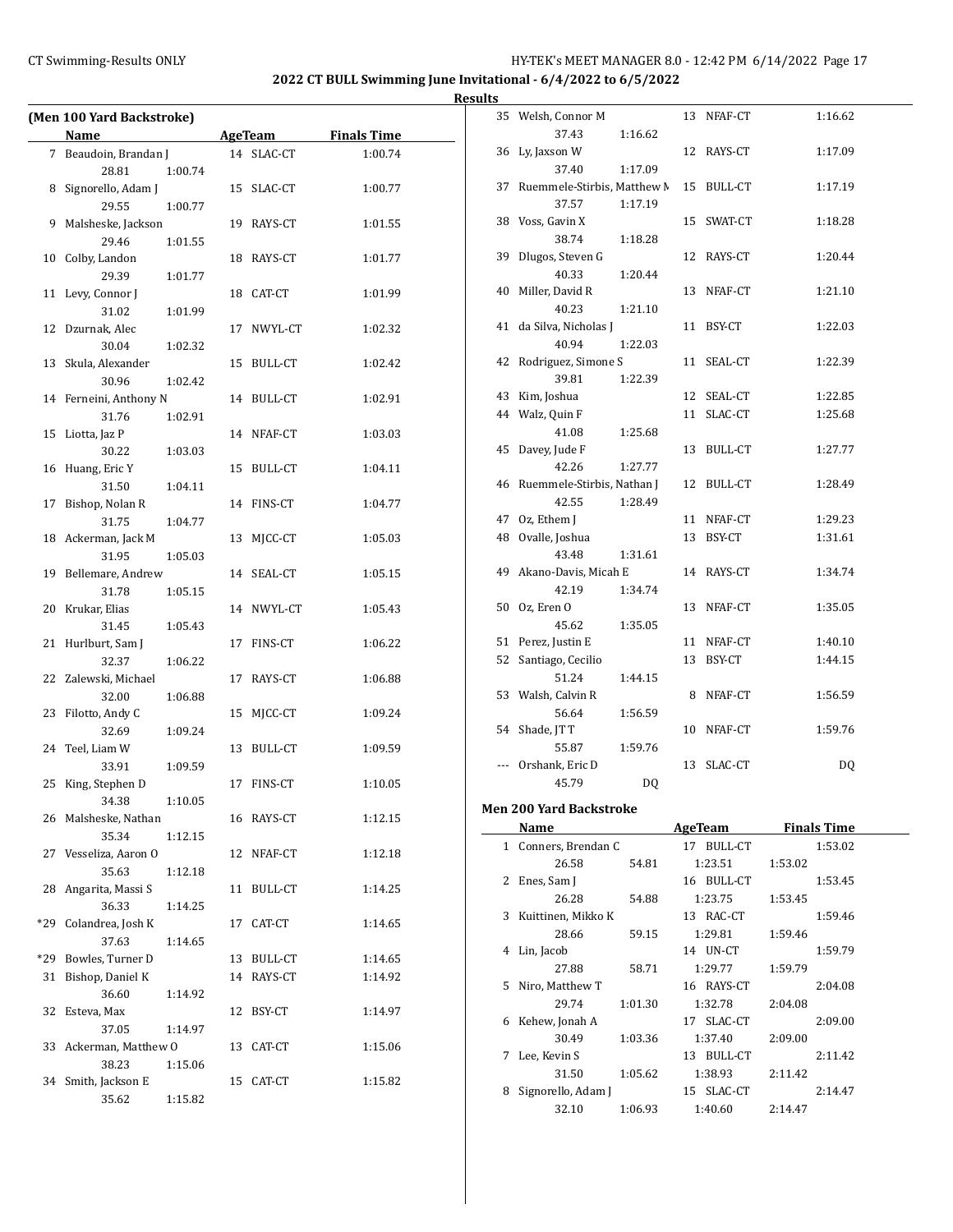$\overline{\phantom{0}}$ 

| (Men 200 Yard Backstroke) |                              |                |                    |  |  |  |
|---------------------------|------------------------------|----------------|--------------------|--|--|--|
|                           | Name                         | <b>AgeTeam</b> | <b>Finals Time</b> |  |  |  |
| 9                         | Huang, Evan *                | 16 BULL-CT     | 2:15.21            |  |  |  |
|                           | 31.48<br>1:04.91             | 1:39.36        | 2:15.21            |  |  |  |
| 10                        | Skula, Alexander             | 15 BULL-CT     | 2:17.76            |  |  |  |
|                           | 32.84<br>1:07.76             | 1:43.31        | 2:17.76            |  |  |  |
| 11                        | Ackerman, Jack M             | 13 MJCC-CT     | 2:19.10            |  |  |  |
|                           | 33.12<br>1:08.35             | 1:44.19        | 2:19.10            |  |  |  |
| 12                        | Conrad, Doug C               | 15 NFAF-CT     | 2:20.13            |  |  |  |
|                           | 30.89<br>1:06.12             | 1:43.75        | 2:20.13            |  |  |  |
| 13                        | Zalewski, Michael            | 17 RAYS-CT     | 2:25.61            |  |  |  |
|                           | 34.59<br>1:11.71             | 1:50.11        | 2:25.61            |  |  |  |
| 14                        | Schreiber, Lukas O           | 14 MJCC-CT     | 2:28.42            |  |  |  |
|                           | 33.43<br>1:10.03             | 1:49.03        | 2:28.42            |  |  |  |
| 15                        | Christopoulos, Ryan C        | 16 SWAT-CT     | 2:30.83            |  |  |  |
|                           | 35.88<br>1:13.42             | 1:52.41        | 2:30.83            |  |  |  |
| 16                        | Welsh, Connor M              | 13 NFAF-CT     | 2:46.83            |  |  |  |
|                           | 39.18<br>1:20.92             | 2:05.15        | 2:46.83            |  |  |  |
| 17                        | Ly, Jaxson W                 | 12 RAYS-CT     | 2:48.46            |  |  |  |
|                           | 40.24<br>1:23.68             | 2:06.88        | 2:48.46            |  |  |  |
| 18                        | da Silva, Nicholas J         | 11 BSY-CT      | 2:59.94            |  |  |  |
|                           | 41.35<br>1:24.73             | 2:11.86        | 2:59.94            |  |  |  |
| 19                        | MetCalfe, Noah J             | 12 UN-CT       |                    |  |  |  |
|                           |                              |                | 2:59.97            |  |  |  |
|                           | 41.66<br>1:27.06             | 2:14.54        | 2:59.97            |  |  |  |
|                           | Men 50 Yard Breaststroke     |                |                    |  |  |  |
|                           | Name                         | <b>AgeTeam</b> | <b>Finals Time</b> |  |  |  |
|                           | 1 Phifer, Ben A              | 20 UN-CT       | 28.41              |  |  |  |
| 2                         | Cocchiola, Jonathan D        | 20 RAYS-CT     | 29.49              |  |  |  |
| 3                         | Whitaker, Matthew C          | 17 RAYS-CT     | 29.94              |  |  |  |
| 4                         | Henry, Hugh C                | 15 BULL-CT     | 30.36              |  |  |  |
| 5                         | Huang, Nate B                | 14 SLAC-CT     | 30.90              |  |  |  |
| 6                         | Seymour, Justice N           | 18 MJCC-CT     | 32.16              |  |  |  |
| 7                         | Swarowsky, Gabriel C         | 13 BULL-CT     | 32.55              |  |  |  |
| 8                         | Enes, Max J                  | 15 BULL-CT     | 33.00              |  |  |  |
| 9                         | Dzurnak, Alec                | 17<br>NWYL-CT  | 33.04              |  |  |  |
| 10                        | Lopez, Joshua                | 15 BULL-CT     | 35.21              |  |  |  |
| 11                        |                              |                |                    |  |  |  |
|                           | Krhla, Ryan<br>Krukar, Elias | 16 NWYL-CT     | 35.92              |  |  |  |
| 12                        |                              | 14 NWYL-CT     | 36.12              |  |  |  |
| 13                        | Malsheske, Nathan            | 16 RAYS-CT     | 36.39              |  |  |  |
| 14                        | Welsh, Connor M              | NFAF-CT<br>13  | 36.68              |  |  |  |
| 15                        | Aleshchyk, Uladzislau Z      | 14<br>RAYS-CT  | 37.29              |  |  |  |
| 16                        | Rosano, Jack D               | 14 WFYD-CT     | 39.14              |  |  |  |
| 17                        | Oz, Eren O                   | 13<br>NFAF-CT  | 39.18              |  |  |  |
| 18                        | Rodriguez, Simone S          | 11<br>SEAL-CT  | 42.99              |  |  |  |
| 19                        | Schwartzman, Cooper          | 12<br>SEAL-CT  | 43.06              |  |  |  |
| 20                        | Oz, Ethem J                  | 11<br>NFAF-CT  | 46.11              |  |  |  |
| 21                        | Ovalle, Joshua               | 13<br>BSY-CT   | 46.44              |  |  |  |
| 22                        | Cappuccia Romero, Nicandro   | 11<br>SEAL-CT  | 46.47              |  |  |  |
| 23                        | Kelly, Brennan R             | 13<br>BSY-CT   | 47.25              |  |  |  |
| 24                        | Akano-Davis, Micah E         | 14<br>RAYS-CT  | 48.19              |  |  |  |
| 25                        | Jewczyn, Billy J             | 9<br>CAT-CT    | 49.73              |  |  |  |
| 26                        | Mathews, Robbie J            | 9<br>BULL-CT   | 50.13              |  |  |  |
| 27                        | Perez, Justin E              | NFAF-CT<br>11  | 53.56              |  |  |  |
| 28                        | Cappuccia Romero, Enzo E     | 10<br>SEAL-CT  | 55.03              |  |  |  |
| 29                        | Barnes, Emilio               | 10<br>BSY-CT   | 1:05.27            |  |  |  |
| 30                        | Walsh, Calvin R              | 8<br>NFAF-CT   | 1:06.50            |  |  |  |
| 31                        | Shade, JT T                  | NFAF-CT<br>10  | 1:27.94            |  |  |  |
|                           |                              |                |                    |  |  |  |

|    | --- Marrero, Bennett A                                  |    | 14 WFYD-CT     | DQ                 |  |
|----|---------------------------------------------------------|----|----------------|--------------------|--|
|    | Men 100 Yard Breaststroke                               |    |                |                    |  |
|    | Name                                                    |    | AgeTeam        | <b>Finals Time</b> |  |
|    | 1 Lee, Elliot S<br>28.77                                |    | 16 BULL-CT     | 1:00.00            |  |
|    | 1:00.00<br>2 Ferguson, Jack M                           |    | 17 CAT-CT      | 1:00.72            |  |
|    | 29.10<br>1:00.72<br>3 Lin, Jacob                        |    | 14 UN-CT       | 1:01.17            |  |
|    | 28.83<br>1:01.17                                        |    |                |                    |  |
|    | 4 Conners, Brendan C<br>29.99<br>1:03.32                |    | 17 BULL-CT     | 1:03.32            |  |
|    | 5 Phifer, Ben A<br>29.44<br>1:03.56                     |    | 20 UN-CT       | 1:03.56            |  |
|    | 6 Hurlburt, Sam J                                       |    | 17 FINS-CT     | 1:04.39            |  |
| 7  | 30.64<br>1:04.39<br>Whitaker, Matthew C                 |    | 17 RAYS-CT     | 1:05.79            |  |
|    | 30.89<br>1:05.79<br>8 Cocchiola, Jonathan D             |    | 20 RAYS-CT     | 1:06.47            |  |
| 9  | 30.85<br>1:06.47<br>Huang, Nate B                       |    | 14 SLAC-CT     | 1:07.12            |  |
|    | 31.08<br>1:07.12                                        |    |                |                    |  |
|    | 10 Seymour, Justice N<br>32.62<br>1:08.47               |    | 18 MJCC-CT     | 1:08.47            |  |
| 11 | Sedito, Jack S<br>32.55                                 |    | 18 NFAF-CT     | 1:08.69            |  |
| 12 | 1:08.69<br>Henry, Hugh C                                |    | 15 BULL-CT     | 1:08.90            |  |
| 13 | 31.73<br>1:08.90<br>Teel, Liam W                        |    | 13 BULL-CT     | 1:11.09            |  |
|    | 33.66<br>1:11.09<br>14 Swarowsky, Gabriel C             |    | 13 BULL-CT     | 1:11.25            |  |
|    | 33.25<br>1:11.25<br>15 Filotto, Andy C                  |    | 15 MJCC-CT     | 1:11.43            |  |
|    | 33.48<br>1:11.43<br>16 Soccodato, Justin M              |    | 17 RAYS-CT     |                    |  |
|    | 34.67<br>1:14.35                                        |    |                | 1:14.35            |  |
|    | 17 Ficalora, Anthony<br>36.12<br>1:15.23                |    | 14 NWYL-CT     | 1:15.23            |  |
| 18 | Green, Noah<br>36.92<br>1:15.83                         |    | 17 NWYL-CT     | 1:15.83            |  |
|    | 19 Lee, Kevin S<br>35.46<br>1:16.05                     |    | 13 BULL-CT     | 1:16.05            |  |
| 20 | Gajecki, Matthew J<br>36.48                             | 12 | FINS-CT        | 1:17.15            |  |
| 21 | 1:17.15<br>Lopez, Joshua                                |    | 15 BULL-CT     | 1:17.46            |  |
| 22 | 37.76<br>1:17.46<br>Skula, Alexander                    | 15 | <b>BULL-CT</b> | 1:19.17            |  |
| 23 | 38.97<br>1:19.17<br>Wojtus, Piotr W                     | 16 | MJCC-CT        | 1:19.70            |  |
| 24 | 37.68<br>1:19.70<br>Bishop, Nolan R<br>37.52            | 14 | FINS-CT        | 1:20.05            |  |
| 25 | 1:20.05<br>Conners, Aedan G                             |    | 15 BULL-CT     | 1:20.26            |  |
| 26 | 38.00<br>1:20.26<br>Christopoulos, Ryan C               |    | 16 SWAT-CT     | 1:20.73            |  |
| 27 | 38.72<br>1:20.73<br>Welsh, Connor M<br>38.72<br>1:21.88 |    | 13 NFAF-CT     | 1:21.88            |  |
|    |                                                         |    |                |                    |  |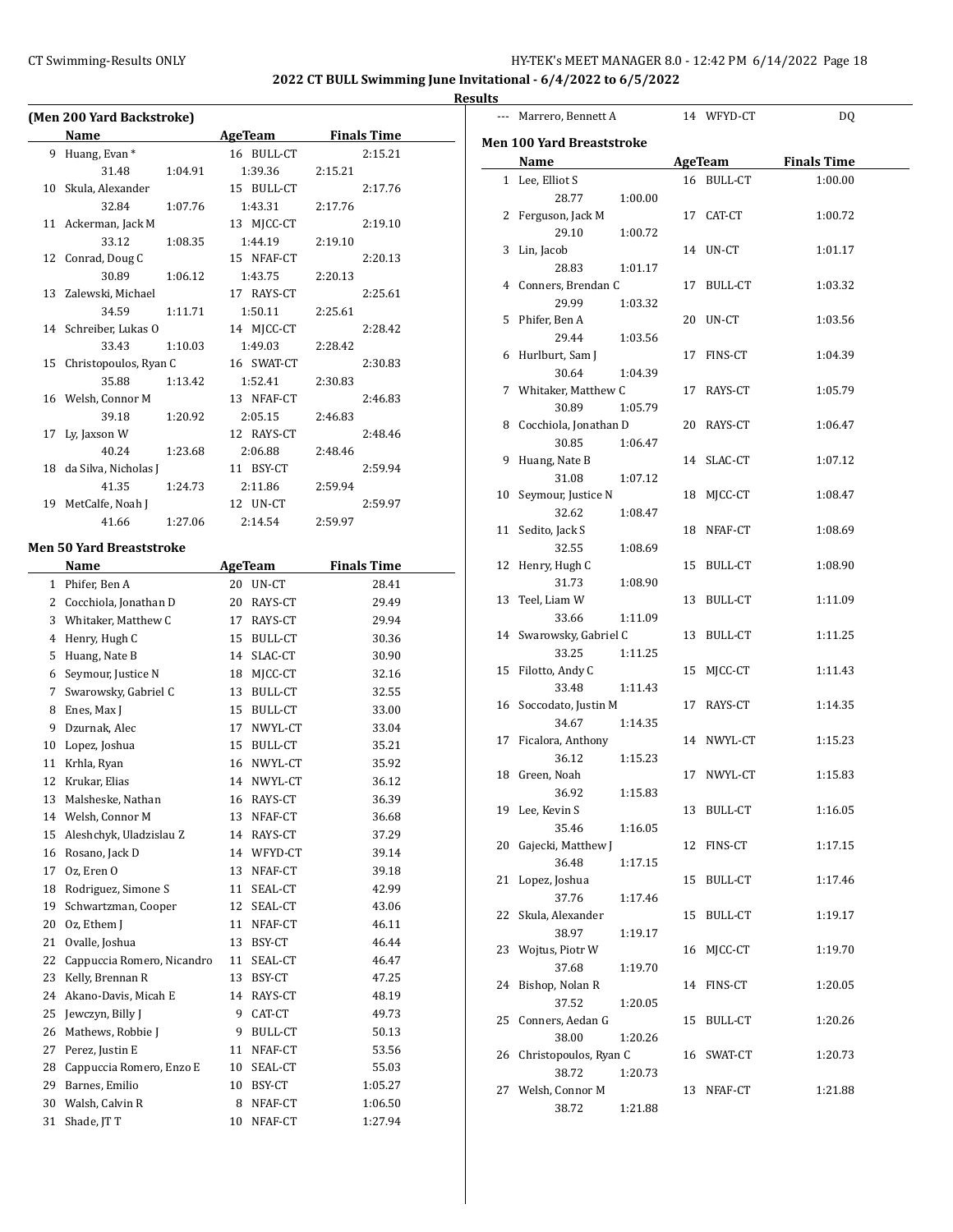# CT Swimming-Results ONLY **EXECUTE:** THE HY-TEK's MEET MANAGER 8.0 - 12:42 PM 6/14/2022 Page 19

**2022 CT BULL Swimming June Invitational - 6/4/2022 to 6/5/2022**

**Results**

| Name<br><b>Finals Time</b><br><b>AgeTeam</b><br>28 McPhee, Ian R<br>17 RAYS-CT<br>1:23.32<br>37.18<br>1:23.32<br>Kim, Joshua<br>29<br>12 SEAL-CT<br>1:27.02<br>40.95<br>1:27.02<br>Belejack, Antonio B<br>14 FINS-CT<br>1:27.03<br>30<br>41.36<br>1:27.03<br>31<br>Bishop, Daniel K<br>14 RAYS-CT<br>1:27.82<br>41.40<br>1:27.82<br>Ruemmele-Stirbis, Matthew M<br>32<br>15 BULL-CT<br>1:28.21<br>40.85<br>1:28.21<br>33 Voss, Gavin X<br>15 SWAT-CT<br>1:28.77<br>42.32<br>1:28.77<br>34 DiCristofaro, Roque R<br>MJCC-CT<br>11<br>1:28.96<br>42.32<br>1:28.96<br>35<br>Marrero, Bennett A<br>14 WFYD-CT<br>1:29.99<br>42.79<br>1:29.99<br>36 Skarica, Roko J<br>1:31.61<br>11 BULL-CT<br>37 da Silva, Nicholas J<br>11 BSY-CT<br>1:32.12<br>44.17<br>1:32.12<br>38 Vesseliza, Aaron O<br>12 NFAF-CT<br>1:33.02<br>44.44<br>1:33.02<br>39 Ruemmele-Stirbis, Nathan J<br>12 BULL-CT<br>1:33.09<br>43.89<br>1:33.09<br>Baker, Brennan J<br>12 UN-CT<br>40<br>1:34.49<br>45.50<br>1:34.49<br>Ovalle, Joshua<br>41<br>13 BSY-CT<br>1:37.40<br>46.00<br>1:37.40<br>Rodriguez, Simone S<br>42<br>11 SEAL-CT<br>1:39.53<br>46.56<br>1:39.53<br>43<br>Geer, Tyler E<br>11 UN-CT<br>1:40.31<br>47.62<br>1:40.31<br>Forsberg, Cole<br>44<br>10 NWYL-CT<br>1:42.08<br>50.30<br>1:42.08<br>45<br>Kelly, Brennan R<br>13 BSY-CT<br>1:43.72<br>51.54<br>1:43.72<br>46 Mathews, Robbie J<br>9<br><b>BULL-CT</b><br>1:45.97<br>50.64<br>1:45.97<br>1:51.67<br>47<br>Simmons, Jonathan F<br>12 NFAF-CT<br>54.76<br>1:51.67<br>48<br>Jiang, Stanley<br>BSY-CT<br>1:54.00<br>11<br>53.00<br>1:54.00<br>49<br>Gallo, Derek H<br>9<br>BSY-CT<br>2:10.13<br>1:00.00<br>2:10.13<br>50<br>Walsh, Calvin R<br>NFAF-CT<br>8<br>2:24.84<br>1:07.82<br>2:24.84<br>51<br>Shade, JT T<br>2:56.12<br>10 NFAF-CT<br>Simmons, Benjamin C<br>9<br>NFAF-CT<br>DQ<br>$---$<br>Thomas, Chase J<br>NFAF-CT<br>DQ<br>8<br>--- 1<br>59.60<br>DQ<br>Ferneini, Anthony N<br>DQ<br>14 BULL-CT<br>$\overline{a}$<br>1:23.49 | (Men 100 Yard Breaststroke) |  |  |
|----------------------------------------------------------------------------------------------------------------------------------------------------------------------------------------------------------------------------------------------------------------------------------------------------------------------------------------------------------------------------------------------------------------------------------------------------------------------------------------------------------------------------------------------------------------------------------------------------------------------------------------------------------------------------------------------------------------------------------------------------------------------------------------------------------------------------------------------------------------------------------------------------------------------------------------------------------------------------------------------------------------------------------------------------------------------------------------------------------------------------------------------------------------------------------------------------------------------------------------------------------------------------------------------------------------------------------------------------------------------------------------------------------------------------------------------------------------------------------------------------------------------------------------------------------------------------------------------------------------------------------------------------------------------------------------------------------------------------------------------------------------------------------------------------------------------------------------------------------------------------------------------------------------------------------------------------------------------------------|-----------------------------|--|--|
|                                                                                                                                                                                                                                                                                                                                                                                                                                                                                                                                                                                                                                                                                                                                                                                                                                                                                                                                                                                                                                                                                                                                                                                                                                                                                                                                                                                                                                                                                                                                                                                                                                                                                                                                                                                                                                                                                                                                                                                  |                             |  |  |
|                                                                                                                                                                                                                                                                                                                                                                                                                                                                                                                                                                                                                                                                                                                                                                                                                                                                                                                                                                                                                                                                                                                                                                                                                                                                                                                                                                                                                                                                                                                                                                                                                                                                                                                                                                                                                                                                                                                                                                                  |                             |  |  |
|                                                                                                                                                                                                                                                                                                                                                                                                                                                                                                                                                                                                                                                                                                                                                                                                                                                                                                                                                                                                                                                                                                                                                                                                                                                                                                                                                                                                                                                                                                                                                                                                                                                                                                                                                                                                                                                                                                                                                                                  |                             |  |  |
|                                                                                                                                                                                                                                                                                                                                                                                                                                                                                                                                                                                                                                                                                                                                                                                                                                                                                                                                                                                                                                                                                                                                                                                                                                                                                                                                                                                                                                                                                                                                                                                                                                                                                                                                                                                                                                                                                                                                                                                  |                             |  |  |
|                                                                                                                                                                                                                                                                                                                                                                                                                                                                                                                                                                                                                                                                                                                                                                                                                                                                                                                                                                                                                                                                                                                                                                                                                                                                                                                                                                                                                                                                                                                                                                                                                                                                                                                                                                                                                                                                                                                                                                                  |                             |  |  |
|                                                                                                                                                                                                                                                                                                                                                                                                                                                                                                                                                                                                                                                                                                                                                                                                                                                                                                                                                                                                                                                                                                                                                                                                                                                                                                                                                                                                                                                                                                                                                                                                                                                                                                                                                                                                                                                                                                                                                                                  |                             |  |  |
|                                                                                                                                                                                                                                                                                                                                                                                                                                                                                                                                                                                                                                                                                                                                                                                                                                                                                                                                                                                                                                                                                                                                                                                                                                                                                                                                                                                                                                                                                                                                                                                                                                                                                                                                                                                                                                                                                                                                                                                  |                             |  |  |
|                                                                                                                                                                                                                                                                                                                                                                                                                                                                                                                                                                                                                                                                                                                                                                                                                                                                                                                                                                                                                                                                                                                                                                                                                                                                                                                                                                                                                                                                                                                                                                                                                                                                                                                                                                                                                                                                                                                                                                                  |                             |  |  |
|                                                                                                                                                                                                                                                                                                                                                                                                                                                                                                                                                                                                                                                                                                                                                                                                                                                                                                                                                                                                                                                                                                                                                                                                                                                                                                                                                                                                                                                                                                                                                                                                                                                                                                                                                                                                                                                                                                                                                                                  |                             |  |  |
|                                                                                                                                                                                                                                                                                                                                                                                                                                                                                                                                                                                                                                                                                                                                                                                                                                                                                                                                                                                                                                                                                                                                                                                                                                                                                                                                                                                                                                                                                                                                                                                                                                                                                                                                                                                                                                                                                                                                                                                  |                             |  |  |
|                                                                                                                                                                                                                                                                                                                                                                                                                                                                                                                                                                                                                                                                                                                                                                                                                                                                                                                                                                                                                                                                                                                                                                                                                                                                                                                                                                                                                                                                                                                                                                                                                                                                                                                                                                                                                                                                                                                                                                                  |                             |  |  |
|                                                                                                                                                                                                                                                                                                                                                                                                                                                                                                                                                                                                                                                                                                                                                                                                                                                                                                                                                                                                                                                                                                                                                                                                                                                                                                                                                                                                                                                                                                                                                                                                                                                                                                                                                                                                                                                                                                                                                                                  |                             |  |  |
|                                                                                                                                                                                                                                                                                                                                                                                                                                                                                                                                                                                                                                                                                                                                                                                                                                                                                                                                                                                                                                                                                                                                                                                                                                                                                                                                                                                                                                                                                                                                                                                                                                                                                                                                                                                                                                                                                                                                                                                  |                             |  |  |
|                                                                                                                                                                                                                                                                                                                                                                                                                                                                                                                                                                                                                                                                                                                                                                                                                                                                                                                                                                                                                                                                                                                                                                                                                                                                                                                                                                                                                                                                                                                                                                                                                                                                                                                                                                                                                                                                                                                                                                                  |                             |  |  |
|                                                                                                                                                                                                                                                                                                                                                                                                                                                                                                                                                                                                                                                                                                                                                                                                                                                                                                                                                                                                                                                                                                                                                                                                                                                                                                                                                                                                                                                                                                                                                                                                                                                                                                                                                                                                                                                                                                                                                                                  |                             |  |  |
|                                                                                                                                                                                                                                                                                                                                                                                                                                                                                                                                                                                                                                                                                                                                                                                                                                                                                                                                                                                                                                                                                                                                                                                                                                                                                                                                                                                                                                                                                                                                                                                                                                                                                                                                                                                                                                                                                                                                                                                  |                             |  |  |
|                                                                                                                                                                                                                                                                                                                                                                                                                                                                                                                                                                                                                                                                                                                                                                                                                                                                                                                                                                                                                                                                                                                                                                                                                                                                                                                                                                                                                                                                                                                                                                                                                                                                                                                                                                                                                                                                                                                                                                                  |                             |  |  |
|                                                                                                                                                                                                                                                                                                                                                                                                                                                                                                                                                                                                                                                                                                                                                                                                                                                                                                                                                                                                                                                                                                                                                                                                                                                                                                                                                                                                                                                                                                                                                                                                                                                                                                                                                                                                                                                                                                                                                                                  |                             |  |  |
|                                                                                                                                                                                                                                                                                                                                                                                                                                                                                                                                                                                                                                                                                                                                                                                                                                                                                                                                                                                                                                                                                                                                                                                                                                                                                                                                                                                                                                                                                                                                                                                                                                                                                                                                                                                                                                                                                                                                                                                  |                             |  |  |
|                                                                                                                                                                                                                                                                                                                                                                                                                                                                                                                                                                                                                                                                                                                                                                                                                                                                                                                                                                                                                                                                                                                                                                                                                                                                                                                                                                                                                                                                                                                                                                                                                                                                                                                                                                                                                                                                                                                                                                                  |                             |  |  |
|                                                                                                                                                                                                                                                                                                                                                                                                                                                                                                                                                                                                                                                                                                                                                                                                                                                                                                                                                                                                                                                                                                                                                                                                                                                                                                                                                                                                                                                                                                                                                                                                                                                                                                                                                                                                                                                                                                                                                                                  |                             |  |  |
|                                                                                                                                                                                                                                                                                                                                                                                                                                                                                                                                                                                                                                                                                                                                                                                                                                                                                                                                                                                                                                                                                                                                                                                                                                                                                                                                                                                                                                                                                                                                                                                                                                                                                                                                                                                                                                                                                                                                                                                  |                             |  |  |
|                                                                                                                                                                                                                                                                                                                                                                                                                                                                                                                                                                                                                                                                                                                                                                                                                                                                                                                                                                                                                                                                                                                                                                                                                                                                                                                                                                                                                                                                                                                                                                                                                                                                                                                                                                                                                                                                                                                                                                                  |                             |  |  |
|                                                                                                                                                                                                                                                                                                                                                                                                                                                                                                                                                                                                                                                                                                                                                                                                                                                                                                                                                                                                                                                                                                                                                                                                                                                                                                                                                                                                                                                                                                                                                                                                                                                                                                                                                                                                                                                                                                                                                                                  |                             |  |  |
|                                                                                                                                                                                                                                                                                                                                                                                                                                                                                                                                                                                                                                                                                                                                                                                                                                                                                                                                                                                                                                                                                                                                                                                                                                                                                                                                                                                                                                                                                                                                                                                                                                                                                                                                                                                                                                                                                                                                                                                  |                             |  |  |
|                                                                                                                                                                                                                                                                                                                                                                                                                                                                                                                                                                                                                                                                                                                                                                                                                                                                                                                                                                                                                                                                                                                                                                                                                                                                                                                                                                                                                                                                                                                                                                                                                                                                                                                                                                                                                                                                                                                                                                                  |                             |  |  |
|                                                                                                                                                                                                                                                                                                                                                                                                                                                                                                                                                                                                                                                                                                                                                                                                                                                                                                                                                                                                                                                                                                                                                                                                                                                                                                                                                                                                                                                                                                                                                                                                                                                                                                                                                                                                                                                                                                                                                                                  |                             |  |  |
|                                                                                                                                                                                                                                                                                                                                                                                                                                                                                                                                                                                                                                                                                                                                                                                                                                                                                                                                                                                                                                                                                                                                                                                                                                                                                                                                                                                                                                                                                                                                                                                                                                                                                                                                                                                                                                                                                                                                                                                  |                             |  |  |
|                                                                                                                                                                                                                                                                                                                                                                                                                                                                                                                                                                                                                                                                                                                                                                                                                                                                                                                                                                                                                                                                                                                                                                                                                                                                                                                                                                                                                                                                                                                                                                                                                                                                                                                                                                                                                                                                                                                                                                                  |                             |  |  |
|                                                                                                                                                                                                                                                                                                                                                                                                                                                                                                                                                                                                                                                                                                                                                                                                                                                                                                                                                                                                                                                                                                                                                                                                                                                                                                                                                                                                                                                                                                                                                                                                                                                                                                                                                                                                                                                                                                                                                                                  |                             |  |  |
|                                                                                                                                                                                                                                                                                                                                                                                                                                                                                                                                                                                                                                                                                                                                                                                                                                                                                                                                                                                                                                                                                                                                                                                                                                                                                                                                                                                                                                                                                                                                                                                                                                                                                                                                                                                                                                                                                                                                                                                  |                             |  |  |
|                                                                                                                                                                                                                                                                                                                                                                                                                                                                                                                                                                                                                                                                                                                                                                                                                                                                                                                                                                                                                                                                                                                                                                                                                                                                                                                                                                                                                                                                                                                                                                                                                                                                                                                                                                                                                                                                                                                                                                                  |                             |  |  |
|                                                                                                                                                                                                                                                                                                                                                                                                                                                                                                                                                                                                                                                                                                                                                                                                                                                                                                                                                                                                                                                                                                                                                                                                                                                                                                                                                                                                                                                                                                                                                                                                                                                                                                                                                                                                                                                                                                                                                                                  |                             |  |  |
|                                                                                                                                                                                                                                                                                                                                                                                                                                                                                                                                                                                                                                                                                                                                                                                                                                                                                                                                                                                                                                                                                                                                                                                                                                                                                                                                                                                                                                                                                                                                                                                                                                                                                                                                                                                                                                                                                                                                                                                  |                             |  |  |
|                                                                                                                                                                                                                                                                                                                                                                                                                                                                                                                                                                                                                                                                                                                                                                                                                                                                                                                                                                                                                                                                                                                                                                                                                                                                                                                                                                                                                                                                                                                                                                                                                                                                                                                                                                                                                                                                                                                                                                                  |                             |  |  |
|                                                                                                                                                                                                                                                                                                                                                                                                                                                                                                                                                                                                                                                                                                                                                                                                                                                                                                                                                                                                                                                                                                                                                                                                                                                                                                                                                                                                                                                                                                                                                                                                                                                                                                                                                                                                                                                                                                                                                                                  |                             |  |  |
|                                                                                                                                                                                                                                                                                                                                                                                                                                                                                                                                                                                                                                                                                                                                                                                                                                                                                                                                                                                                                                                                                                                                                                                                                                                                                                                                                                                                                                                                                                                                                                                                                                                                                                                                                                                                                                                                                                                                                                                  |                             |  |  |
|                                                                                                                                                                                                                                                                                                                                                                                                                                                                                                                                                                                                                                                                                                                                                                                                                                                                                                                                                                                                                                                                                                                                                                                                                                                                                                                                                                                                                                                                                                                                                                                                                                                                                                                                                                                                                                                                                                                                                                                  |                             |  |  |
|                                                                                                                                                                                                                                                                                                                                                                                                                                                                                                                                                                                                                                                                                                                                                                                                                                                                                                                                                                                                                                                                                                                                                                                                                                                                                                                                                                                                                                                                                                                                                                                                                                                                                                                                                                                                                                                                                                                                                                                  |                             |  |  |
|                                                                                                                                                                                                                                                                                                                                                                                                                                                                                                                                                                                                                                                                                                                                                                                                                                                                                                                                                                                                                                                                                                                                                                                                                                                                                                                                                                                                                                                                                                                                                                                                                                                                                                                                                                                                                                                                                                                                                                                  |                             |  |  |
|                                                                                                                                                                                                                                                                                                                                                                                                                                                                                                                                                                                                                                                                                                                                                                                                                                                                                                                                                                                                                                                                                                                                                                                                                                                                                                                                                                                                                                                                                                                                                                                                                                                                                                                                                                                                                                                                                                                                                                                  |                             |  |  |
|                                                                                                                                                                                                                                                                                                                                                                                                                                                                                                                                                                                                                                                                                                                                                                                                                                                                                                                                                                                                                                                                                                                                                                                                                                                                                                                                                                                                                                                                                                                                                                                                                                                                                                                                                                                                                                                                                                                                                                                  |                             |  |  |
|                                                                                                                                                                                                                                                                                                                                                                                                                                                                                                                                                                                                                                                                                                                                                                                                                                                                                                                                                                                                                                                                                                                                                                                                                                                                                                                                                                                                                                                                                                                                                                                                                                                                                                                                                                                                                                                                                                                                                                                  |                             |  |  |
|                                                                                                                                                                                                                                                                                                                                                                                                                                                                                                                                                                                                                                                                                                                                                                                                                                                                                                                                                                                                                                                                                                                                                                                                                                                                                                                                                                                                                                                                                                                                                                                                                                                                                                                                                                                                                                                                                                                                                                                  |                             |  |  |
|                                                                                                                                                                                                                                                                                                                                                                                                                                                                                                                                                                                                                                                                                                                                                                                                                                                                                                                                                                                                                                                                                                                                                                                                                                                                                                                                                                                                                                                                                                                                                                                                                                                                                                                                                                                                                                                                                                                                                                                  |                             |  |  |
|                                                                                                                                                                                                                                                                                                                                                                                                                                                                                                                                                                                                                                                                                                                                                                                                                                                                                                                                                                                                                                                                                                                                                                                                                                                                                                                                                                                                                                                                                                                                                                                                                                                                                                                                                                                                                                                                                                                                                                                  |                             |  |  |
|                                                                                                                                                                                                                                                                                                                                                                                                                                                                                                                                                                                                                                                                                                                                                                                                                                                                                                                                                                                                                                                                                                                                                                                                                                                                                                                                                                                                                                                                                                                                                                                                                                                                                                                                                                                                                                                                                                                                                                                  |                             |  |  |
|                                                                                                                                                                                                                                                                                                                                                                                                                                                                                                                                                                                                                                                                                                                                                                                                                                                                                                                                                                                                                                                                                                                                                                                                                                                                                                                                                                                                                                                                                                                                                                                                                                                                                                                                                                                                                                                                                                                                                                                  |                             |  |  |
|                                                                                                                                                                                                                                                                                                                                                                                                                                                                                                                                                                                                                                                                                                                                                                                                                                                                                                                                                                                                                                                                                                                                                                                                                                                                                                                                                                                                                                                                                                                                                                                                                                                                                                                                                                                                                                                                                                                                                                                  |                             |  |  |
|                                                                                                                                                                                                                                                                                                                                                                                                                                                                                                                                                                                                                                                                                                                                                                                                                                                                                                                                                                                                                                                                                                                                                                                                                                                                                                                                                                                                                                                                                                                                                                                                                                                                                                                                                                                                                                                                                                                                                                                  |                             |  |  |
|                                                                                                                                                                                                                                                                                                                                                                                                                                                                                                                                                                                                                                                                                                                                                                                                                                                                                                                                                                                                                                                                                                                                                                                                                                                                                                                                                                                                                                                                                                                                                                                                                                                                                                                                                                                                                                                                                                                                                                                  |                             |  |  |
|                                                                                                                                                                                                                                                                                                                                                                                                                                                                                                                                                                                                                                                                                                                                                                                                                                                                                                                                                                                                                                                                                                                                                                                                                                                                                                                                                                                                                                                                                                                                                                                                                                                                                                                                                                                                                                                                                                                                                                                  |                             |  |  |

### **Men 200 Yard Breaststroke**

| Name               |         |           | <b>Finals Time</b> |
|--------------------|---------|-----------|--------------------|
| 1 Ferguson, Jack M |         | 17 CAT-CT | 2:11.73            |
| 29.51              | 1:02.53 | 1:37.10   | 2:11.73            |

| 2              | Whitaker, Matthew C         | 17 RAYS-CT | 2:21.51 |
|----------------|-----------------------------|------------|---------|
|                | 31.38<br>1:06.67            | 1:43.59    | 2:21.51 |
| 3              | Malsheske, Jackson          | 19 RAYS-CT | 2:28.32 |
|                | 33.06<br>1:09.84            | 1:48.83    | 2:28.32 |
| $\overline{4}$ | Sedito, Jack S              | 18 NFAF-CT | 2:30.13 |
|                | 33.90<br>1:12.98            | 1:51.24    | 2:30.13 |
| 5              | Cocchiola, Jonathan D       | 20 RAYS-CT | 2:30.27 |
|                | 32.48<br>1:11.62            | 1:52.10    | 2:30.27 |
| 6              | Hurlburt, Sam J             | 17 FINS-CT | 2:30.94 |
|                | 34.02<br>1:12.06            | 1:51.64    | 2:30.94 |
| 7              | Teel, Liam W                | 13 BULL-CT | 2:31.91 |
|                | 34.05<br>1:13.04            | 1:52.79    | 2:31.91 |
| 8              | Swarowsky, Gabriel C        | 13 BULL-CT | 2:37.71 |
|                | 34.82<br>1:15.38            | 1:57.12    | 2:37.71 |
| 9              | Huang, Nate B               | 14 SLAC-CT | 2:38.88 |
|                | 33.30<br>1:13.88            | 1:56.08    | 2:38.88 |
| 10             | Lee, Kevin S                | 13 BULL-CT | 2:42.29 |
|                | 37.58<br>1:19.15            | 2:01.43    | 2:42.29 |
| 11             | Dickens, Gregory S          | 13 SLAC-CT | 2:45.62 |
|                | 38.87<br>1:21.01            | 2:04.04    | 2:45.62 |
| 12             | Conners, Aedan G            | 15 BULL-CT | 2:49.88 |
|                | 39.72<br>1:24.01            | 2:07.96    | 2:49.88 |
| 13             | Skula, Alexander            | 15 BULL-CT | 2:50.35 |
|                | 39.37<br>1:22.59            | 2:07.90    | 2:50.35 |
| 14             | Smith, Tristan L            | 14 CAT-CT  | 2:50.69 |
|                | 38.18<br>1:22.14            | 2:08.09    | 2:50.69 |
| 15             | Welsh, Connor M             | 13 NFAF-CT | 2:54.13 |
|                | 39.46<br>1:23.90            | 2:10.20    | 2:54.13 |
| 16             | Bishop, Nolan R             | 14 FINS-CT | 2:54.80 |
|                | 40.32<br>1:25.58            | 2:10.65    | 2:54.80 |
| 17             | Miller, Benjamin A          | 13 NFAF-CT | 2:59.97 |
|                | 37.50<br>1:23.90            | 2:11.37    | 2:59.97 |
| 18             | Aleshchyk, Uladzislau Z     | 14 RAYS-CT | 3:02.10 |
|                | 40.49<br>1:26.50            | 2:15.09    | 3:02.10 |
| 19             | Ruemmele-Stirbis, Matthew M | 15 BULL-CT | 3:06.30 |
|                | 42.32<br>1:29.91            | 2:17.74    | 3:06.30 |
| 20             | da Silva, Nicholas J        | 11 BSY-CT  | 3:11.71 |
|                | 43.34<br>1:31.88            | 2:22.37    | 3:11.71 |
| 21             | Bishop, Daniel K            | 14 RAYS-CT | 3:13.28 |
|                | 43.10<br>1:32.72            | 2:23.56    | 3:13.28 |
| 22             | Kelly, Brennan R            | 13 BSY-CT  | 3:34.97 |
|                | 1:45.46<br>50.81            | 2:42.28    | 3:34.97 |

# **Men 50 Yard Butterfly**

|    | Name               |    | AgeTeam        | <b>Finals Time</b> |
|----|--------------------|----|----------------|--------------------|
| 1  | Niro, Matthew T    |    | 16 RAYS-CT     | 24.56              |
| 2  | Phifer, Ben A      | 20 | UN-CT          | 24.87              |
| 3  | Colby, Landon      | 18 | RAYS-CT        | 25.79              |
| 4  | Siwek, Mathew X    | 15 | RAYS-CT        | 26.17              |
| 5. | Dzurnak, Alec      | 17 | NWYL-CT        | 26.27              |
| 6  | Filotto, Andy C    | 15 | MICC-CT        | 26.75              |
| 7  | Seymour, Justice N | 18 | MICC-CT        | 26.82              |
| 8  | Malsheske, Jackson | 19 | RAYS-CT        | 27.89              |
| 9  | Krhla, Ryan        | 16 | NWYL-CT        | 28.05              |
| 10 | Levy, Connor J     | 18 | CAT-CT         | 28.22              |
| 11 | Zalewski, Michael  | 17 | RAYS-CT        | 29.07              |
| 12 | Skula, Alexander   | 15 | <b>BULL-CT</b> | 29.80              |
| 13 | Bellemare, Andrew  | 14 | SEAL-CT        | 30.17              |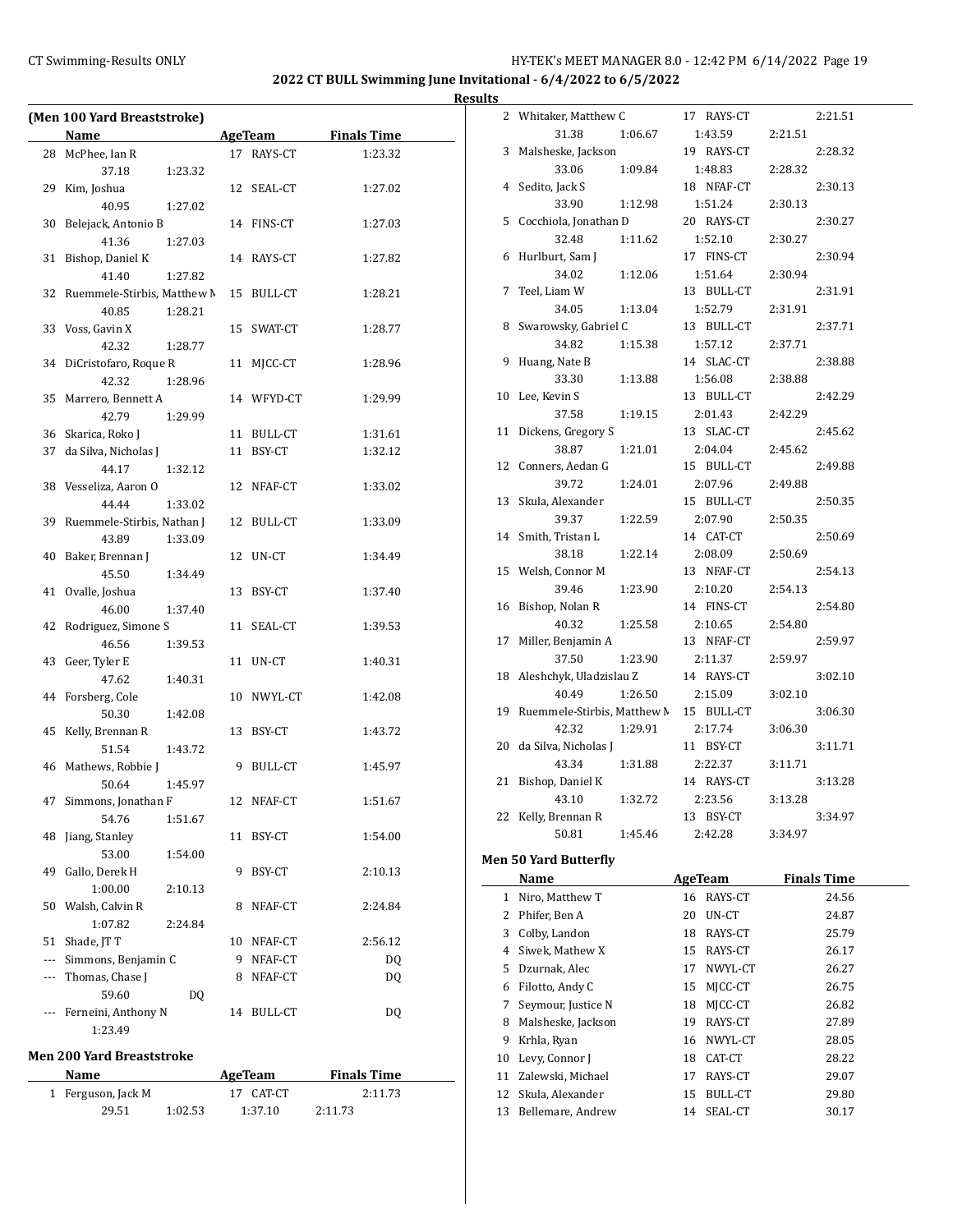÷,

# CT Swimming-Results ONLY **EXECUTE:** THE HY-TEK's MEET MANAGER 8.0 - 12:42 PM 6/14/2022 Page 20

**2022 CT BULL Swimming June Invitational - 6/4/2022 to 6/5/2022**

|       | (Men 50 Yard Butterfly)  |    |                |                    |  |
|-------|--------------------------|----|----------------|--------------------|--|
|       | Name                     |    | AgeTeam        | <b>Finals Time</b> |  |
| 14    | Ackerman, Jack M         | 13 | MICC-CT        | 30.95              |  |
| 15    | Bowles, Turner D         | 13 | <b>BULL-CT</b> | 31.82              |  |
| 16    | Malsheske, Nathan        | 16 | RAYS-CT        | 32.26              |  |
| 17    | Lopez, Joshua            | 15 | BULL-CT        | 32.28              |  |
| 18    | Ly, Jaxson W             | 12 | RAYS-CT        | 32.81              |  |
| 19    | Schwartzman, Cooper      | 12 | SEAL-CT        | 33.02              |  |
| 20    | Angarita, Massi S        | 11 | BULL-CT        | 33.58              |  |
| 21    | Kim, Joshua              | 12 | SEAL-CT        | 34.26              |  |
| 22    | Voss, Gavin X            | 15 | SWAT-CT        | 35.00              |  |
| 23    | Dlugos, Steven G         | 12 | RAYS-CT        | 37.99              |  |
| 24    | Orshank, Eric D          | 13 | SLAC-CT        | 42.62              |  |
| 25    | Walz, Quin F             | 11 | SLAC-CT        | 42.78              |  |
| 26    | Mathews, Robbie J        | 9  | BULL-CT        | 44.76              |  |
| 27    | Cappuccia Romero, Enzo E | 10 | SEAL-CT        | 48.58              |  |
| 28    | Barnes, Emilio           | 10 | BSY-CT         | 59.79              |  |
| $---$ | Santiago, Cecilio        | 13 | BSY-CT         | D <sub>0</sub>     |  |

# **Men 100 Yard Butterfly**

 $\overline{a}$ 

|    | Name                |         |    | AgeTeam        | <b>Finals Time</b> |
|----|---------------------|---------|----|----------------|--------------------|
|    | 1 Lee, Elliot S     |         |    | 16 BULL-CT     | 51.18              |
|    | 23.92               | 51.18   |    |                |                    |
| 2  | Phifer, Ben A       |         | 20 | UN-CT          | 56.31              |
|    | 26.04               | 56.31   |    |                |                    |
| 3  | Green, Noah         |         | 17 | NWYL-CT        | 56.38              |
|    | 26.40               | 56.38   |    |                |                    |
| 4  | Conners, Brendan C  |         | 17 | <b>BULL-CT</b> | 56.88              |
|    | 26.05               | 56.88   |    |                |                    |
| 5  | Beaudoin, Brandan J |         | 14 | SLAC-CT        | 58.26              |
|    | 28.00               | 58.26   |    |                |                    |
| 6  | Signorello, Adam J  |         | 15 | SLAC-CT        | 59.12              |
|    | 27.82               | 59.12   |    |                |                    |
| 7  | Kehew, Jonah A      |         | 17 | SLAC-CT        | 59.25              |
|    | 27.55               | 59.25   |    |                |                    |
| 8  | Sedito, Jack S      |         | 18 | NFAF-CT        | 59.44              |
|    | 28.16               | 59.44   |    |                |                    |
| 9  | Filotto, Andy C     |         | 15 | MJCC-CT        | 59.99              |
|    | 27.59               | 59.99   |    |                |                    |
| 10 | Kroll, Davis        |         | 17 | RAYS-CT        | 1:00.03            |
|    | 28.11               | 1:00.03 |    |                |                    |
| 11 | Wojtus, Piotr W     |         | 16 | MJCC-CT        | 1:00.09            |
|    | 27.73               | 1:00.09 |    |                |                    |
| 12 | Siwek, Mathew X     |         | 15 | RAYS-CT        | 1:00.53            |
|    | 28.22               | 1:00.53 |    |                |                    |
| 13 | Rosano, Jack D      |         |    | 14 WFYD-CT     | 1:00.74            |
|    | 28.68               | 1:00.74 |    |                |                    |
| 14 | Henry, Hugh C       |         | 15 | <b>BULL-CT</b> | 1:00.82            |
|    | 28.34               | 1:00.82 |    |                |                    |
| 15 | Hurlburt, Sam J     |         | 17 | FINS-CT        | 1:01.18            |
|    | 28.36               | 1:01.18 |    |                |                    |
| 16 | Conners, Aedan G    |         | 15 | <b>BULL-CT</b> | 1:01.29            |
|    | 28.53               | 1:01.29 |    |                |                    |
| 17 | Seymour, Justice N  |         | 18 | MJCC-CT        | 1:01.33            |
|    | 28.51               | 1:01.33 |    |                |                    |
| 18 | King, Stephen D     |         | 17 | FINS-CT        | 1:01.80            |
|    | 28.74               | 1:01.80 |    |                |                    |

| <b>Results</b> |                               |           |    |            |           |
|----------------|-------------------------------|-----------|----|------------|-----------|
|                | 19 Huang, Nate B              |           |    | 14 SLAC-CT | 1:02.23   |
|                | 29.12                         | 1:02.23   |    |            |           |
|                | 20 Liotta, Jaz P              |           |    | 14 NFAF-CT | 1:02.55   |
|                | 28.06                         | 1:02.55   |    |            |           |
|                | 21 Cocchiola, Jonathan D      |           |    | 20 RAYS-CT | 1:03.10   |
|                | 28.75                         | 1:03.10   |    |            |           |
|                | 22 Bishop, Nolan R            |           |    | 14 FINS-CT | 1:05.81   |
|                | 31.14                         | 1:05.81   |    |            |           |
|                | 23 Skula, Alexander           |           |    | 15 BULL-CT | 1:06.45   |
|                | 31.52                         | 1:06.45   |    |            |           |
|                | 24 Cornelio, Tyson J          |           |    | 14 RAYS-CT | 1:06.74   |
|                | 31.49                         | 1:06.74   |    |            |           |
|                | 25 Teel, Liam W               |           |    | 13 BULL-CT | 1:07.26   |
|                | 26 Ficalora, Anthony          |           |    | 14 NWYL-CT | 1:08.27   |
|                | 31.54                         | 1:08.27   |    |            |           |
|                | 27 Belejack, Antonio B        |           |    | 14 FINS-CT | 1:08.66   |
|                | 31.40                         | 1:08.66   |    |            |           |
|                | 28 Belejack, Carter V         |           |    | 13 FINS-CT | 1:10.43   |
|                | 32.39                         | 1:10.43   |    |            |           |
|                | 29 Huang, Eric Y              |           |    | 15 BULL-CT | 1:10.68   |
|                | 31.94                         | 1:10.68   |    |            |           |
|                | 30 Lopez, Joshua              |           |    | 15 BULL-CT | 1:13.78   |
|                | 34.75                         | 1:13.78   |    |            |           |
|                | 31 Smith, Jackson E           |           |    | 15 CAT-CT  | 1:16.69   |
|                | 35.52<br>32 Ly, Jaxson W      | 1:16.69   |    |            | 1:16.75   |
|                | 36.58                         | 1:16.75   |    | 12 RAYS-CT |           |
|                | 33 Kim, Joshua                |           |    | 12 SEAL-CT | 1:16.81   |
|                | 36.58                         | 1:16.81   |    |            |           |
|                | 34 Angarita, Massi S          |           |    | 11 BULL-CT | 1:17.66   |
|                | 36.02                         | 1:17.66   |    |            |           |
|                | 35 Voss, Gavin X              |           |    | 15 SWAT-CT | 1:20.41   |
|                | 35.78                         | 1:20.41   |    |            |           |
|                | 36 Vesseliza, Aaron O         |           |    | 12 NFAF-CT | 1:21.19   |
|                | 38.98                         | 1:21.19   |    |            |           |
|                | 37 Cappuccia Romero, Nicandro |           |    | 11 SEAL-CT | 1:26.08   |
|                | 40.14                         | 1:26.08   |    |            |           |
| 38             | Dlugos, Steven G              |           |    | 12 RAYS-CT | 1:28.31   |
|                | 39.12                         | 1:28.31   |    |            |           |
| 39             | Davey, Jude F                 |           |    | 13 BULL-CT | 1:28.96   |
|                | 39.80                         | 1:28.96   |    |            |           |
| 40             | Gajecki, Matthew J            |           | 12 | FINS-CT    | 1:30.76   |
|                | 39.85                         | 1:30.76   |    |            |           |
| 41             | Tscheppe, Charles F           |           | 13 | UN-CT      | 1:32.60   |
|                | 38.94                         | 1:32.60   |    |            |           |
| 42             | Kulpa, Mason                  |           | 11 | SEAL-CT    | 1:42.74   |
|                | 46.88                         | 1:42.74   |    |            |           |
| ---            | Schreiber, Colin J            |           | 9  | MJCC-CT    | <b>DQ</b> |
|                | 45.59                         | <b>DQ</b> |    |            |           |
| ---            | Lin, Jacob                    |           |    | 14 UN-CT   | <b>DQ</b> |
|                | 24.84                         | DQ        |    |            |           |
|                |                               |           |    |            |           |

**Men 200 Yard Butterfly**

| Name            |       | AgeTeam    | <b>Finals Time</b> |  |
|-----------------|-------|------------|--------------------|--|
| 1 Lee, Elliot S |       | 16 BULL-CT | 1:52.87            |  |
| 25.56           | 53.77 | 1:22.81    | 1:52.87            |  |
| 2 Lin, Jacob    |       | 14 UN-CT   | 1:56.60            |  |
| 25.79           |       | 1:31.01    | 1:56.60            |  |